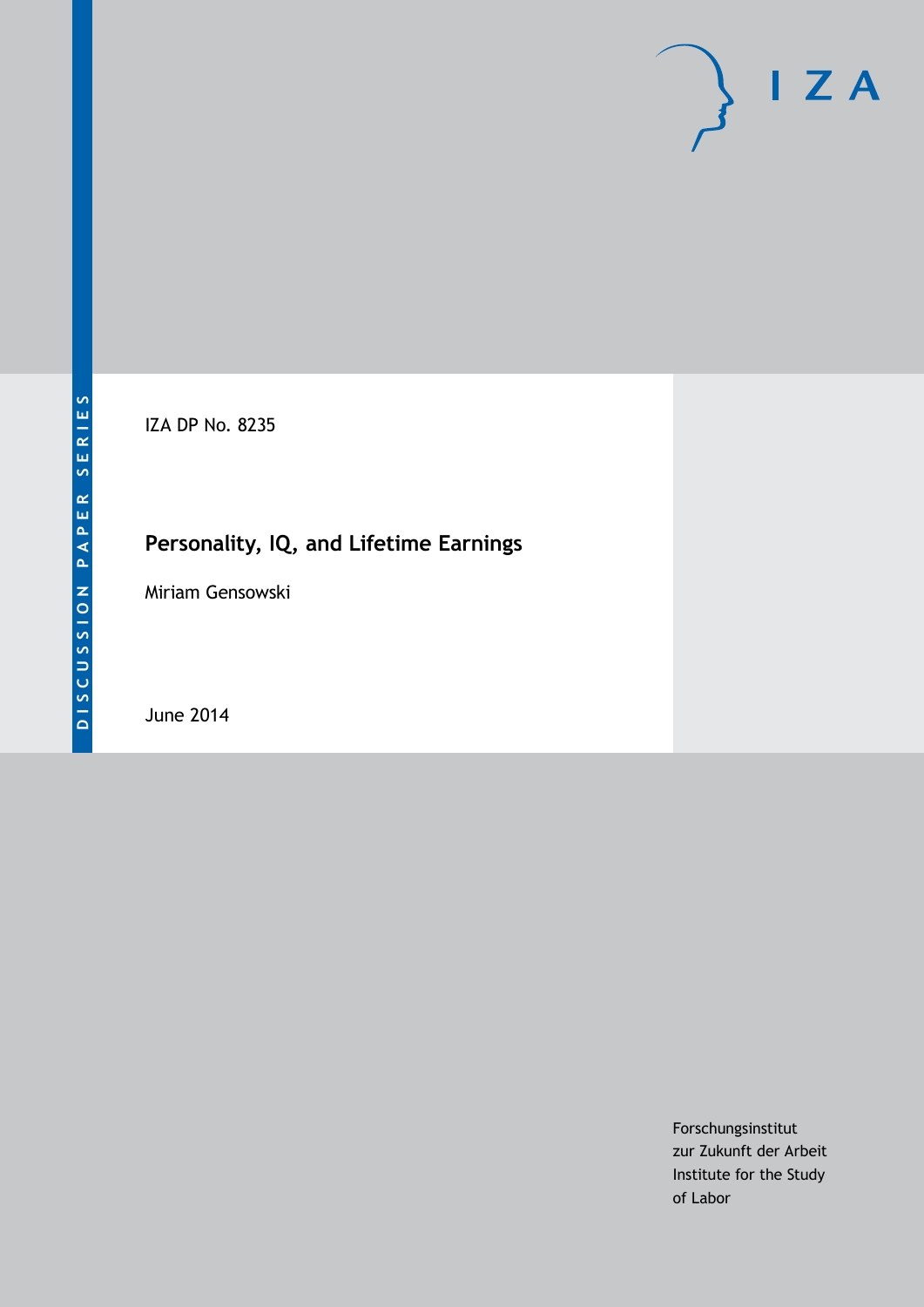# **Personality, IQ, and Lifetime Earnings**

**Miriam Gensowski**

*University of Copenhagen and IZA*

Discussion Paper No. 8235 June 2014

IZA

P.O. Box 7240 53072 Bonn Germany

Phone: +49-228-3894-0 Fax: +49-228-3894-180 E-mail: [iza@iza.org](mailto:iza@iza.org)

Any opinions expressed here are those of the author(s) and not those of IZA. Research published in this series may include views on policy, but the institute itself takes no institutional policy positions. The IZA research network is committed to the IZA Guiding Principles of Research Integrity.

The Institute for the Study of Labor (IZA) in Bonn is a local and virtual international research center and a place of communication between science, politics and business. IZA is an independent nonprofit organization supported by Deutsche Post Foundation. The center is associated with the University of Bonn and offers a stimulating research environment through its international network, workshops and conferences, data service, project support, research visits and doctoral program. IZA engages in (i) original and internationally competitive research in all fields of labor economics, (ii) development of policy concepts, and (iii) dissemination of research results and concepts to the interested public.

<span id="page-1-0"></span>IZA Discussion Papers often represent preliminary work and are circulated to encourage discussion. Citation of such a paper should account for its provisional character. A revised version may be available directly from the author.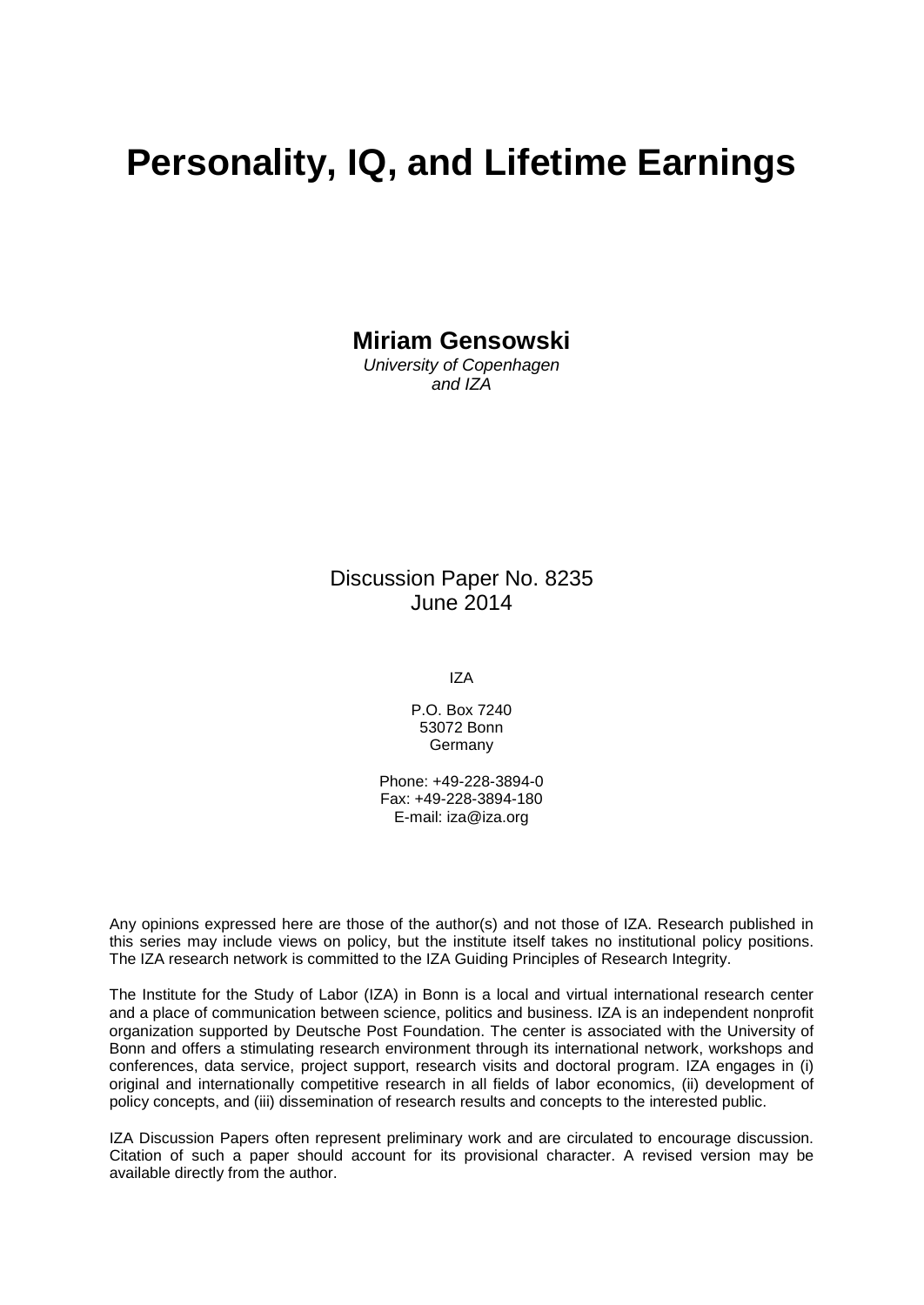IZA Discussion Paper No. 8235 June 2014

## **ABSTRACT**

## **Personality, IQ, and Lifetime Earnings[\\*](#page-1-0)**

Talented individuals are seen as drivers of long-term growth, but how do they realize their full potential? In this paper, I show that even in a group of high-IQ men and women, lifetime earnings are substantially influenced by their education and personality traits. I identify a previously undocumented interaction between education and traits in earnings generation, which results in important heterogeneity of the net present value of education. Personality traits directly affect men's earnings, with effects only developing fully after age 30. These effects play a much larger role for the earnings of more educated men. Personality and IQ also influence earnings indirectly through educational choice. Surprisingly, education and personality skills do not always raise the family earnings of women in this cohort, as women with very high education and IQ are less likely to marry, and thus have less income through their husbands. To identify personality traits, I use a factor model that also serves to correct for prediction error bias, which is often ignored in the literature. This paper complements the literature on investments in education and personality traits by showing that they also have potentially high returns at the high end of the ability distribution.

JEL Classification: J24, I24, J16

Keywords: personality traits, social skills, cognitive skills, returns to education, life-time earnings, Big Five, human capital, factor analysis

Corresponding author:

Miriam Gensowski Department of Economics University of Copenhagen Øster Farimagsgade 5 Office 26.2.39 1353 Copenhagen K Denmark E-mail: [Miriam.Gensowski@econ.ku.dk](mailto:Miriam.Gensowski@econ.ku.dk)

\* I am deeply grateful to James J. Heckman, Steven N. Durlauf, and Gary S. Becker for their continued support of this research, which was produced during my time at the University of Chicago. Peter Savelyev greatly facilitated my work with the Terman data by generously sharing his experience and detailed knowledge of the survey, and Min Ju Lee and Molly Schnell provided outstanding research assistance in data preparation. I would like to thank everyone who provided helpful feedback, individually or during presentations, especially Mathilde Almlund, Katarína Borovičková, Deborah Cobb-Clark, Philipp Eisenhauer, Rémi Piatek, Pia Pinger, Stefanie Schurer, Jeffrey Smith, and Lucas Threinen. A Web Appendix with additional material and a description of the data can be found at [http://www.econ.ku.dk/gensowski/research/Terman/TermanApp.pdf.](http://www.econ.ku.dk/gensowski/research/Terman/TermanApp.pdf)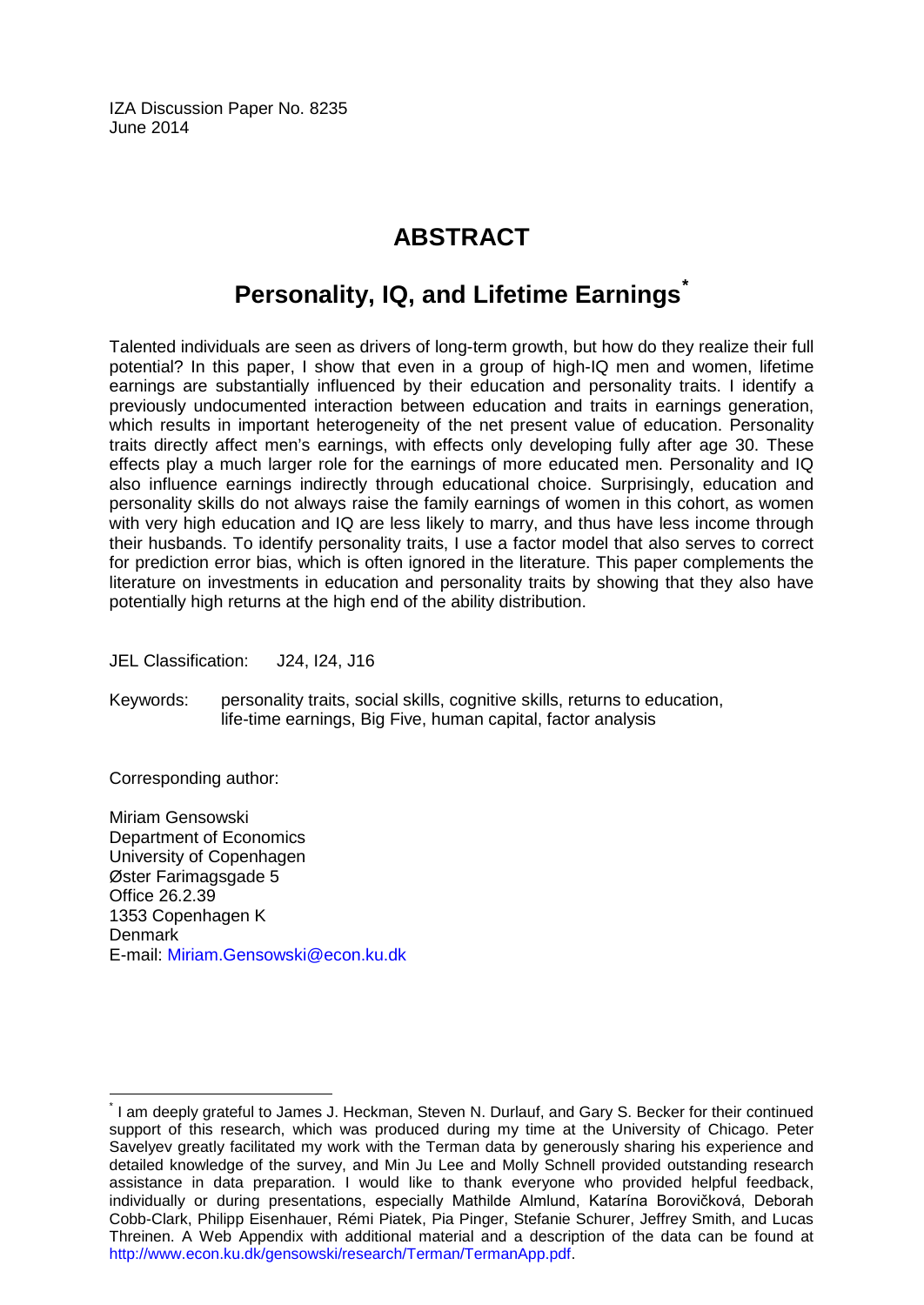## <span id="page-3-0"></span>1 Introduction

Talented individuals are seen as drivers of long-term growth [\(Hughes,](#page-42-0) [1986;](#page-42-0) [Jones,](#page-42-1) [2011;](#page-42-1) [Murphy et al.,](#page-43-0) [1991\)](#page-43-0). But it is not clear why some highly talented individuals realize their potential and others do not. For example, one would expect individuals with IQs above 140, who are in the top 0.5% of the ability distribution, to excel in life, to be over-achievers and to contribute to society by the sheer power of their talent. In a cohort study that follows men and women of this promise, however, we see that while many of them fulfil this expectation, their life outcomes and earnings vary greatly. This paper argues that a substantial amount of this variation can be attributed to differences in education and personality traits. The data for this analysis followed high-ability men and women over their lifetimes, and is called the Terman study.<sup>[1](#page--1-0)</sup>

While a growing literature documents effects of personality traits on earnings, these studies are typically limited to cross-sectional observations, point-in-time measures, or longitudinal datasets with few years of follow-up. Many datasets contain only one or two measures of personality, whereas the Terman study provides measures that map into the well-established comprehensive taxonomy of the Big Five [\(McCrae and John,](#page-43-1) [1992\)](#page-43-1). Using the full life-cycle earnings data of the Terman study, I show how personality traits affect earnings differently over the course of a working life. The direct effects of personality traits on earnings are not detectable in the early years of a career—they only develop fully later in a person's working life (after age 30). Furthermore, these effects vary across education levels. Men with post-graduate education benefit from traits such as Conscientiousness or Extraversion more than twice as much than men with a bachelor's degree or less. Most of the existing studies do not allow for this trait-education interaction, and therefore over- or under-estimate the direct effects of personality traits.

Ignoring this heterogeneity is particularly consequential for women. Women might benefit from a given trait if they hold at most a bachelor's degree, but suffer from the same trait when they hold a master's degree or more.

I also analyze how women's family earnings, as opposed to just their own earnings, are differentially affected by personality traits and IQ.[2](#page--1-0) Only about half of the women of this cohort are securely attached to the labor force, and many women rely on husbands as bread-winners. Own earnings and husband's earnings react differently to personality traits.

<sup>&</sup>lt;sup>1</sup>The American psychologist Lewis Terman initiated this study with boys and girls born around 1910. It is the longest prospective cohort study in existence [\(Friedman et al.,](#page-40-0) [1995a\)](#page-40-0), and is described in [Terman](#page-44-0) [\(1925,](#page-44-0) [1926,](#page-45-0) [1930,](#page-45-1) [1947,](#page-45-2) [1959\)](#page-45-3).

<sup>&</sup>lt;sup>2</sup>To obtain family earnings, the full length of the earnings data is supplemented with complete marriage histories, and the corresponding husband's earnings.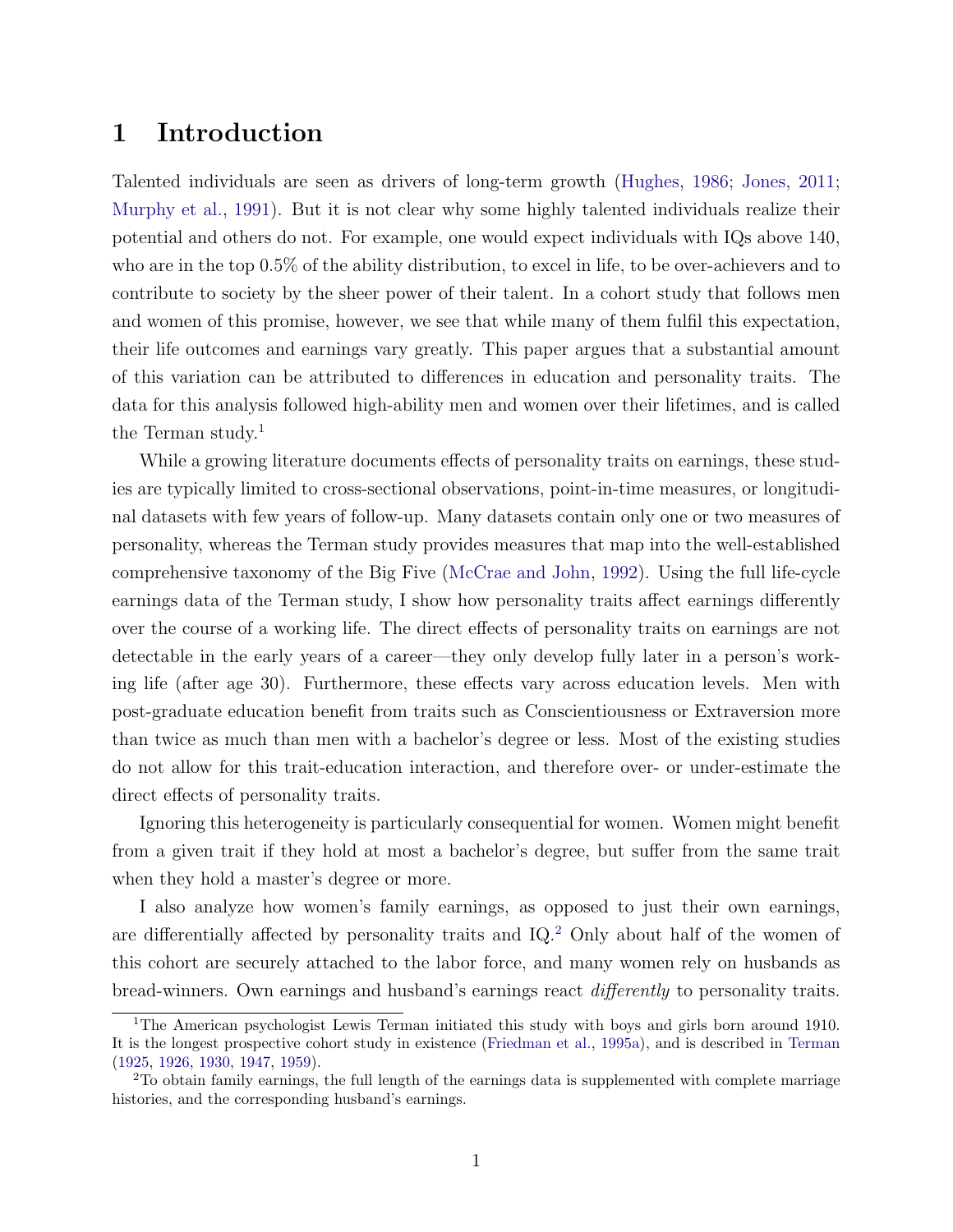Conscientiousness, for example, increases own earnings and decreases spousal earnings for highly educated women.

The finding of strong influences of personality traits on lifetime earnings complements the literature on early childhood interventions, or other programs with a focus on social skill-building activities. Most of these are targeted at disadvantaged, and sometimes low-IQ, populations (examples are [Grossman and Tierney,](#page-41-0) [1998;](#page-41-0) [Heckman et al.,](#page-41-1) [2010,](#page-41-1) [2013;](#page-41-2) [University of Chicago Crime Lab,](#page-46-0) [2012\)](#page-46-0). These interventions' attractiveness lies in the greater malleability of social skills than "hard skills" or IQ, which is generally thought fixed after age 10. It is not clear from the literature, however, whether high-IQ children would also benefit from improving these social skills, or whether their life outcomes would even be altered. I show that social skills matter, at least for men, to orders of magnitude that are about half of the impact of education.

I further establish that the effects of intelligence on earnings are still positive even at very high levels of IQ for men. This is not only due to higher educational attainment but also to a direct impact of ability on earnings. For women, in contrast, having a higher IQ results in lower lifetime earnings if they are at the top of the educational attainment spectrum.

Personality traits and IQ also have an indirect effect on lifetime earnings, through educational attainment. They might increase the level of education achieved, and thus also increase earnings through positive rates of return to education. In order to identify the rate of return to education, I estimate the causal effect of education on earnings through matching on personality traits, as well as a rich set of background variables that are available in the Terman data. This technique does not rely on instruments and addresses "ability bias" by explicitly accounting for cognitive and "non-cognitive" ability. In computing the internal rates of return, this paper fills in two gaps in the literature on returns to schooling.

First, it bypasses the *ad hoc* methods widely used to approximate the rate of return from cross sections of data [\(Mincer,](#page-43-2) [1974\)](#page-43-2). By using lifetime earnings histories, it presents  $ex$ -post estimates of the internal rate of return to schooling. For most pairwise comparisons, the return is substantial. For example, a bachelor's degree over high school diploma yields a return of 12.5% for men. A standard Mincer regression with years of schooling produces estimates that are very different from pairwise returns.

Second, this paper explores the rate of return to education for highly able students. Researchers are interested in contrasting rates of return for the "average student" with the "valedictorian." In representative datasets, the number of observations of these high-IQ individuals is so small that any statement about returns at the high end would be unreliable. With the fairly large number of individuals in the Terman study (total of 1528), I can establish that even at the high end of the cognitive spectrum, education has positive returns.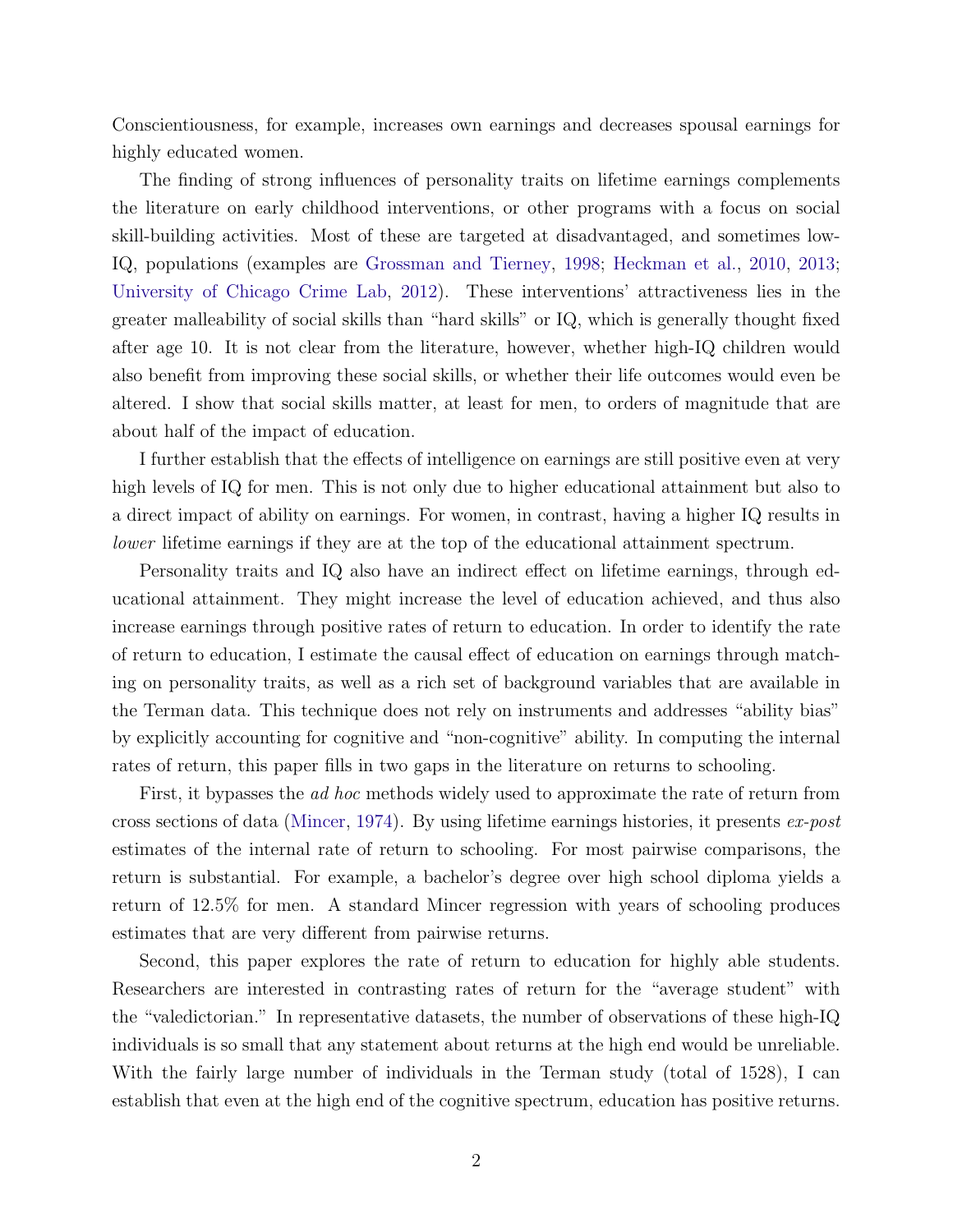A simple comparison with the 1950 census shows that the average earnings difference between men with a bachelor's versus high school degree is slightly higher for the Terman men than the average man (11.4% versus 10.7%). But when the Terman men's earnings are top coded as they would have been in the census, their earnings difference decreases to 8.6%.

The cohort studied here was born in the early years of the last century, when women had a fundamentally different role in the labor market and society than women do today [\(Goldin,](#page-40-1) [1992\)](#page-40-1). The marriage market determined whether these women benefited from education, or if instead they decreased their family earnings by obtaining post-graduate education. In terms of own earnings, women had low rates of return to education up to a bachelor's degree. Less educated women were unlikely to work, and their skills and education only marginally affected their own earnings. Women with postgraduate degrees, however, saw earnings gains that were similar to men's in terms of signs and relative magnitudes.

But education differentially affected family earnings, which are the sum of own earnings and any husband's earnings (which were zero if no husband was present). On the one hand, education increased spousal earnings through assortative mating—the correlation between the spouses' years of education is 0.36 in the Terman sample. Seventy percent of Terman females with a bachelor's degree married men with a bachelor's degree or more, who had accordingly higher earnings.<sup>[3](#page--1-0)</sup> On the other hand, the most highly educated women were much less likely to be married. This lower propensity to marry represents an additional cost to post-graduate education for women of this cohort.

The paper proceeds in the following way. Section [2](#page-5-0) discusses the rich data analyzed in this paper. Section [3](#page-9-0) decomposes the effects of psychological traits on total lifetime earnings into the direct and indirect channels. Section [4](#page-13-0) breaks down the direct effects by education, and shows results by age. The educational sorting is discussed in Section [5,](#page-24-0) and the rate of return to education in Section [6.](#page-26-0) Section [7](#page-37-0) concludes.

## <span id="page-5-0"></span>2 The Terman Survey

The analysis in this paper is based on a survey initiated by the prominent psychologist Lewis Terman to study the life outcomes of high IQ children. The criterion for inclusion in the sample was having a Stanford-Binet IQ score of 140 or higher, which corresponds to approximately 0.5% of the population. These high IQ children were identified through a procedure that canvassed all school grades 1-8 in California in 1921-1922. The Terman sample consists of 856 boys and 672 girls, born around 1910. The cohort was followed until

<sup>3</sup>The comparable number in the 1940 census is 56-60% (and increases over time), as reported in [Mare](#page-42-2) [\(1991\)](#page-42-2) and [Pencavel](#page-44-1) [\(1998\)](#page-44-1).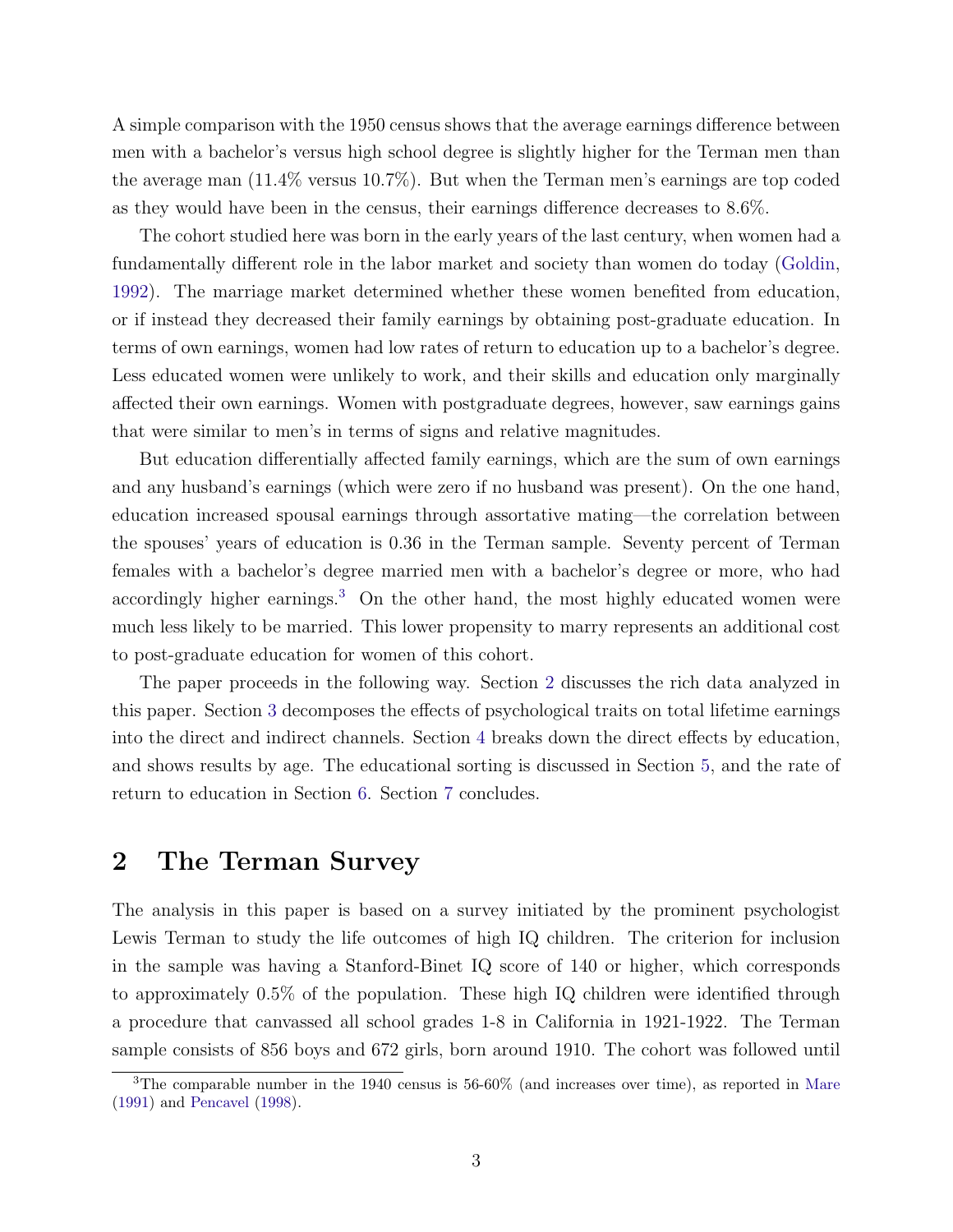1991, with surveys every  $5{\text -}10$  years.<sup>[4](#page--1-0)</sup> It is the longest prospective cohort study that also has data on earnings.

The Terman data has rich information about its participants. Information is available on their IQs, their personality traits, their early and current health, their background and conditions when growing up, and other aspects of their lives, including marriage, children, and other life events.<sup>[5](#page--1-0)</sup> The educational status and attainment data as well as earnings data is very detailed, allowing me to construct trajectories by age.

The Terman data have been used extensively by psychologists to study health and longevity outcomes in relation to the personality trait of Conscientiousness and parental divorce or marriage.<sup>[6](#page--1-0)</sup> Only a few economists have worked with the data, and they mainly analyzed family outcomes such as marriage, divorce, or fertility [\(Becker et al.,](#page-39-0) [1977;](#page-39-0) [Michael,](#page-43-3) [1976;](#page-43-3) [Tomes,](#page-45-4) [1981\)](#page-45-4). The Terman retirement behavior is analyzed by [Hamermesh](#page-41-3) [\(1984\)](#page-41-3), and [Savelyev](#page-44-2) [\(2012\)](#page-44-2) investigates the effects of education and Conscientiousness on longevity. Earnings outcomes were only studied by [Leibowitz](#page-42-3) [\(1974\)](#page-42-3), but she did not exploit the longitudinal feature of the data.

Earnings Histories. I construct a full lifetime earnings history, as well as education and marriage profiles, for each participant. The earnings measures for computing the rates of return to schooling are annual earnings after tuition, in 2010 U.S. Dollars.[7](#page--1-0) Tuition costs are estimated from data on tuition rates at each of the colleges or universities attended by the Terman participants. Tuition is subtracted from earnings at each year that college is attended, at both the undergraduate and graduate level. For inactive workers, as well as for the deceased, earnings are zero. Full life cycle profiles can thus include zeros. Except where specified, all estimations use earnings that are truncated at the 97th percentile, so that the observed effects are not driven by extreme earnings values.

<sup>&</sup>lt;sup>4</sup>Its attrition rate is less than 10%. Those who dropped out do not differ in terms of income, education, and demographic factors [\(Sears,](#page-44-3) [1984\)](#page-44-3), or psychological measures [\(Friedman et al.,](#page-40-2) [1993\)](#page-40-2).

<sup>5</sup>All survey items are listed in the codebooks [Terman and Sears](#page-45-5) [\(2002a\)](#page-45-5); [Terman et al.](#page-45-6) [\(2002a\)](#page-45-6) and [Terman and Sears](#page-45-7) [\(2002b\)](#page-45-7); [Terman et al.](#page-45-8) [\(2002b\)](#page-45-8).

<sup>6</sup>[Friedman](#page-40-3) [\(2000,](#page-40-3) [2008\)](#page-40-4); [Friedman and Martin](#page-40-5) [\(2011\)](#page-40-5); [Friedman et al.](#page-40-6) [\(1995b,](#page-40-6) [1993\)](#page-40-2); [Martin et al.](#page-43-4) [\(2007,](#page-43-4) [2002\)](#page-43-5) and [Martin et al.](#page-43-6) [\(2005\)](#page-43-6); [Tucker et al.](#page-45-9) [\(1997,](#page-45-9) [1996,](#page-45-10) [1999\)](#page-45-11).

<sup>7</sup>Web Appendix [A,](#page-3-0) found at [http://www.econ.ku.dk/ gensowski/research/Terman/TermanApp.pdf.](http://www.econ.ku.dk/gensowski/research/Terman/TermanApp.pdf), describes how the earnings profiles were constructed and specifies how tax rates or tuition costs are obtained. The estimations in Section [4](#page-13-0) and Section [6](#page-26-0) are on pre-tax earnings. For comparability with papers such as [Becker](#page-39-1) [\(1964\)](#page-39-1) and [Heckman et al.](#page-41-4) [\(2006\)](#page-41-4), Web Appendix Section [C.4](#page--1-0) shows all corresponding figures and tables for after-tax earnings. Tax rates there reflect the marital status obtained from the Terman marital histories. Section [C.5](#page--1-0) presents alternative tuition imputations. The price series used for all inflation adjustments is the CPI.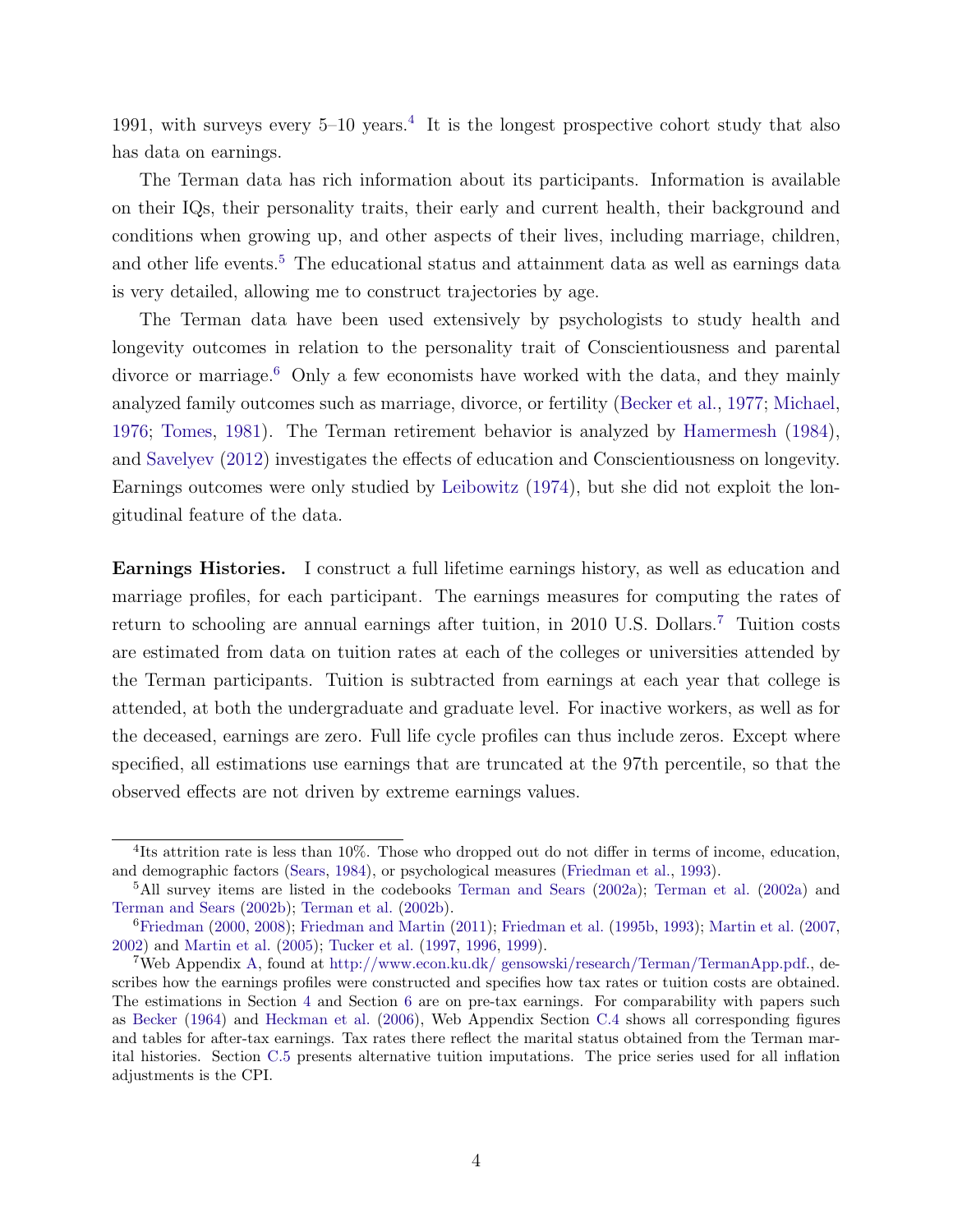<span id="page-7-0"></span>

|                     |                                             | <b>Males</b> |              |         |              | Females |  |
|---------------------|---------------------------------------------|--------------|--------------|---------|--------------|---------|--|
|                     | <b>Control Variable</b>                     | Year         | Mean Std.dev |         | Mean Std.dev |         |  |
|                     | IQ                                          | 1922         | 149.4        | (10.90) | 148.6        | (10.34) |  |
| Psych. Traits       | Openness                                    | 1922         | 0.00         | (0.85)  | 0.00         | (0.73)  |  |
|                     | Conscientiousness                           | 1940         | 0.00         | (0.89)  | 0.00         | (0.71)  |  |
|                     | Extraversion                                | 1922         | 0.00         | (0.70)  | 0.00         | (0.82)  |  |
|                     | Agreeableness                               | 1940         | $0.00\,$     | (0.66)  | 0.00         | (0.57)  |  |
|                     | Neuroticism                                 | 1940         | 0.00         | (0.59)  | 0.00         | (0.55)  |  |
|                     | Father's highest school grade               | 1922         | 12.34        | (3.61)  | 12.10        | (3.62)  |  |
|                     | Mother's highest school grade               | 1922         | 11.57        | (2.83)  | 11.69        | (2.95)  |  |
|                     | Father's occupation: clerical or deceased   | 1922         | 26%          | (0.44)  | 24%          | (0.43)  |  |
| Parental Background | Father's occupation: low-skilled            | 1922         | 16%          | (0.37)  | 15%          | (0.36)  |  |
|                     | At least one parent is retired or deceased  | 1922         | $3\%$        | (0.18)  | $4\%$        | (0.19)  |  |
|                     | Mother's occupation: skilled, not housewife | 1922         | $11\%$       | (0.32)  | 10%          | (0.30)  |  |
|                     | Father's age when child was born            | 1922         | 33.42        | (8.00)  | 34.17        | (7.67)  |  |
|                     | Mother's age when child was born            | 1922         | 28.64        | (5.39)  | 29.54        | (5.36)  |  |
|                     | Either parent is born in Europe             | 1922         | 13%          | (0.34)  | $12\%$       | (0.32)  |  |
|                     | Childhood family finances (very) limited    | 1950         | 38%          | (0.49)  | 38%          | (0.49)  |  |
|                     | Childhood family finances abundant          | 1950         | $4\%$        | (0.20)  | $6\%$        | (0.23)  |  |
|                     | Childhood parental social status - high     | 1950         | 35%          | (0.48)  | 33%          | (0.47)  |  |
| lings<br>Sib-       | Number of siblings                          | 1940         | 1.8          | (1.60)  | 1.8          | (1.62)  |  |
|                     | Birth order                                 | 1940         | 1.8          | (1.27)  | 2.0          | (1.39)  |  |
|                     | No breastfeeding                            | 1922         | $9\%$        | (0.29)  | $9\%$        | (0.29)  |  |
| Health<br>Early     | Birthweight in kilograms                    | 1922         | 3.8          | (0.65)  | 3.6          | (0.63)  |  |
|                     | Sleep is sound                              | 1922         | 97%          | (0.17)  | 98%          | (0.14)  |  |
|                     | Cohort: 1904-1910                           |              | 56%          | (0.50)  | 53%          | (0.50)  |  |
| Cohort<br>Info      | Cohort: 1911-1915                           |              | 44%          | (0.50)  | 47%          | (0.50)  |  |
|                     | WWII combat experience                      | 1945         | $10\%$       | (0.30)  | $0\%$        | (0.07)  |  |

## Table 1: Explanatory Variables Used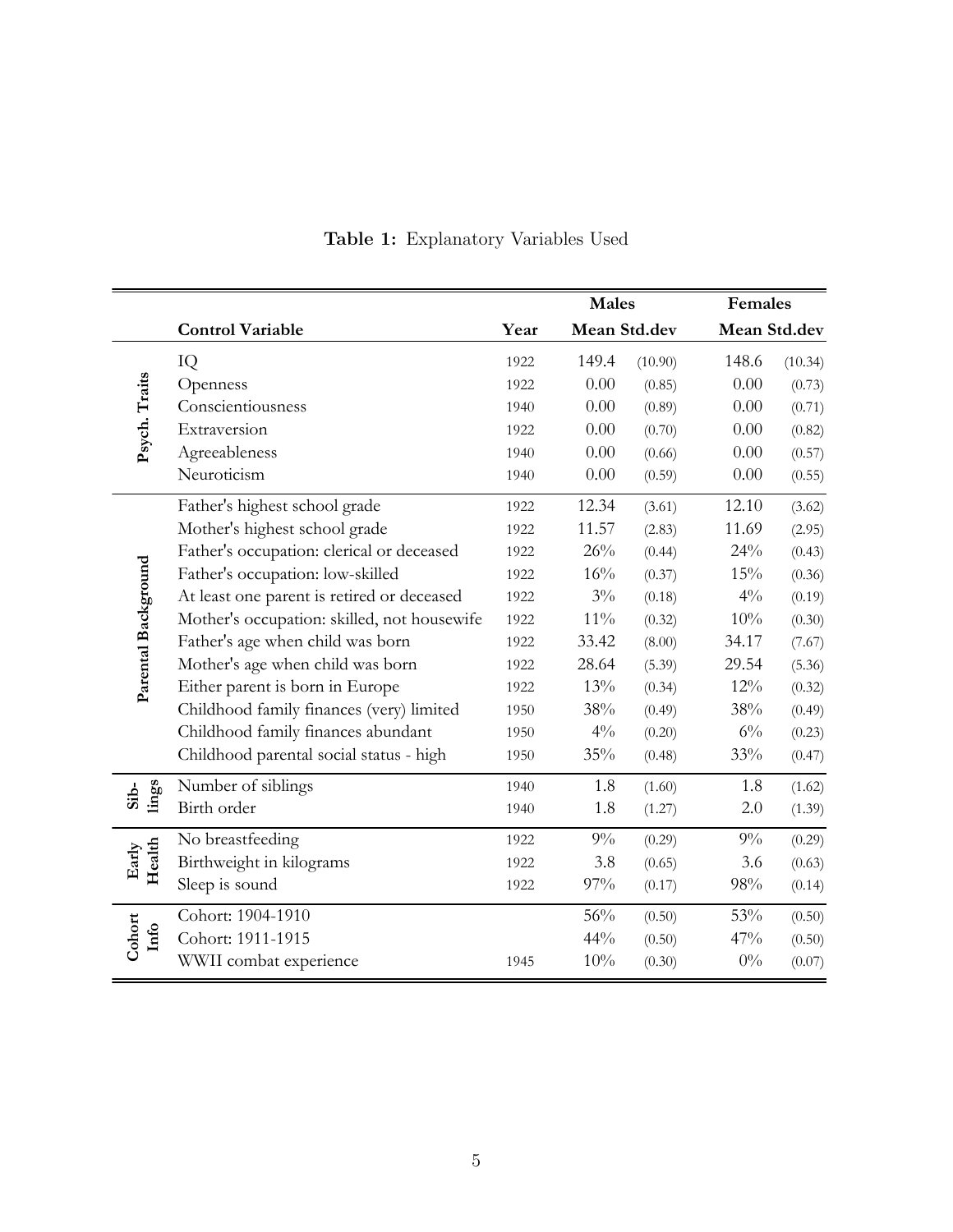IQ and Personality Measures in the Terman Sample. IQ is measured at study entry in 1922. The personality traits collected in this early survey are remarkably similar to the modern Big Five taxonomy, even though the measures were collected some 70 years before the Big Five were codified.<sup>[8](#page--1-0)</sup> The dedicated items for each personality factor were determined with exploratory factor analysis. Web Appendix Section [B.2](#page--1-0) provides details on the measures and the factor analysis that operationalizes the traits.

Openness and Extraversion are measured in 1922 by ratings from teachers and parents (taking the average). Extraversion is indicated by the subject's "fondness for large groups," "leadership," and "popularity with other children", and Openness is extracted from ratings of the subject's "desire to know," "originality," and "intelligence."[9](#page--1-0) The other three traits Conscientiousness, Agreeableness, and Neuroticism are based on self-ratings in 1940. The dedicated items for each are either from a personality inventory,<sup>[10](#page--1-0)</sup> where questions about usual behavior and feelings can be answered "yes," "no," and "?," or self-ratings of personality traits on an 11-point scale. Examples of Conscientiousness items are self-ratings of "How persistent are you in the accomplishment of your ends?" or "In your work do you usually drive yourself steadily?", and an example of an Agreeableness item is "In general, how easy are you to get on with?". Neuroticism is based on questions such as "Are you moody?". The reverse of Neuroticism is called Emotional Stability.

The personality traits are summarized by factor scores (Jöreskog and Sörbom, [1979;](#page-42-4) [Mulaik,](#page-43-7) [2010;](#page-43-7) [Thurstone,](#page-45-12) [1935\)](#page-45-12). Factor scores are predicted using the estimates of a standard linear factor model, using the Bartlett method [\(Bartlett,](#page-39-2) [1937;](#page-39-2) [Thomson,](#page-45-13) [1938\)](#page-45-13). These factors scores will then be used in the regressions.

Even though the Terman survey is very selective in terms of IQ, it is not selective in terms of personality, as [Martin and Friedman](#page-42-5) [\(2000\)](#page-42-5) show. Generally, personality traits correlate only weakly with IQ (see [Dauber and Benbow,](#page-40-7) [1990;](#page-40-7) [Eysenck,](#page-40-8) [1993\)](#page-40-8). The only trait that is moderately positively correlated with IQ is Openness to experience. In the Terman sample, the correlation coefficient is  $r = 0.2$ .

<sup>8</sup>See [Goldberg](#page-40-9) [\(1993\)](#page-40-9). The Big Five traits are Openness, Conscientiousness, Extraversion, Agreeableness, and Neuroticism (OCEAN). While the traits from the Terman data are conceptually very close to the Big Five personality traits, they are not measured using the same inventory. [Martin and Friedman](#page-42-5) [\(2000\)](#page-42-5) have established that the personality factors based on the Terman questionnaires correspond closely to the analogous Big Five traits, as measured by the NEO PI-R: The correlations are high.

<sup>9</sup>Since "intelligence" is a facet of Openness, it might seem as if Openness and IQ measure the same underlying trait (see the discussion in [Almlund et al.,](#page-39-3) [2011\)](#page-39-3). Note that the IQ test is a direct measure of the subject's cognitive ability, while the parents' and teachers' ratings describe their impressions of the child. Furthermore, several measurements of these impressions combine to generate the factor defined by psychologists as "Openness." [Hogan and Hogan](#page-41-5) [\(2007\)](#page-41-5) define Openness as the degree to which a person needs intellectual stimulation, change, and variety.

<sup>10</sup>The Bernreuter scale is described in [Terman et al.](#page-45-6) [\(2002a\)](#page-45-6).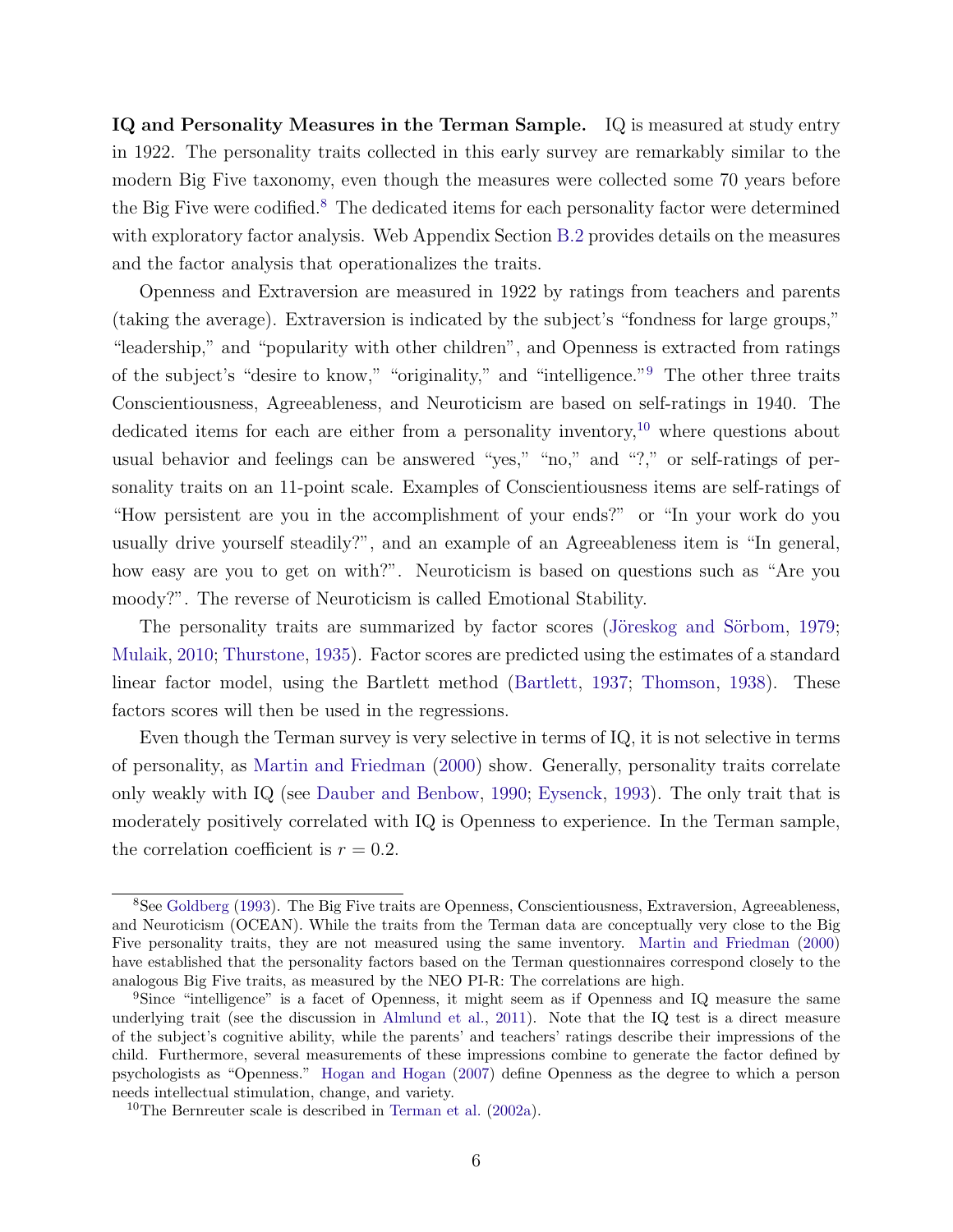Education and Background Variables. The covariates that are used as control variables include father's and mother's background information (education, occupation, social status, region of origin, age at birth of subject), family environment (family's finances when growing up, number of siblings, birth order), and early childhood health (birthweight, breastfeeding, sleep quality in 1922). Descriptive statistics of these variables are given in Table [1.](#page-7-0)

Sample. The sample used to conduct the analysis does not include the youngest and oldest participants, since their selection into the sample was non-standard.<sup>[11](#page--1-0)</sup> Only respondents with valid education information are included. Non-Caucasian children and those with rare genetic diseases are excluded. In order to have full earnings histories from age 18 to 75, only individuals with 10 or fewer years of missing earnings information are retained in the sample. Individuals lacking all personality information are excluded. The few individuals who lack only a subset of items remain in the sample, as long as at least two traits are observed. Regressions are then augmented with a multiple imputation routine to impute the missing values on the basis of the observed traits. The full estimation sample thus consists of 595 men and 422 women.

## <span id="page-9-0"></span>3 Effects of Psychological Traits on Lifetime Earnings

IQ and personality traits influence the lifetime earnings of men and women in the Terman sample. Over a lifetime, how much more will more conscientious men earn? Scoring one standard deviation higher will lead to about 18% higher lifetime earnings. But different channels might be responsible for this effect. Personality traits could influence wages directly in the marketplace, through pricing of the traits in a hedonic model. Alternatively, it is known that personality traits influence educational attainment—if there is a positive return to education, traits might thus have an indirect effect on lifetime earnings through educational attainment. This section estimates the total marginal effects of traits on the sum of lifetime earnings and decomposes them into direct and indirect effects.

#### <span id="page-9-1"></span>3.1 Estimation Procedure

All effects of education and personality traits on earnings are identified using a "selection on observables" or "matching" assumption [\(Heckman and Robb,](#page-41-6) [1985\)](#page-41-6), based on a full set

<sup>&</sup>lt;sup>11</sup>While most students were identified through the canvassing of schools, a few other students were included in the sample because the researchers were made aware of these intelligent children through other means—for example, by their siblings [\(Terman,](#page-44-0) [1925\)](#page-44-0). It is standard practice to exclude them. See Web Appendix [A.6](#page--1-0) for a detailed description of the estimation sample and how it differs from the complete Terman sample.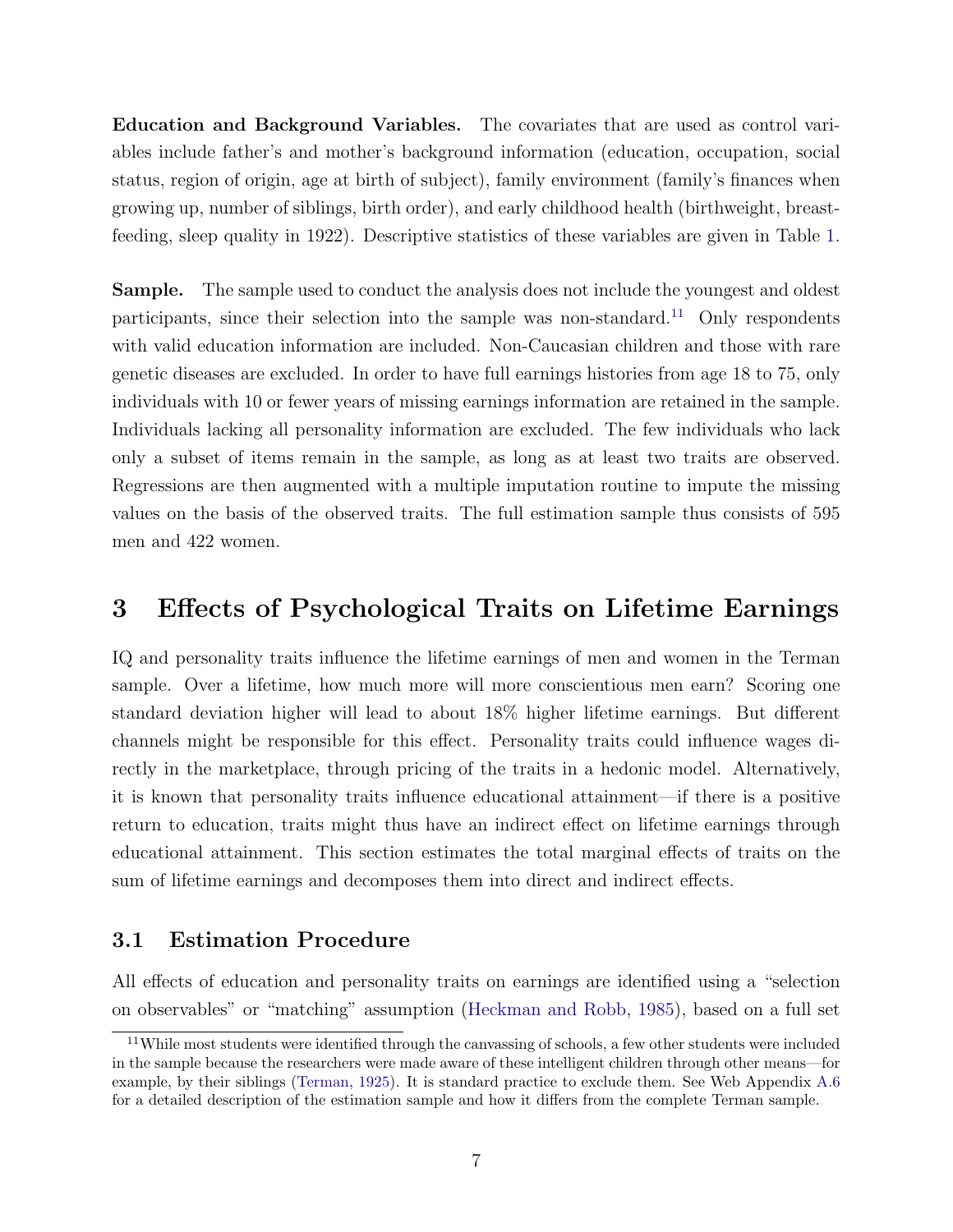of covariates. The exact link to the standard Roy model of counterfactuals is presented in Section [B.1.](#page--1-0) The specific implementation of this assumption here is Ordinary Least Squares,<sup>[12](#page--1-0)</sup> as in the following estimation with a linear specification for earnings at age  $t$ :

<span id="page-10-0"></span>
$$
Y_t = \theta \sum_{j=1}^J \delta_{j,t} D_j + \sum_{j=1}^J \kappa_{j,t} D_j + X_t \beta_t + \rho_t \qquad t = 1, ..., T; j = 1, ..., J.
$$
 (1)

 $\theta$  is a vector of traits (IQ and personality factors),  $\delta_{j,t}$  the corresponding vector of coefficients by schooling level j, and  $D_j$  an indicator matrix of the same dimension as  $\delta_{j,t}$ .  $\kappa_{t,j}$  is the average treatment effect of schooling level  $j$ , or the causal effect of schooling given the matching assumption.  $X_t$  is a vector of background variables with coefficients  $\beta_t$ , and  $\rho_t$  is a mean-zero error term. Equation [\(1\)](#page-10-0) is estimated separately for men and women.

Since the factor scores for personality traits are estimated on the basis of factor model estimates, their predicted values contain prediction uncertainty and the variance of these scores is higher than of the true factors. Simply including factor scores in a least squares regression leads to attenuation bias in the coefficients. This bias is usually ignored by economists using predicted factor scores, which might explain frequent insignificant effects of these factor scores. In this paper, I correct for this estimation error with the method described by [Croon](#page-40-10) [\(2002\)](#page-40-10). This method was developed for the simple model where factor scores enter in levels only. Thus, the bias correction has to be expanded to account for the interaction terms between the predicted factor scores and education in Eq. [\(1\)](#page-10-0). Section [B.3](#page--1-0) in the Appendix provides the details of this adjustment is performed. It is standard practice to bootstrap the standard errors or estimate them with other Monte Carlo methods [\(Bolck](#page-39-4) [et al.,](#page-39-4) [2004\)](#page-39-4), because regular standard errors do not take account of the prediction variance and the fact that the measurement system is estimated. All standard errors presented are bootstrapped non-parametrically and all estimates, unless otherwise noted, condition on personality traits (using extracted factors), IQ and family background variables.

As described in Section [2,](#page-5-0) the measures of personality traits are obtained when the Terman participants were around 12 - 30 years old. While levels of psychological traits change systematically with maturation, personality throughout adulthood is very stable over time in terms of rank order. As numerous studies have shown, the rank order correlation of traits within one person over very long time spans is remarkably high, $^{13}$  $^{13}$  $^{13}$  and even from adolescence to adulthood there is "more stability than change" [\(Roberts et al.,](#page-44-4) [2001\)](#page-44-4). [Judge et al.](#page-42-6) [\(1999\)](#page-42-6)

<sup>&</sup>lt;sup>12</sup>The results presented here do not depend on the assumption of linearity — other models, including a nonparametric one, yield the same effects of education on earnings. The description of these, and a comparison of the results, is in Web Appendix Section [C.8.](#page--1-0)

<sup>&</sup>lt;sup>13</sup>See [Costa and McCrae](#page-39-5) [\(1994\)](#page-39-5); [Leon et al.](#page-42-7) [\(1979\)](#page-42-7); [Roberts and DelVecchio](#page-44-5) [\(2000\)](#page-44-5); [Roberts et al.](#page-44-6) [\(2006\)](#page-44-6); [Robins et al.](#page-44-7) [\(2001\)](#page-44-7).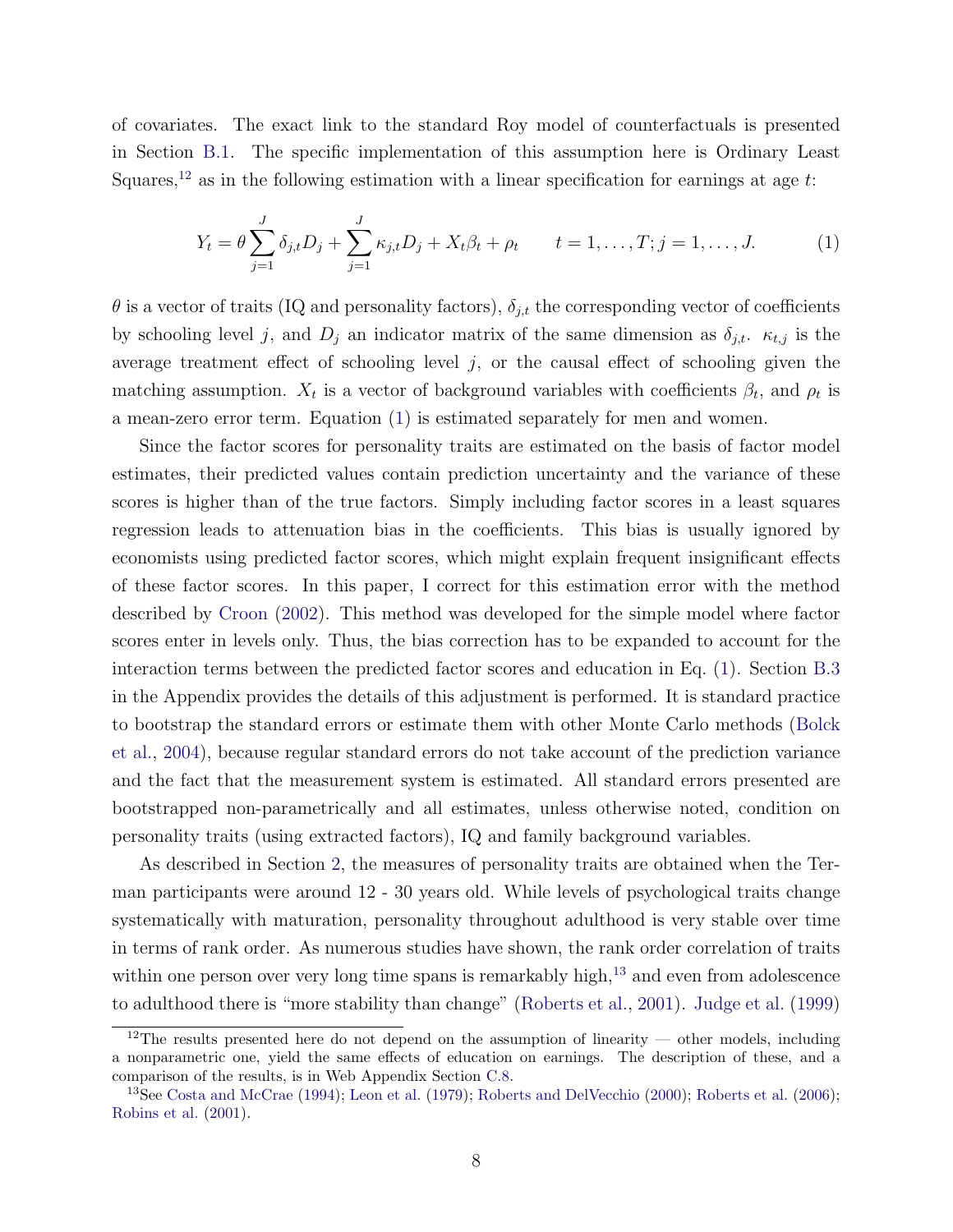show that the correlations of Big Five traits with adult income and occupational status are practically identical between childhood personality measures and measures taken in adulthood. Thus, the present identification of effects of personality traits relies on the assumption that the rank in traits which are measured relatively early in the Terman participants' lives are representative of what their rank will be later on. At the same time, this stability does not extend to childhood. On the contrary, personality has been shown to be more malleable than IQ throughout childhood. In this sense, this paper exploits the duality of changeability and stability of traits at the same time.

As a first overview, the effects of personality traits on total lifetime earnings, defined as  $Y_i^T = \sum_{t=18}^{75} Y_{it}$ , are analyzed. (The Web Appendix presents corresponding results for discounted lifetime earnings.) Based on an equation similar to Eq. [\(1\)](#page-10-0), define conditional average lifetime earnings as

<span id="page-11-1"></span>
$$
E\left[Y^{T}|\theta, X_{t}\right] = \theta \sum_{j=1}^{J} \delta_{j,T} E\left[D_{j}|\theta, X\right] + \sum_{j=1}^{J} \kappa_{j,T} E\left[D_{j}|\theta, X\right] + X\beta_{T}
$$
\n(2)

## 3.2 Decomposing the Effect of Personality and IQ on Total Lifetime Earnings

The marginal average effect of trait  $\theta_k$  can be decomposed into a direct effect and two indirect effects:

<span id="page-11-0"></span>
$$
\frac{\partial E\left[Y^{T}|\theta, X_{t}\right]}{\partial \theta_{k}} = \underbrace{\sum_{j=1}^{J} \delta_{k,j,T} E\left[D_{j}|\theta, X\right]}_{direct} + \underbrace{\theta \sum_{j=1}^{J} \delta_{j,T} \frac{\partial E\left[D_{j}|\theta, X\right]}{\partial \theta_{k}}}_{indirect(alt.direct)} + \underbrace{\sum_{j=1}^{J} \kappa_{j,T} \frac{\partial E\left[D_{j}|\theta, X\right]}{\partial \theta_{k}} \quad (3)
$$

Here,  $\delta_{k,j,T}$  is the entry corresponding to trait  $\theta_k$  in the vector  $\delta_{j,T}$ . The magnitude of the direct effect of traits depends on educational attainment, since the specification in [\(1\)](#page-10-0) allows for heterogeneous effects. The indirect effects both arise because trait  $\theta_k$  alters educational attainment. At a different educational attainment, the direct effects of all personality traits are altered (indirect(alt.direct)), and naturally there is a different return to education (indirect(education)). Educational choice, and thus  $E[D_j|\theta, X]$ , is estimated with a generalized ordered logit model (see also the results in Section [5\)](#page-24-0).

Figure [1](#page-12-0) presents the decomposition of these marginal effects of personality and IQ on total lifetime earnings of men and women in the Terman sample. Personality traits and IQ clearly play a large role in determining lifetime earnings of males (first row). Ceteris paribus, lifetime earnings are higher if the men are more conscientious and extraverted, and if they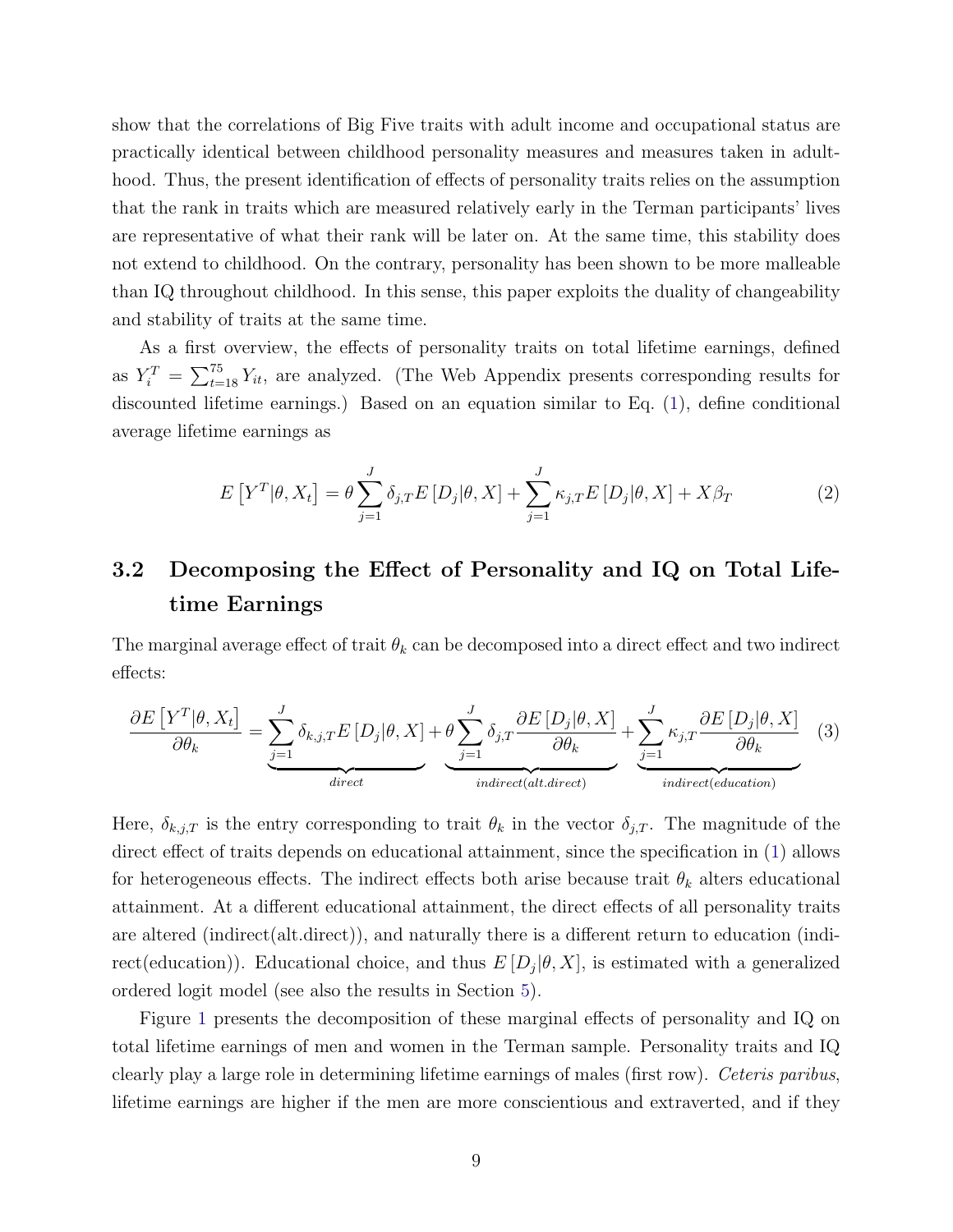

<span id="page-12-0"></span>Figure 1: Decomposition of Marginal Effects of Psychological Traits on Lifetime Earnings

Notes: Stacked marginal effects showing how much an increase of one standard deviation in each personality trait influences total lifetime earnings (results from estimation Eq. [\(3\)](#page-11-0), evaluated at mean values of all covariates and personality traits). Total lifetime earnings are the sum of earnings in thousand US Dollars from age 18 to 75, after tuition. One indirect effect is not shown, indirect(alt.direct) in Eq. [\(3\)](#page-11-0), because the traits are centered around zero, making this particular indirect effect zero as well.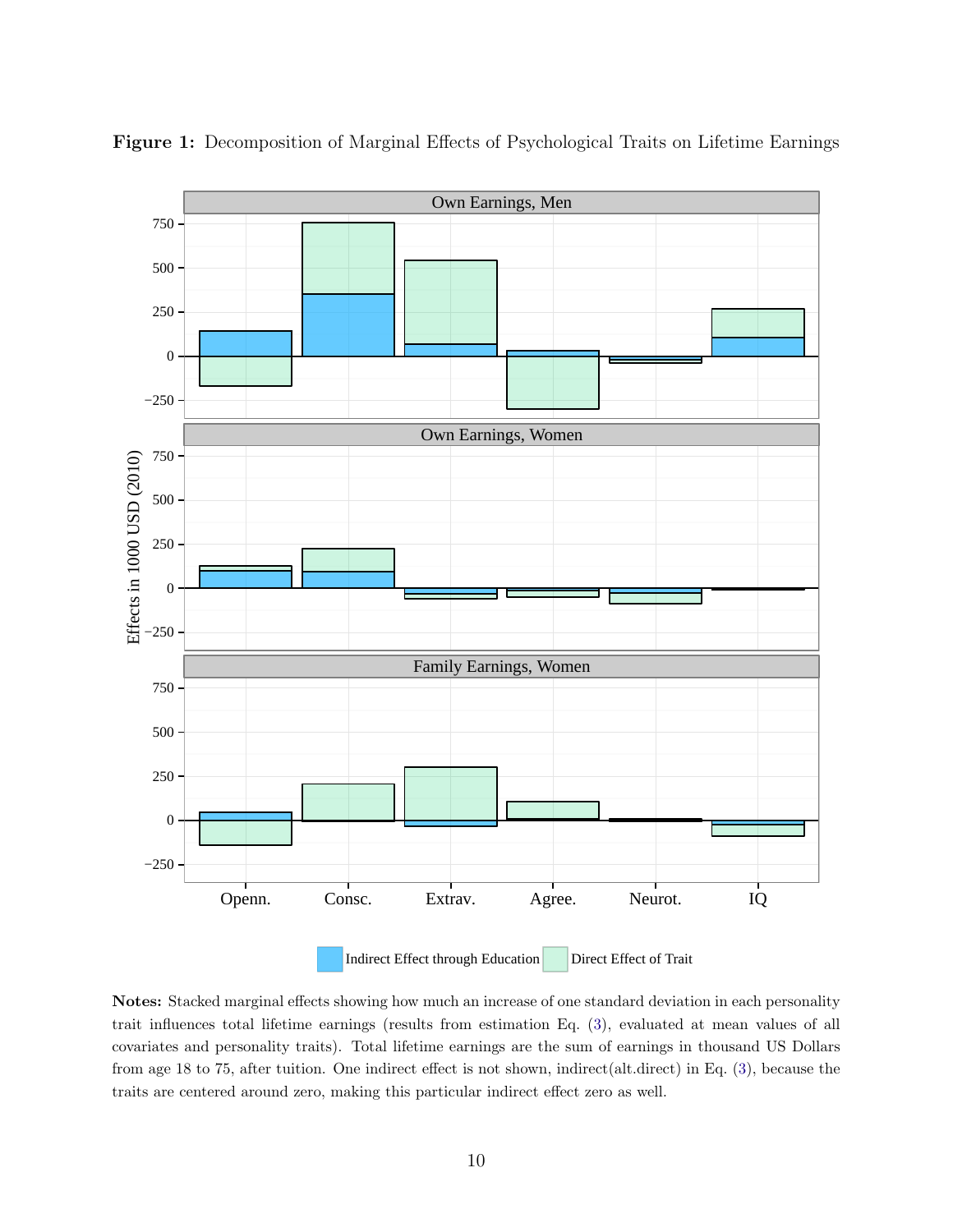are less agreeable. The combined effect of Conscientiousness, at around \$750,000, means that a man with one standard deviation higher Conscientiousness will have about 22% higher net lifetime earnings than his otherwise equal peer. Lifetime earnings are also increasing in IQ.

The decomposition reveals two facts. First, the direct effect of traits on earnings outweighs the indirect effects through education. This implies that researchers who find associations between traits and earnings should focus on interpretations that relate traits directly to earnings rather than to education. It also raises the question of why the indirect effects are relatively smaller. It might be because the marginal effects of the traits on educational attainment are small, or because returns to schooling are small. Sections [5](#page-24-0) and [6](#page-26-0) will show that the returns to schooling are substantial, but that some traits have a limited influence on educational attainment. Second, direct and indirect effects do not have to be of the same sign. As demonstrated by Openness to experience, personality traits that increase educational attainment might not be rewarded in the marketplace directly.

Women's own lifetime earnings (second row) are affected differentially by traits — the effects are much smaller and not even of the same sign as for men. The family earnings of women (third row) are only meaningfully related to Conscientiousness and Extraversion, which have positive direct effects. Generally, the effects of personality traits on life-time earnings are much smaller for women, even accounting for their spousal earnings.

### <span id="page-13-0"></span>4 Direct Effects of Psychological Traits on Earnings

Given the importance of direct effects on lifetime earnings, we should ask how these direct effects vary by educational attainment (Section [4.1\)](#page-13-1). The direct effects of traits on women's family earnings are decomposed into the direct effect on own earnings and on husbands' earnings in Section [4.2.](#page-17-0) When do gains or losses occur? Section [4.3](#page-20-0) shows how the effects vary over the life cycle for men. The largest effects (both positive and negative) occur later in the working life.

#### <span id="page-13-1"></span>4.1 Effects on Lifetime Earnings by Education for Men

Table [2](#page-14-0) shows the direct effects of traits on total lifetime earnings for two different levels of education j, "Bachelor's or less" and "Master's or more." These are the  $\delta_{j,T}$  of equation [\(2\)](#page-11-1). The bottom half of Table [2](#page-14-0) tests whether the effects are in fact equal, or  $\delta_{j,T} - \delta_{k,T} = 0$ . Since many of the differences are statistically significant, it highlights the importance of accounting for heterogeneous effects of the personality traits by educational attainment.

For men, the direct effect of IQ is positive, but when estimated separately by education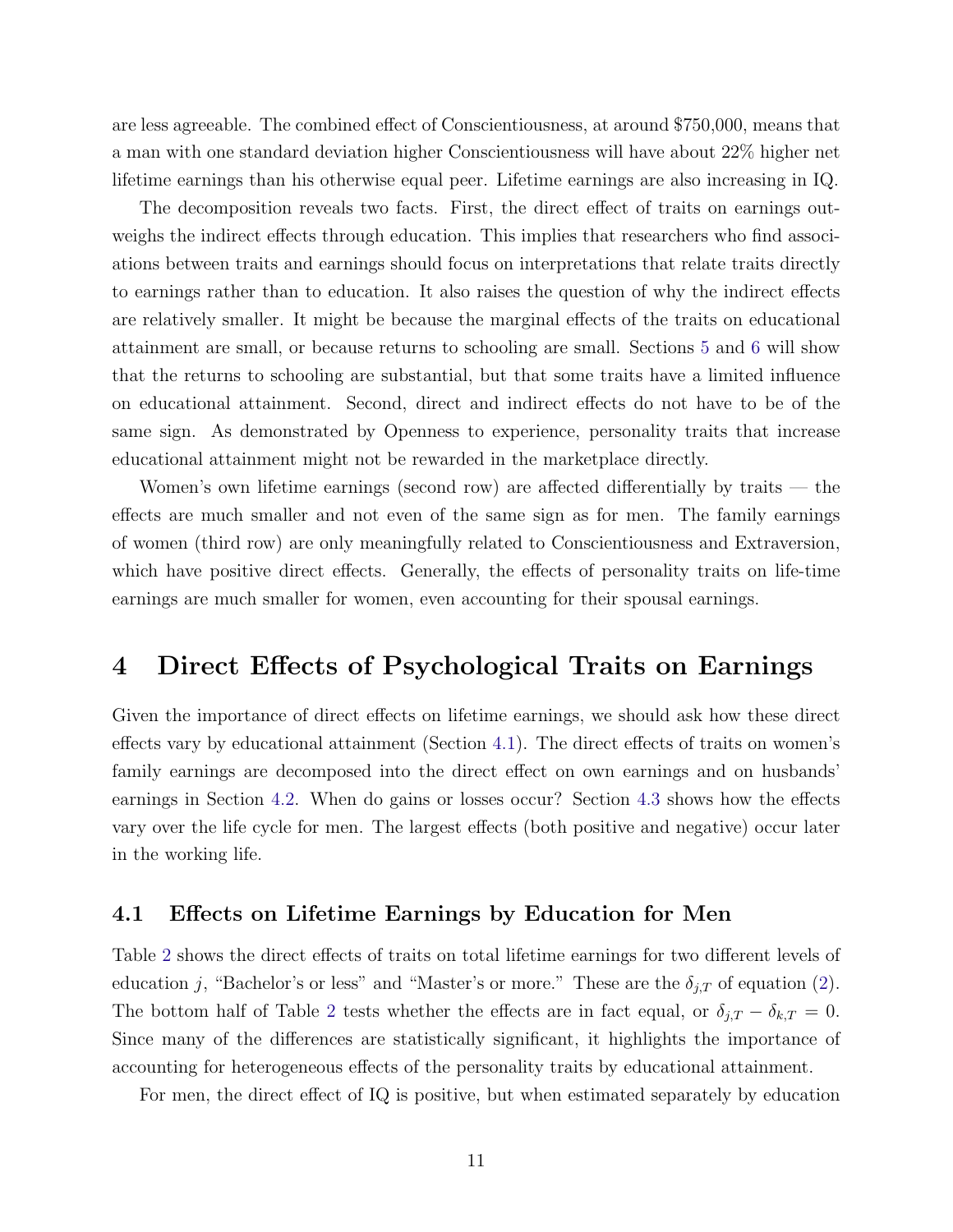|                            | Men                         | Women                        |                                                        |                                      |  |
|----------------------------|-----------------------------|------------------------------|--------------------------------------------------------|--------------------------------------|--|
|                            | (1)                         | (2)                          | (3)                                                    | (4)                                  |  |
| <b>Direct Coefficients</b> | Own Earn.                   | Own Earn.                    | Husband's                                              | Family                               |  |
| IQ:                        |                             |                              |                                                        |                                      |  |
| - BA or less               | (0.17)<br>158.9             | 0.6                          | $(0.48)$ 78.7 $(0.28)$ 76.8                            | (0.26)                               |  |
| - MA or more               | (0.11)<br>162.0             | 12.8                         | $(0.47)$ $-490.4^{**}$ $(0.03)$ $-474.5^{**}$ $(0.02)$ |                                      |  |
| Openness:                  |                             |                              |                                                        |                                      |  |
| - BA or less               | (0.24)<br>$-120.4$          | 20.3                         | $(0.41)$ $-367.3^{**}$ $(0.03)$ $-364.4^{**}$ $(0.02)$ |                                      |  |
| - MA or more               | (0.15)<br>$-221.9$          | (0.37)<br>45.3               | (0.12)<br>503.0                                        | $498.2*$ $(0.08)$                    |  |
| Conscientiousness          |                             |                              |                                                        |                                      |  |
| - BA or less               | $233.3*$ $(0.06)$           | 54.0<br>(0.15)               |                                                        | $247.9*$ $(0.08)$ $292.3**$ $(0.04)$ |  |
| - MA or more               | $571.6***(0.00)$            | $355.6^{**}$ (0.02) $-372.2$ | (0.17)                                                 | $-45.4$ $(0.45)$                     |  |
| Extraversion               |                             |                              |                                                        |                                      |  |
| - BA or less               | $266.9^{**}$ (0.04)         | 1.7<br>(0.48)                | $468.9**$ $(0.01)$                                     | $510.8***(0.01)$                     |  |
| - MA or more               | $694.4***(0.00) -122.7$     |                              | $(0.18)$ $-250.4$ $(0.23)$ $-299.9$ $(0.14)$           |                                      |  |
| Agreeableness              |                             |                              |                                                        |                                      |  |
| - BA or less               | $-184.4$ $(0.14)$           | (0.20)<br>$-61.5$            | 277.9<br>(0.11)                                        | 195.9<br>(0.18)                      |  |
| - MA or more               | $-420.7**$ (0.02)           | 31.8                         | $(0.40)$ -188.0                                        | $(0.29)$ -189.6<br>(0.28)            |  |
| Neuroticism                |                             |                              |                                                        |                                      |  |
| - BA or less               | $-160.9$ * $(0.07)$ $-37.9$ | (0.25)                       | 87.5<br>(0.32)                                         | 33.8<br>(0.42)                       |  |
| - MA or more               | 133.1                       | $(0.20)$ -135.8<br>(0.12)    | (0.46)<br>30.8                                         | (0.36)<br>$-68.7$                    |  |

<span id="page-14-0"></span>Table 2: The Direct Effects of Personality and IQ on Lifetime Earnings by Education

|                        | Men                | Women                                                                                 |                                                         |                                    |  |  |
|------------------------|--------------------|---------------------------------------------------------------------------------------|---------------------------------------------------------|------------------------------------|--|--|
|                        | (1)                | $\left( 2\right)$                                                                     | (3)                                                     | (4)                                |  |  |
| Difference: MA - BA    | Own Earn.          | Own Earn.                                                                             | Husband's                                               | Family                             |  |  |
| IQ                     | 3.2<br>(0.45)      | 12.3                                                                                  | $(0.47)$ -569.1** $(0.02)$ -551.2** $(0.01)$            |                                    |  |  |
| Openness               | (0.34)<br>$-71.4$  | (0.41)<br>19.5                                                                        | $680.2**$ $(0.04)$                                      | $674.1**$ $(0.02)$                 |  |  |
| Conscientiousness      | $259.8*$<br>(0.09) |                                                                                       | $251.4^{**}$ (0.05) $-516.8^{*}$ (0.06) $-281.4$ (0.18) |                                    |  |  |
| Extraversion           |                    | $427.5^{**}$ $(0.03)$ $-124.4$ $(0.20)$ $-719.3^{**}$ $(0.03)$ $-810.7^{**}$ $(0.01)$ |                                                         |                                    |  |  |
| Agreeableness          | (0.19)<br>$-307.8$ | 112.0                                                                                 | $(0.29)$ $-559.0$ $(0.14)$ $-462.5$                     | (0.16)                             |  |  |
| Neuroticism            | $417.8*$           | $(0.06)$ $-125.3$ $(0.23)$                                                            |                                                         | $-72.5$ $(0.42)$ $-131.1$ $(0.34)$ |  |  |
| Mean Lifetime Earnings | 3390.5             | 696.2                                                                                 | 2098.1                                                  | 2807.3                             |  |  |
| Observations           | 595                | 422                                                                                   | 422                                                     | 422                                |  |  |

Notes: The dependent variable is total lifetime earnings in thousand USD, ages 18 to 75. The top table shows standardized coefficients  $\delta_j$  from Eq. [\(1\)](#page-10-0), by education level. The bottom table shows the difference between the coefficients by education. The p-values in parentheses,  ${}^*p < .1, {}^{**}p < .05, {}^{***}p < .01$ , correspond to the bootstrap estimated probability of observing an absolutely larger value of the test statistic under a Null hypothesis of no effect on average.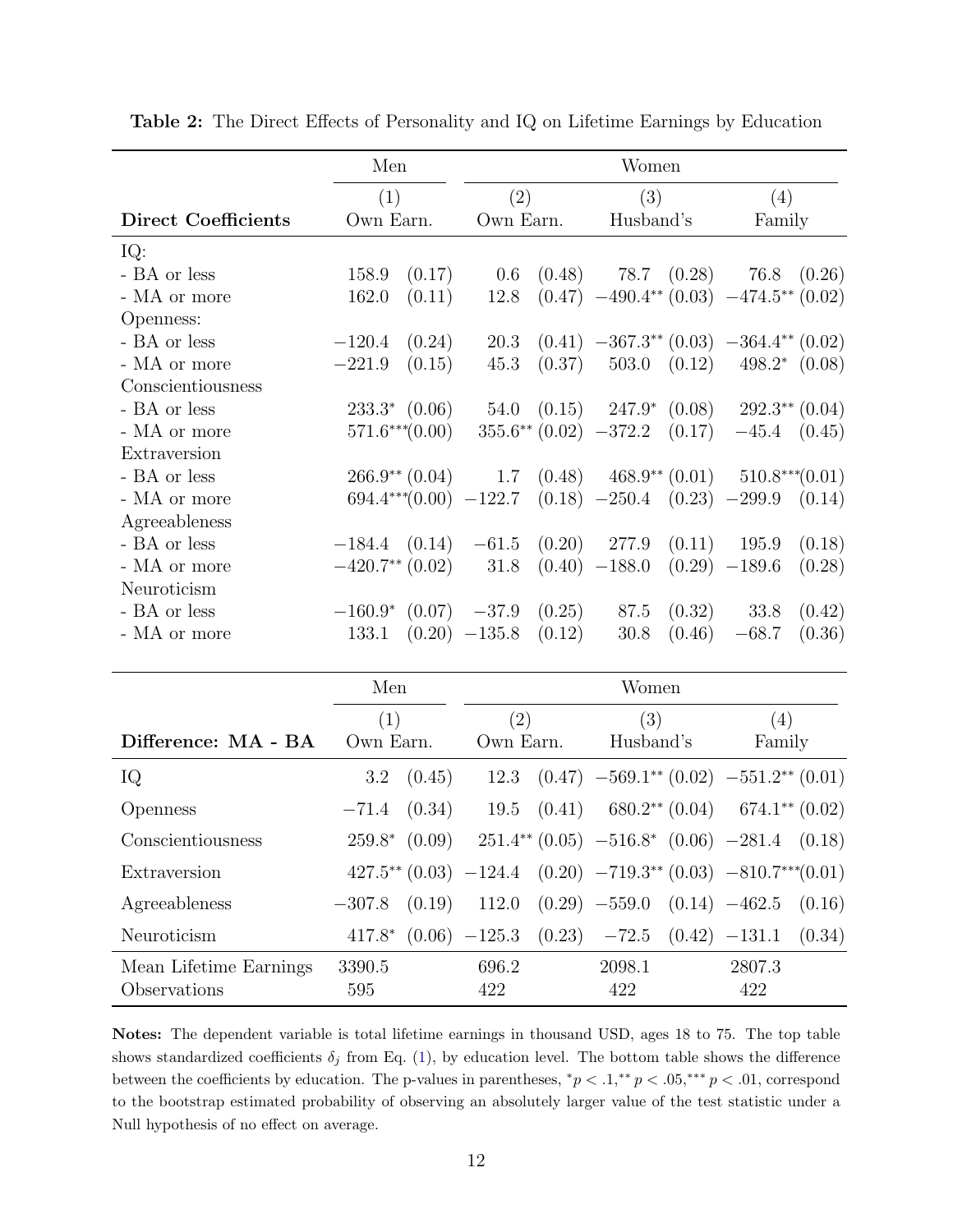level, not statistically significant. When the  $\delta_{j,T}$  are estimated as  $\delta_T$  only, the effect is significant (not reported). Therefore, the lifetime effect of IQ on earnings is driven both by higher educational attainment associated with higher IQ, and also through a direct impact on earnings. IQ impacts earnings in a similar fashion across education levels.

Conscientiousness and Extraversion are strongly associated with higher earnings—but the reward to being more conscientious and extraverted is greater for more highly educated men. This difference is statistically significant. At the bachelor's level, an increase of Conscientiousness by one standard deviation increases net lifetime earnings by about 7%. Possibly additionally, such an increase in Extraversion would result in another 8% higher lifetime earnings. At the postgraduate level, however, these increases would be 17% and 20.5%, respectively. For these highly educated men, the individual effects are about half the value of a college degree (in comparison to high school). If a man combines these two traits, his lifetime earnings would increase by more than the college degree value, of course in addition to the value of his actual schooling.

Extraversion should have a positive effect on earnings because this trait has been found to increase job performance, particularly in management and sales occupations [\(Barrick and](#page-39-6) [Mount,](#page-39-6) [1991\)](#page-39-6). Extraversion showed positive effects on wages in more recent and representative samples, in [Heineck and Anger](#page-41-7) [\(2010\)](#page-41-7); [Judge et al.](#page-42-6) [\(1999\)](#page-42-6) and [O'Connell and Sheikh](#page-44-8) [\(2011\)](#page-44-8). [Nyhus and Pons](#page-43-8) [\(2005\)](#page-43-8) find an interaction between Extraversion and education, similar to what Table [2](#page-14-0) shows: more positive effects for more highly educated men. Using a cross-section of Dutch households, they estimate a Mincer-regression of wages that includes personality and education interactions. For men, Extraversion and "Autonomy" (a personality factor not measured in Terman) are the only personality traits with differential effects by education. The base-level effect of Extraversion, however, is negative for men in the low education category (which roughly corresponds to secondary education and vocational training at most). [Heineck](#page-41-8) [\(2011\)](#page-41-8) showed insignificant results for Extraversion.

Conscientiousness has consistently been found to be associated with better job performance [\(Barrick and Mount,](#page-39-6) [1991;](#page-39-6) [Mount et al.,](#page-43-9) [1998;](#page-43-9) [Salgado,](#page-44-9) [1997\)](#page-44-9). With job performance indicating productivity on the job, we should expect a positive association between Conscientiousness and wages as well. Indeed, this is shown by [Heineck and Anger](#page-41-7) [\(2010\)](#page-41-7); [Judge](#page-42-6) [et al.](#page-42-6) [\(1999\)](#page-42-6); [O'Connell and Sheikh](#page-44-8) [\(2011\)](#page-44-8), and nonlinearly in [Heineck](#page-41-8) [\(2011\)](#page-41-8). Only in [Nyhus and Pons](#page-43-8) [\(2005\)](#page-43-8) does Conscientiousness not have a significant effect on wages.

More agreeable men earn less if they have a Master's or a doctorate degree. This might be surprising when we think about which personality traits are likely to be valued by employers because they align incentives between them and their employees, such as [Bowles et al.](#page-39-7) [\(2001\)](#page-39-7). More agreeable employees are less antagonistic and more likely to act towards others' interests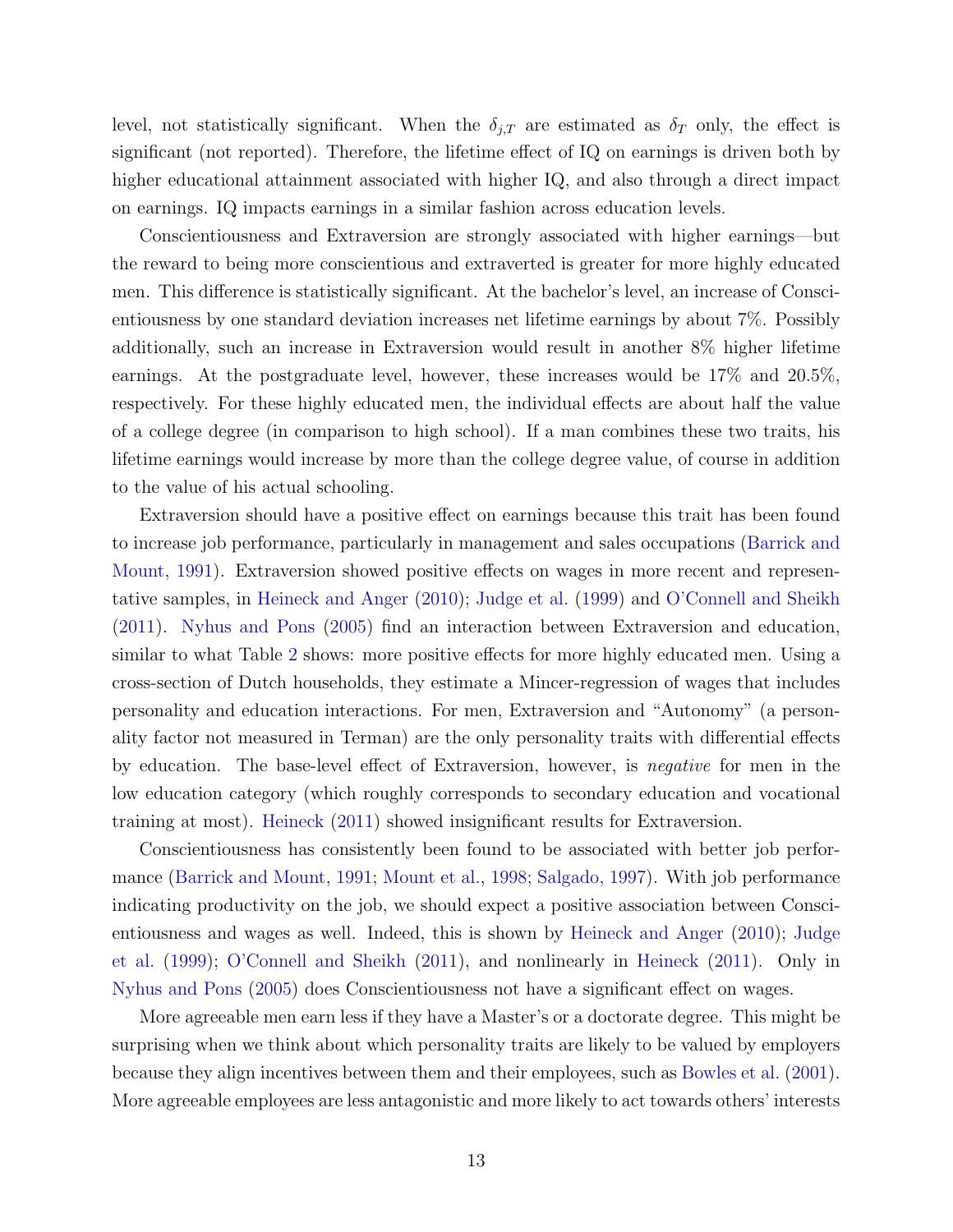instead of their own, therefore they are more likely to cooperate with the employer. They also perform better in teamwork situations [\(Barrick and Mount,](#page-39-6) [1991;](#page-39-6) [Mount et al.,](#page-43-9) [1998;](#page-43-9) [Salgado,](#page-44-9) [1997;](#page-44-9) [Tett et al.,](#page-45-14) [1991\)](#page-45-14). However, these workers might not be rewarded for their agreeableness because they are also less aggressive in wage bargaining. It is also possible that agreeable individuals select into lower-paying occupations, or that they have lower manipulative power, or 'Machiavellian intelligence' [\(Turner and Martinez](#page-46-1) [\(1977\)](#page-46-1), pointed out by [Nyhus and Pons,](#page-43-8) [2005\)](#page-43-8). The finding of lower earnings for less antagonistic men is not unique to the cohort studied here, or to high-IQ men: Wage penalties to agreeableness have previously been found by Müller and Plug  $(2006)$  for the Wisconsin Longitudinal Study,<sup>[14](#page--1-0)</sup> [Boudreau et al.](#page-39-8) [\(2001\)](#page-39-8) for a sample of executives from the US and EU in 1995/1996, [Heineck](#page-41-8) [\(2011\)](#page-41-8) for a 2005 UK sample (BHPS), [O'Connell and Sheikh](#page-44-8) [\(2011\)](#page-44-8) for a 2008 UK sample (NCDS), and [Heineck and Anger](#page-41-7) [\(2010\)](#page-41-7) using the representative German panel data GSOEP in the years 1991-2006.

Neuroticism is expected to have a negative effect on earning. Emotional stability, the reverse of Neuroticism, has a positive association with wages in [Boudreau et al.](#page-39-8) [\(2001\)](#page-39-8); [Hei](#page-41-8)[neck](#page-41-8) [\(2011\)](#page-41-8); [Judge et al.](#page-42-6) [\(1999\)](#page-42-6); Müller and Plug [\(2006\)](#page-43-10); [Nyhus and Pons](#page-43-8) [\(2005\)](#page-43-8); [O'Connell](#page-44-8) [and Sheikh](#page-44-8) [\(2011\)](#page-44-8). More secure, independent, and less anxious workers have better job performance [\(Barrick and Mount,](#page-39-6) [1991;](#page-39-6) [Mount et al.,](#page-43-9) [1998;](#page-43-9) [Salgado,](#page-44-9) [1997;](#page-44-9) [Tett et al.,](#page-45-14) [1991\)](#page-45-14). There are well-known results for self-esteem (measured with the Rosenberg scale in the NLSY 1979), and "evidence suggests that self-esteem and locus of control indicate the same factor as Neuroticism" [\(Judge et al.,](#page-42-8) [1998\)](#page-42-8). [Goldsmith et al.](#page-41-9) [\(1997\)](#page-41-9); [Murnane et al.](#page-43-11) [\(2001\)](#page-43-11) find positive effects of self-esteem on wages at age 27-28 in the NLSY 79.[15](#page--1-0) This is confirmed by lifetime earnings effects in the Terman data, but only for men with at most a bachelor's degree. Men with low emotional stability (high scores of Neuroticism) are not punished when they are highly educated. While the estimate is not significant, the positive difference to less educated men is significant. [Nyhus and Pons](#page-43-8) [\(2005\)](#page-43-8), the only study that explicitly allows for interaction effects with education, also find that men with a university education benefit significantly less from emotional stability than men with medium or low education.

Openness to Experience is not statistically significant in the Terman data. Previous studies also show mixed results for this trait: It increases earnings in Müller and Plug [\(2006\)](#page-43-10) and [O'Connell and Sheikh](#page-44-8) [\(2011\)](#page-44-8), even controlling for cognitive ability, but is negative

<sup>&</sup>lt;sup>14</sup>Interestingly, these authors also show that the effect of Conscientiousness is not significantly different from zero for men in the Wisconsin Longitudinal Study; whereas it is clearly so in Terman.

<sup>&</sup>lt;sup>15</sup>[Goldsmith et al.](#page-41-9) [\(1997\)](#page-41-9) cite evidence that workers with higher self-esteem are more productive. [Heckman](#page-41-10) [et al.](#page-41-10) [\(2006\)](#page-41-10) average the Rosenberg scale with the Rotter Internal-External Locus of Control Scale. This "noncognitive measure" has strong wage effects for both men and women at age 30, holding education constant.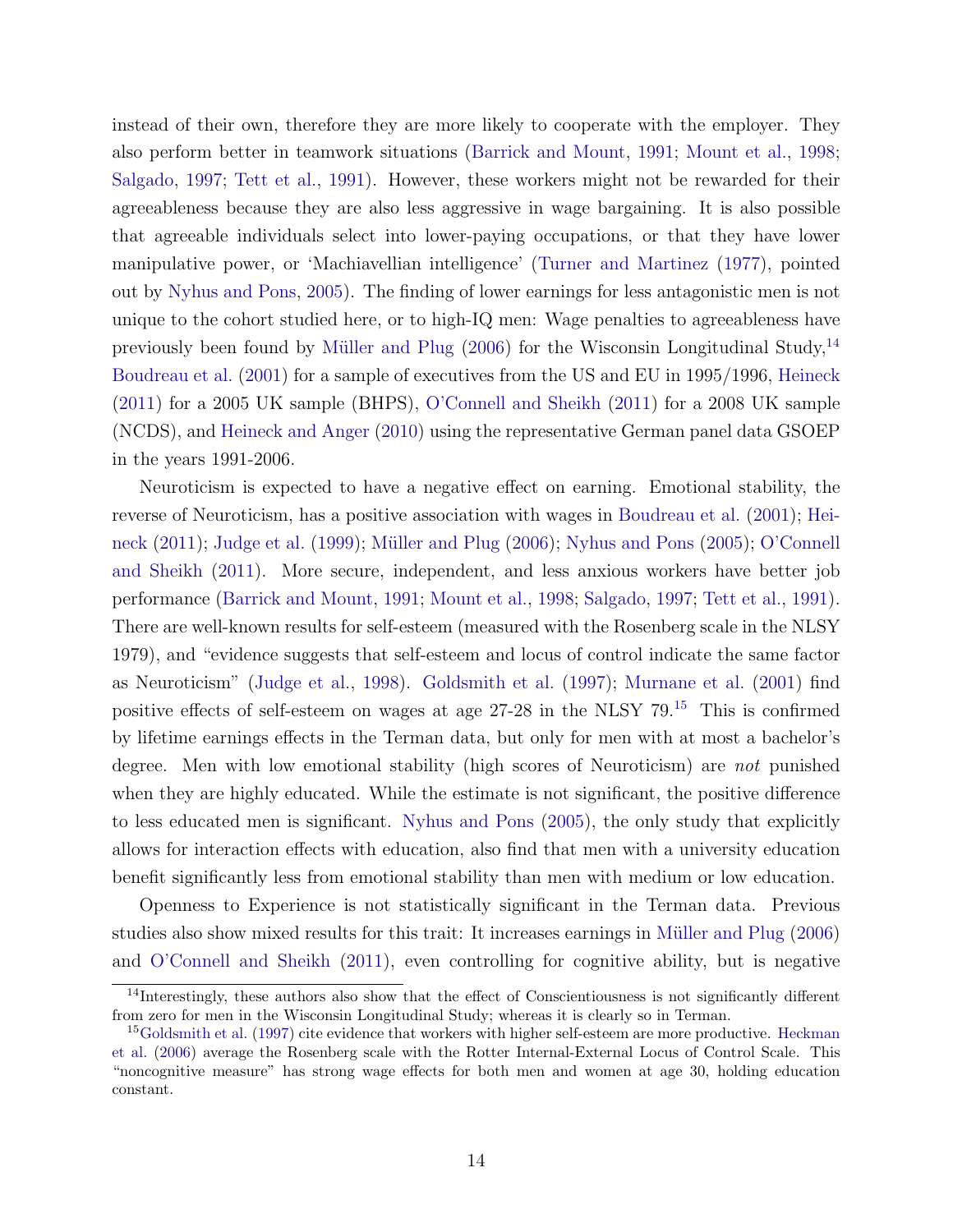in [Heineck and Anger](#page-41-7) [\(2010\)](#page-41-7). Because of its positive correlation with IQ, Openness is often found to have a positive effect on earnings in analyses that do not control for IQ (such as [Heineck,](#page-41-8) [2011\)](#page-41-8). These results are upwardly biased. Controlling for IQ, Openness does not have a clear effect on earnings in the Terman study. While in Terman, the IQ-Education interaction is not significant, [Hause](#page-41-11) [\(1972\)](#page-41-11) establishes significant interactions between schooling and AFQT or ability in two different data sets (NBER-Thorndike, and Project Talent), of which at least the latter is a representative sample. In Terman's very restricted IQ range, this can not be identified.

What could explain the finding that traits have larger effects on earnings for more educated men? First, it could reflect true human capital differences. Social skills are inputs into the human capital production function just as cognitive skills are. Without participation in class, interactions with teachers and peers, dedication and preparation, little will be learned at school. Thus, the more conscientious and extraverted men acquire more human capital in school, and thus have a higher stock of human capital at the end than the less conscientious and extraverted. This difference in human capital might be reflected in the additional positive effect of these traits on wages.

The second reason why some traits would be rewarded more highly in more educated men is related to occupational differences by schooling classes. Choice sets from which individuals choose their occupations will differ by education. It is thus possible that more highly educated men are better able to choose occupations that reward their traits than less educated men. Take executives as an example. The prevalence of executive positions is much higher in the higher education group. Conscientiousness, Extraversion, and Emotional Stability are significantly associated with "executive strengths" [\(Holland et al.,](#page-42-9) [1993\)](#page-42-9), and they are positively correlated with leader emergence and leader effectiveness [\(Judge et al.,](#page-42-10) [2002\)](#page-42-10). Thus, if education opens access to these occupations that would reward the conscientious and extraverted more, there is a higher trait reward in high education groups.

Due to the sample size in Terman, it is difficult to determine whether the wage effect differentials could be explained by differential occupational sorting? But evidence from other studies shows that effects of non-cognitive skills on earnings persist even when occupation dummies are included. For example, in [Kuhn and Weinberger](#page-42-11) [\(2002\)](#page-42-11), leadership skills have positive wage effects even within very narrowly-defined occupational groups.

#### <span id="page-17-0"></span>4.2 Effects on Lifetime Earnings by Education for Women

For women, accounting for the heterogeneity of the direct effects of personality traits is even more important than for men. In many cases, the effects have opposite signs. Analyses that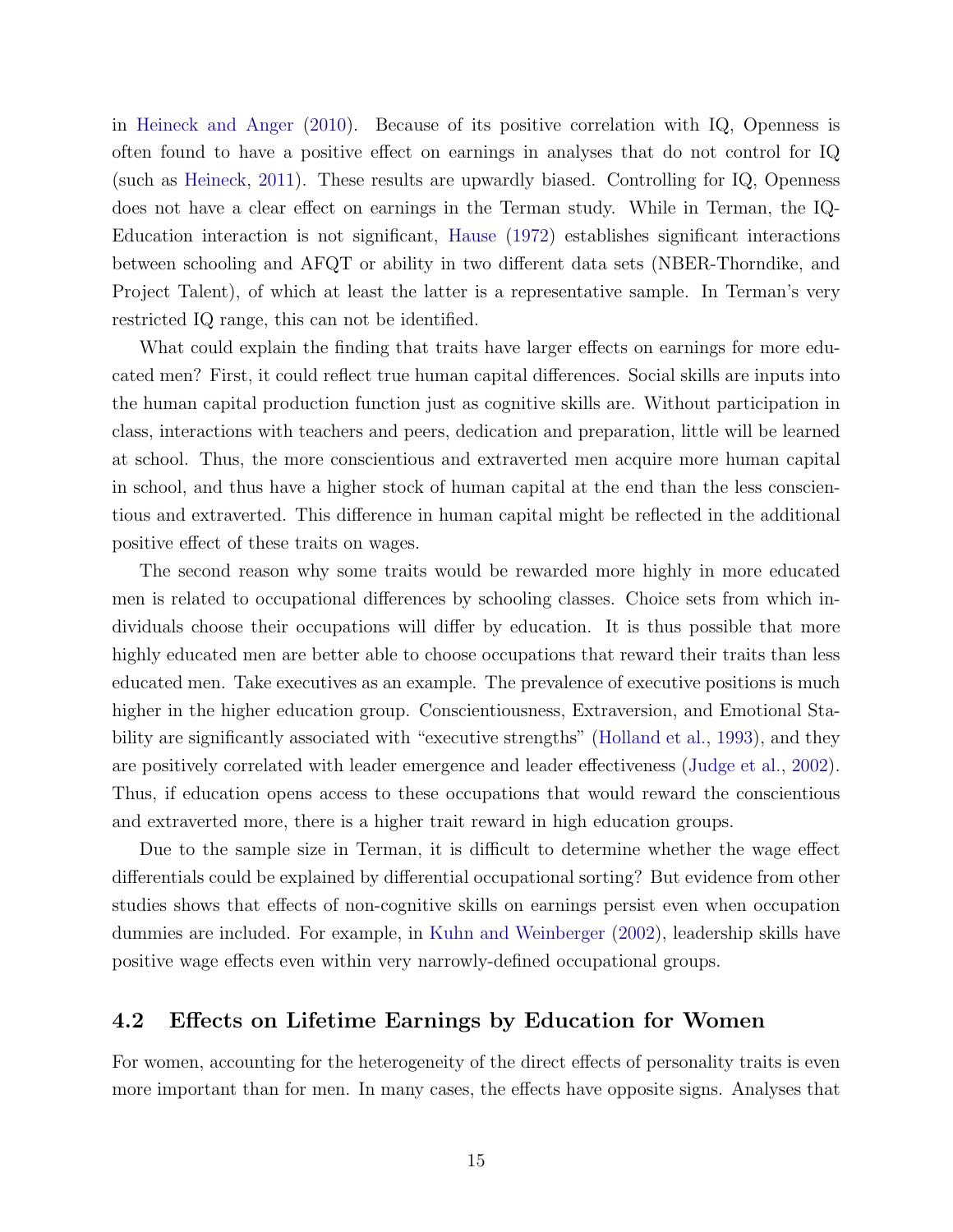ignore these interactions over- or under-state the effects of these traits when considering the average impacts only. Furthermore, one needs to distinguish between own earnings and family earnings (combined with husbands' earnings), because the effects of psychological traits are different between these two earnings sources.

As column ([2](#page-14-0)) of Table 2 shows, women only benefit directly (in terms of **own earnings**) from the trait of Conscientiousness, and only if they are highly educated. In this sense, only the highly educated women receive rent on their human capital as the men of this sample do. They are not pulling equal to men, however, since the absolute magnitude of the effect of Conscientiousness for women with post-graduate education is closer to the effect for men with a bachelor's degree or less, or about 60% of men with equal education. In the generation immediately following the Terman women, Conscientiousness is generally associated with higher earnings, as Müller and Plug [\(2006\)](#page-43-10) show for women born around 1940.

The highly educated women in Terman do not benefit in terms of family earnings from higher Conscientiousness, because Conscientiousness seems to have a negative effect on husband's earnings (column 4 of Table [2\)](#page-14-0). For women with a bachelor's degree, Conscientiousness does lead to higher family earnings overall, through higher husband's earnings (column 3). But we do not know a priori whether this means that these conscientious women marry more frequently, or rather higher earning husbands, or both. Formally, family earnings  $Y^F$  consist of the sum of a woman's own earnings,  $Y^W$ , and her husband's earnings  $Y<sup>H</sup>$ , if a husband is present (year subscripts omitted for readability). Her own earnings are defined by Eq. [\(1\)](#page-10-0). Assume that her husband's earnings, conditional on being married, are governed by a similar process.

$$
Y^{H}(X, \theta, s) = \theta \sum_{j=1}^{J} D_{j}(X, \theta) \widetilde{\delta}_{j} + \sum_{j=1}^{J} D_{j} \widetilde{\kappa}_{j} + X \widetilde{\beta} + \varepsilon
$$

Let the indicator for being married be  $D_M$ , and the probability of being married depend on covariates X, psychological traits  $\theta$ , and education level s. Then

$$
E[D_M|X,\theta] = \sum_{j=1}^{J} E[D_M|X,\theta,s=j] E[D_j|X,\theta]
$$

and

$$
E[Y^{F}|X,\theta] = E[Y^{W}|X,\theta] + E[Y^{H}|X,\theta] E[D_{M}|X,\theta]
$$
  
= 
$$
E[Y|X,\theta] + E[Y^{H}|X,\theta] \left\{ \sum_{j=1}^{J} E[D_{M}|X,\theta,s=j] E[D_{j}|X,\theta] \right\}
$$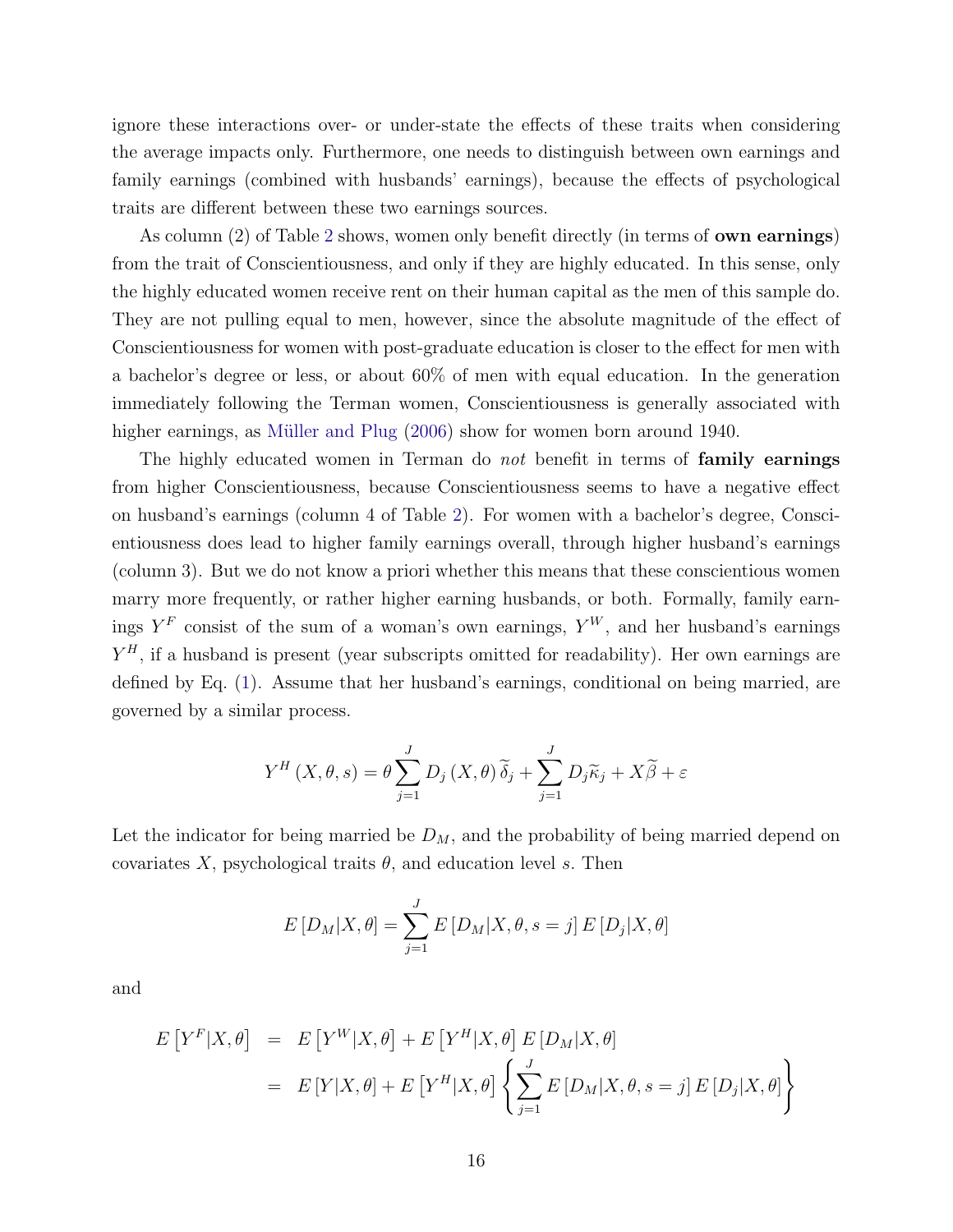The overall partial effect of psychological trait  $\theta_k$  on family earnings is

<span id="page-19-0"></span>
$$
\frac{\partial E\left[Y^{F}|X,\theta\right]}{\partial \theta_{k}} = \frac{\partial E\left[Y|X,\theta\right]}{\partial \theta_{k}} + \frac{\partial E\left[Y^{H}|X,\theta\right]}{\partial \theta_{k}} \left\{ \sum_{j=1}^{J} E\left[D_{j}|X,\theta\right] E\left[D_{M}|X,\theta,s=j\right] \right\} \n+ E\left[Y^{H}|X,\theta\right] \left\{ \sum_{j=1}^{J} \frac{\partial E\left[D_{j}|X,\theta\right]}{\partial \theta_{k}} E\left[D_{M}|X,\theta,s=j\right] \right. \n+ \sum_{j=1}^{J} E\left[D_{j}|X,\theta\right] \frac{\partial E\left[D_{M}|X,\theta,s=j\right]}{\partial \theta_{k}} \left\} \tag{4}
$$

The derivatives of earnings expectations (such as term  $\frac{\partial E[Y|X,\theta]}{\partial \theta_k}$ ) are equal to Eq. [\(3\)](#page-11-0), for women's own earnings and husband's earnings. Note that husband's earnings, as a function of observables, are always based on the conditional wage distributions of husbands given that they are married to women in the sample. We are not interested in extrapolating these effects out to the non-married men's population. The additional terms in Eq. [\(4\)](#page-19-0) stem from the role of  $\theta$  in determining not only husband's earnings when married, but also the probability of being married  $E[D_j|X,\theta]$ . The direct effect of  $\theta_k$ , holding constant schooling s, is simpler: %

$$
\frac{\partial E\left[Y^{F}|X,\theta,s\right]}{\partial\theta_{k}} = \frac{\partial E\left[Y|X,\theta,s\right]}{\partial\theta_{k}} + \frac{\partial E\left[Y^{H}|X,\theta,s\right]}{\partial\theta_{k}} E\left[D_{M}|X,\theta,s\right] \tag{5}
$$

$$
+E\left[Y^{H}|X,\theta\right] \frac{\partial E\left[D_{M}|X,\theta,s\right]}{\partial \theta_{k}}
$$
  
= 
$$
\underbrace{\delta_{j,k}}_{own} + \underbrace{\tilde{\delta}_{j,k}E\left[D_{M}|X,\theta,s\right]}_{husb.earn.} + \underbrace{\frac{\partial E\left[D_{M}|X,\theta,s\right]}{\partial \theta_{k}}\left\{\theta\tilde{\delta}_{s} + \tilde{\kappa}_{s} + X\tilde{\beta}\right\}}_{prob.married}
$$
 (6)

Conscientiousness, in fact, has a negative effect on the probability of marrying for women with a Master's degree or more.<sup>[16](#page--1-0)</sup> At the same time, personality traits do not affect  $Y^H$  at all at this education level. Therefore, the overall effect on husband's earnings is negative, completely offsetting the positive effect on own earnings  $Y^W$ . More conscientious women are more likely to be in a high-wage job for an extended time. Thus, these women might have had more trouble finding a husband who would agree to such non-traditional behavior in his wife. Yet the causality is unclear: if a woman was unable to find a spouse to begin with, she had more incentives to obtain a full-time professional job to support herself. At this point, it is impossible to distinguish between these two hypotheses. At the Bachelor level or less, Conscientiousness has a double role in offsetting directions: more conscientious women at the Bachelor level marry higher earning husbands, but they are much less likely to marry.

<sup>&</sup>lt;sup>16</sup>Results from separate estimations not shown.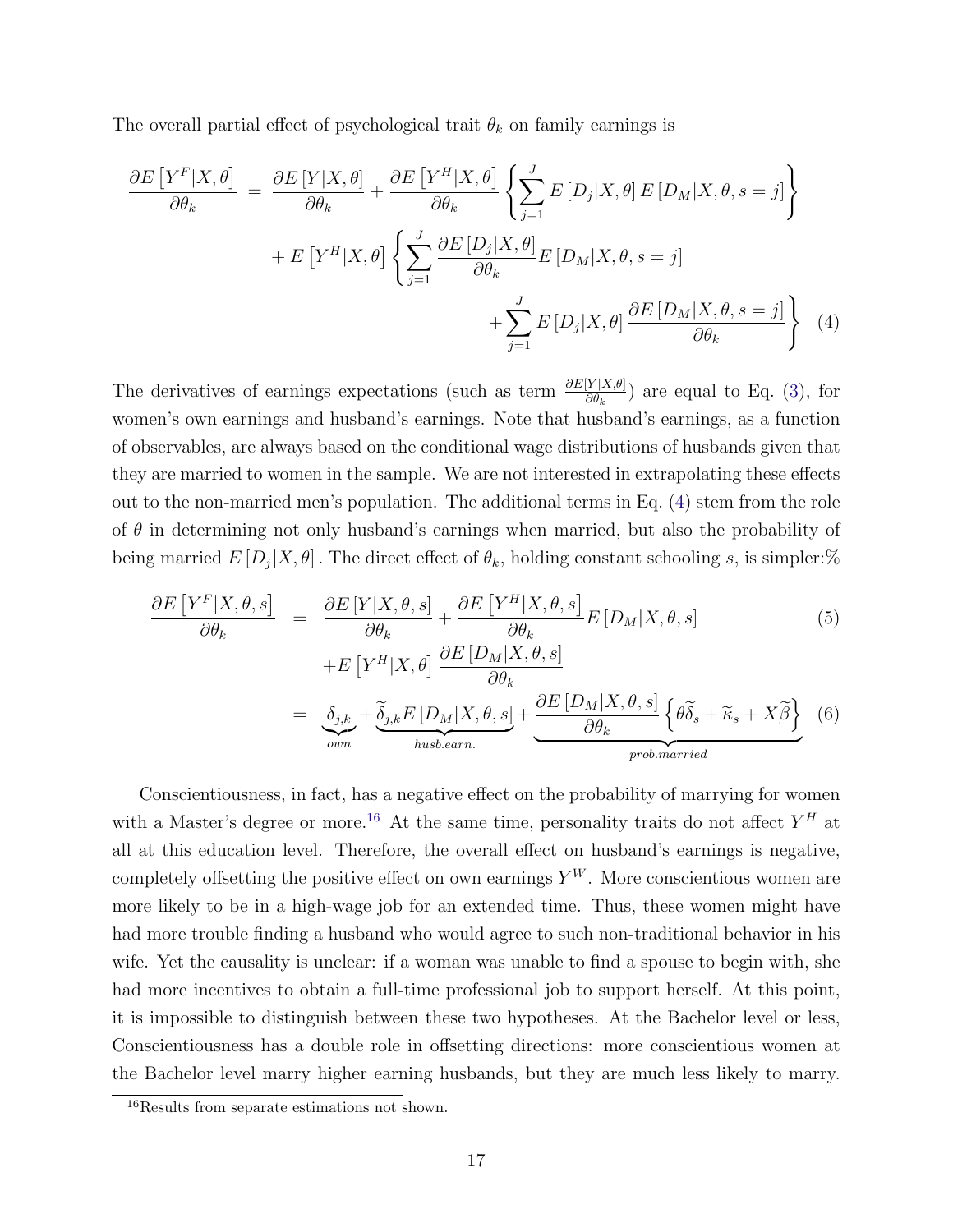The overall effect is not distinguishable from zero.

In the effects of IQ, Openness, and Extraversion, the strong differential effects by education come to play. More extraverted women with at most a college education benefit greatly in terms of family earnings, coming from two positive effects: more extravert women are more likely to marry than introverts, and if they do they marry husbands with higher earnings. Women with a Master's degree or more, however, have statistically insignificant effects of extraversion on their husbands' earnings.

IQ is strongly negatively related to lifetime family earnings for women with a Master's or doctorate degree, but not for women with a bachelor's or less. Women of this highly select sample who obtained high education have lower earnings through husbands when their IQs are in the highest ranges as opposed to "just above 140." The large and surprising negative effect is actually not associated to the women's labor supply. Being of the highest IQ in this high-IQ group reduces a woman's probability of being married if she also has a post-graduate education, and thereby reduces husband's earnings, without increasing the probability of work.

Women with a bachelor's education who score higher on Openness will have lower spousal earnings, but their highly educated counterparts will have significant gains from this trait. This result stands in contrast to men, where Openness does not have significant direct effects on lifetime earnings.

#### <span id="page-20-0"></span>4.3 The Direct Effects by Age for Men

When Eq. [\(1\)](#page-10-0) is estimated age-by-age with education-varying coefficients  $\delta_{i,t}$ , the estimates are noisy and not significantly different from zero, or different from each other.<sup>[17](#page--1-0)</sup> Whereas the null hypothesis  $\delta_j = \delta$  can be rejected for several coefficients in the regression on lifetime earnings  $Y^T$ , it can not be rejected for all individual  $\delta_{j,t}$ . The main reason for the wide confidence bands of the estimates is that the number of observations is not very high (even though it is high given the unique high-IQ sample). Therefore, a sparser model that does not estimate the  $\delta_{j,t}$  by education level is a valid benchmark for men, showing the effect of traits averaged over education levels. In the common coefficient model, all  $\delta_{j,t}$  are forced to  $\delta_{j,t} = \delta_t$ :

<span id="page-20-1"></span>
$$
Y_t = \theta \delta_t + \sum_{j=1}^J \kappa_{j,t} D_j + X_t \beta_t + \rho_t, \qquad t = 1, \dots, T; j = 1, \dots, J,
$$
 (7)

Figure [2](#page-21-0) shows the estimates according to this common coefficient model.

<sup>&</sup>lt;sup>17</sup>See Fig. [C-5](#page--1-0) in Web Appendix Section [C.](#page-9-0) Figure [C-6](#page--1-0) shows the difference between the coefficients.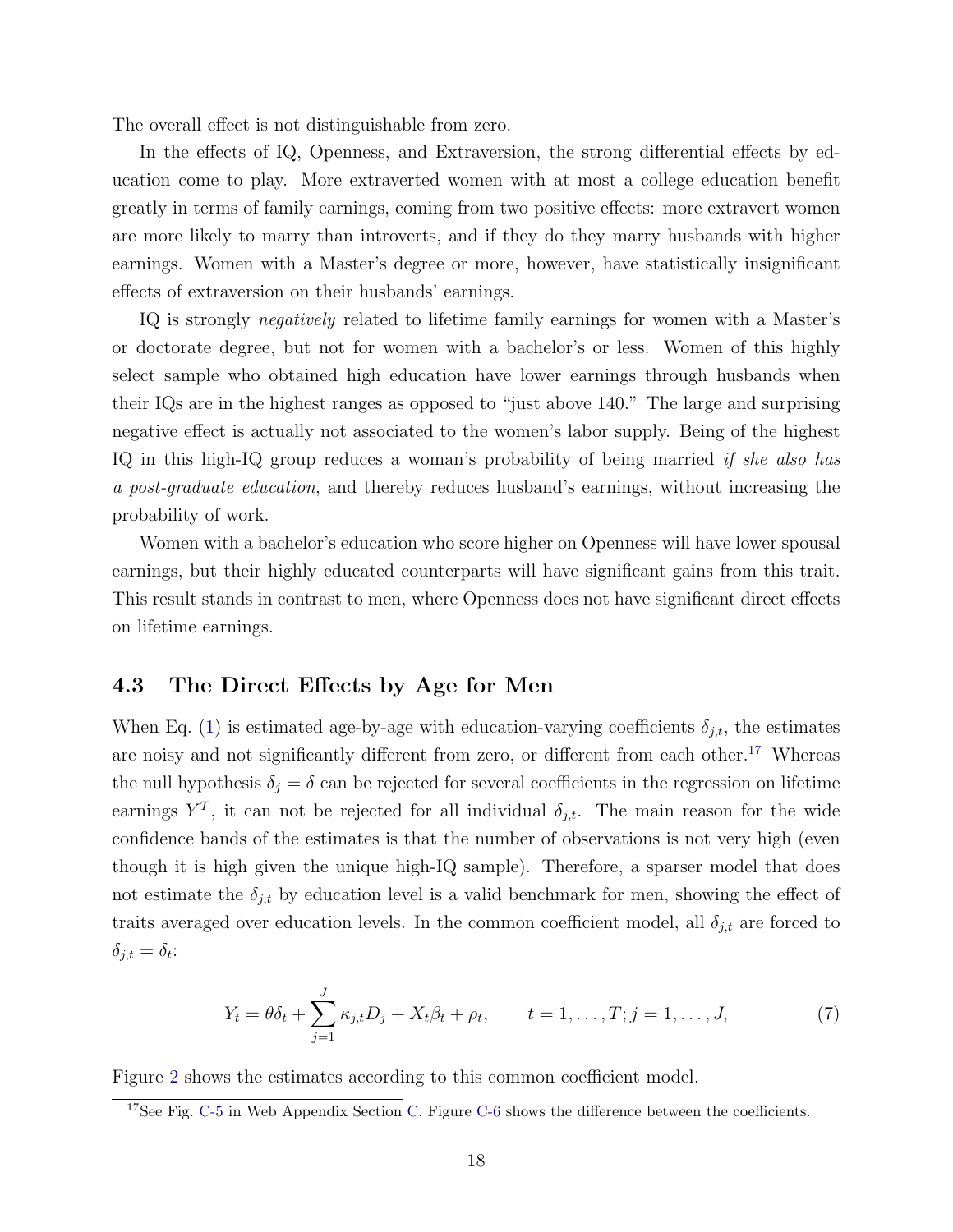

<span id="page-21-0"></span>Figure 2: The Direct Effect of Personality and IQ on Earnings, Men, Common Coefficient

Notes: Standardized coefficients  $\delta_t$  from equation [\(7\)](#page-20-1), on earnings after tuition. The shaded areas are standard 95%-confidence bands from a bootstrap with 1000 draws.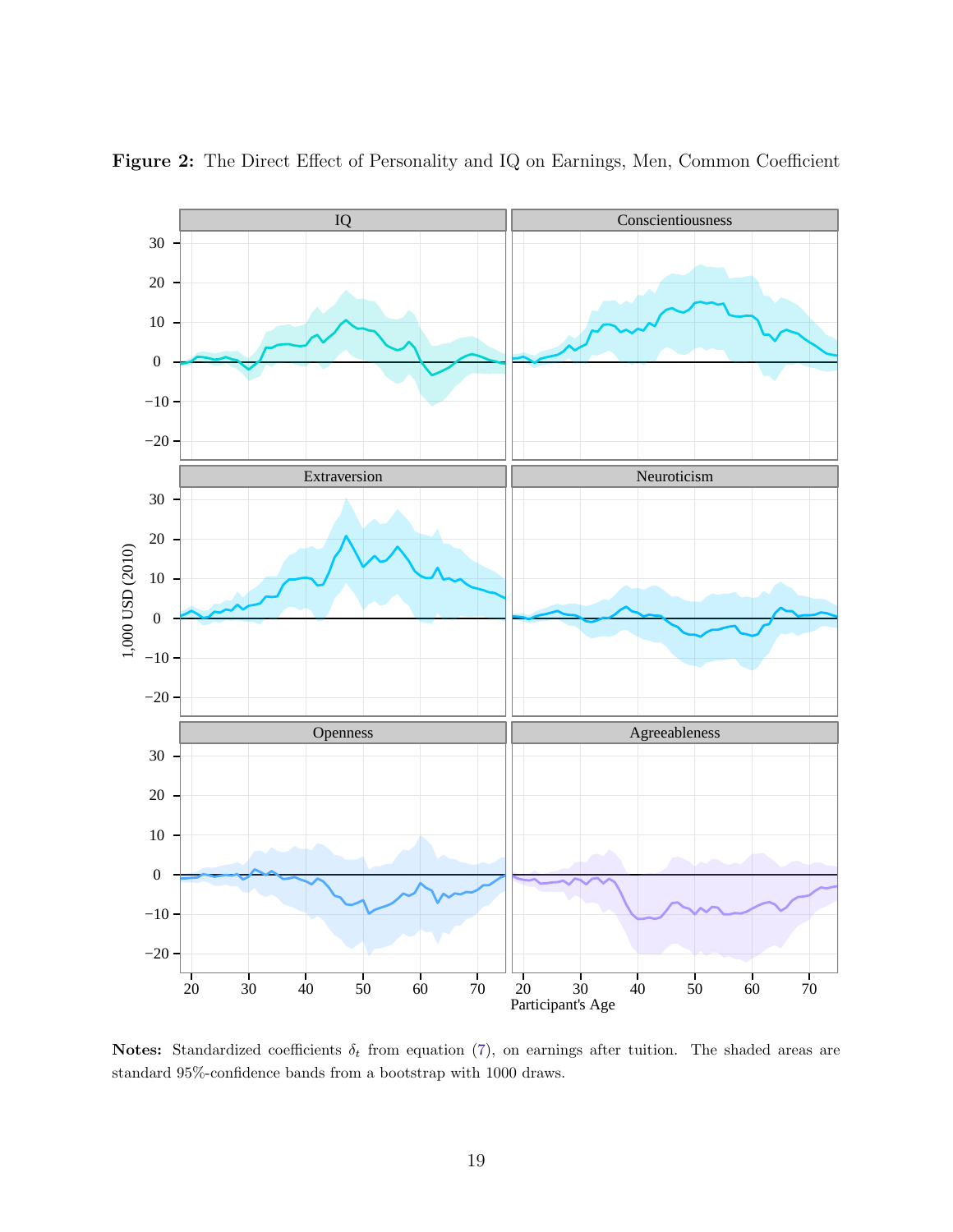IQ, even in this selective group, is still associated with higher earnings. This means that the lifetime effect of IQ is at least partly caused by a direct effect on earnings. This contradicts the claim by [Gladwell](#page-40-11) [\(2008\)](#page-40-11) that for the Terman men, IQ does not matter once family background and other observable personal characteristics are taken into account. Conscientiousness is strongly positively associated with earnings. For both IQ and Conscientiousness, the effects are always positive, but they are largest during the prime working years - from 40 to 60. One explanation for the strong effects which are absent from the early years could be related to work effort: Since the measure of earnings provided by the Terman data are only annual earnings, not hourly wages, it could very well be that more conscientious individuals work longer, and more hours. This would link back to the literature on the role Conscientiousness plays in health [\(Lodi-Smith et al.,](#page-42-12) [2010\)](#page-42-12). More conscientious individuals live longer [\(Friedman et al.,](#page-40-2) [1993;](#page-40-2) [Savelyev,](#page-44-2) [2012;](#page-44-2) [Weiss and Costa,](#page-46-2) [2005\)](#page-46-2). They are less likely to experience the chronic illnesses that are main predictors of mortality [\(Goodwin and](#page-41-12) [Friedman,](#page-41-12) [2006;](#page-41-12) [Marks and Lutgendorf,](#page-42-13) [1999;](#page-42-13) [Mokdad et al.,](#page-43-12) [2004\)](#page-43-12), at least partly because they display better health-related behaviors, such as better prevention and fewer activities that endanger health [\(Roberts et al.,](#page-44-10) [2005\)](#page-44-10). Men who score highly on Extraversion have significantly higher earnings. Comparing two otherwise equal men where one scores one standard deviation higher on Extraversion, he will earn up to 20,000 USD (2010) per year more than his less outgoing counterpart. Agreeableness in the common coefficient model is not different from zero. Neuroticism also no longer affects earnings in the Terman sample significantly when the  $\delta_{j,t}$  coefficients are restricted to  $\delta_t$ .

The effects of Conscientiousness, Extraversion, and IQ only materialize when workers are in their thirties and after. At younger ages, the effects of personality traits are small and insignificant. [Hause](#page-41-11) [\(1972\)](#page-41-11) also found with the NBER-Thorndike data that ability played an increasing role with increasing age, as do [Farber and Gibbons](#page-40-12) [\(1996\)](#page-40-12) and [Altonji and](#page-39-9) [Pierret](#page-39-9) [\(1996\)](#page-39-9).<sup>[18](#page--1-0)</sup> Non-cognitive skills are also found to have effects on earnings that increase with age in [Kuhn and Weinberger](#page-42-11) [\(2002\)](#page-42-11), as leadership skills' effects only begin to emerge "some 7 to 8 years after high school."

There are two mechanisms that would explain this pattern. The first is employer learning. By this interpretation, increasing returns to skills reflect the sequential revelation of a worker's true ability, or the updating of the employer's beliefs [\(Altonji and Pierret,](#page-39-9) [1996,](#page-39-9) [2001;](#page-39-10) [Farber and Gibbons,](#page-40-12) [1996;](#page-40-12) [Jovanovic,](#page-42-14) [1979;](#page-42-14) [Miller,](#page-43-13) [1984\)](#page-43-13). This is implied by [Hause](#page-41-11) [\(1972\)](#page-41-11), when he speaks of "learning capacity, information-handling ability" as playing a

<sup>&</sup>lt;sup>18</sup>Here, cognitive ability is approximated with performance on ability tests that are not purely the result of cognitive ability only: [Hause](#page-41-11) [\(1972\)](#page-41-11) measures ability with an Air Force test, [Farber and Gibbons](#page-40-12) [\(1996\)](#page-40-12) and [Altonji and Pierret](#page-39-9) [\(1996\)](#page-39-9) use the NLSY 79. For a discussion of the non-cognitive component of the ASVAB score, see [Almlund et al.](#page-39-3) [\(2011\)](#page-39-3) and the papers they cite.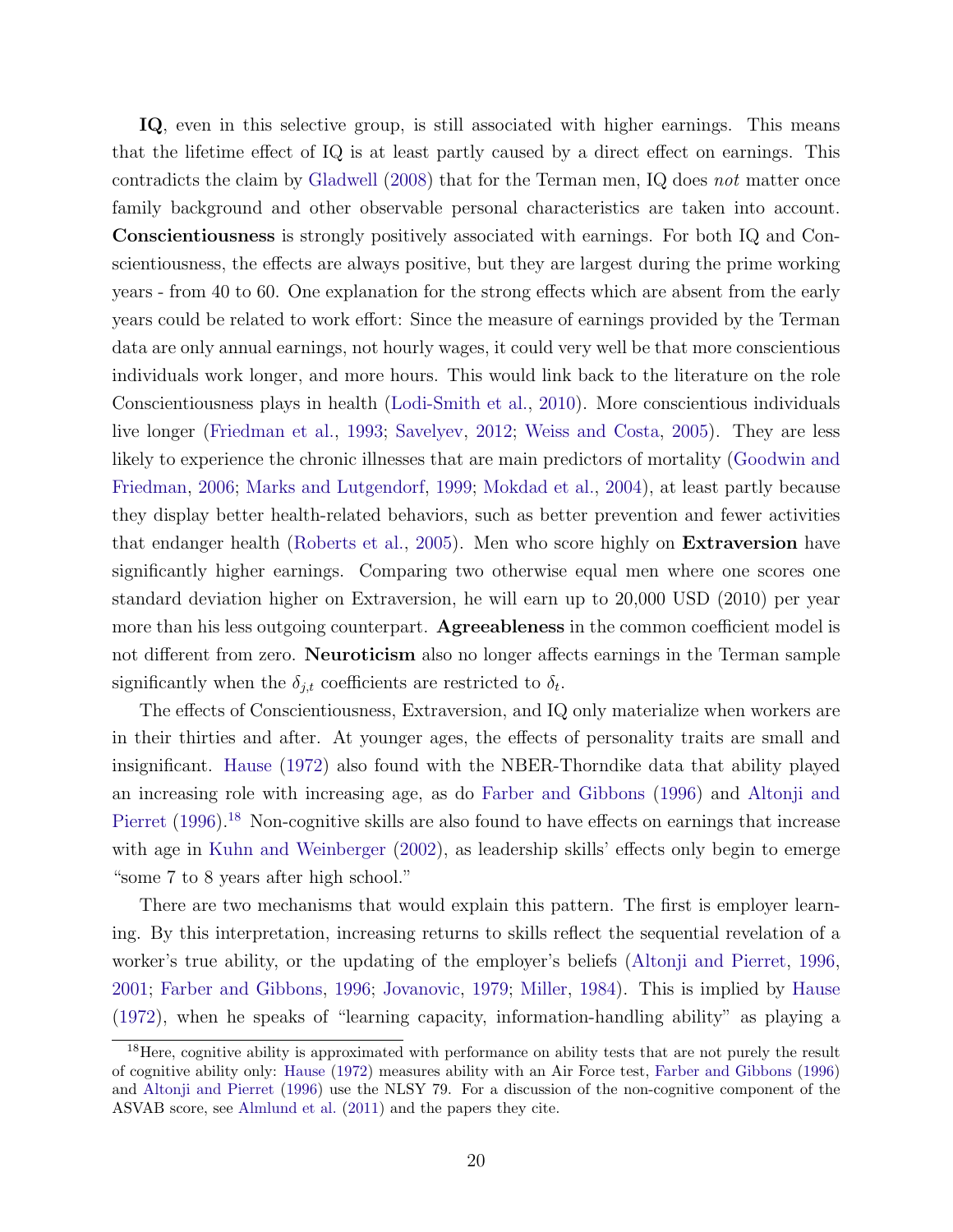"larger role in earnings differentials over time as employers see improvement in the performance of people as they gain experience." These are opposed to skills that can be identified from school transcripts (compare to [Spence,](#page-44-11) [1973\)](#page-44-11). Initially, as employers do not yet observe a person's character traits or social skills, they cannot price these skills into wages. But while this explanation of rising returns to skills over time is a sound economic argument, the empirical evidence for this hypothesis in the context of personality traits is rather weak. The coefficients on interactions of skills with actual *tenure* are insignificant in [Heineck and](#page-41-7) [Anger](#page-41-7) [\(2010\)](#page-41-7), [Heineck](#page-41-8) [\(2011\)](#page-41-8), and [Nyhus and Pons](#page-43-8) [\(2005\)](#page-43-8).

The second hypothesis that could explain the evolution of effects of social skills on wages with increasing experience is related to occupational sorting and hierarchies. Possibly, social skills start to matter meaningfully only once the worker has climbed the lowest rungs of the ladder and is in a leadership position himself. While being extraverted and conscientious is appreciated by his superiors at all levels, even while he is just an unimportant team member, these traits have a reasonably larger impact on other team members and, therefore, overall productivity, once he supervises others himself. This explanation is more directly related to the nature of these non-cognitive skills.

Having access to data that combines measures of personality traits and IQ with long follow-up is essential to pick up on this shape of effects by age. One can only describe the effects of these traits in a satisfying manner with earnings measures that extend well into the prime working years. Researchers who only have access to earnings observations for the early working life would likely find that these personality traits have no significant association, or very small ones, with earnings.[19](#page--1-0)

For women, the estimates of direct effects of personality traits and IQ on earnings are generally more noisy than for men. The effect estimates are never statistically significant in

 $19A$  caveat about causality is in order. In contrast to the estimated effect of education on earnings, which can be interpreted as causal under the assumptions of this paper, the estimated effect of personality should be interpreted with caution. Researchers have debated whether reverse causality is a serious threat to validity in the analysis of the effect of personality on earnings. They are concerned with the possibility that personality traits in mid-life are affected by past earnings and labor market experiences. Then, an association of a certain trait with earnings is not necessarily causal. Most researchers use early measures of personality, so that these pre-date the outcome measures. This timing of measurements makes the interpretation of traits causing outcomes more credible. Yet, early traits are not hypothesized to cause outcomes, but concurrent traits. Thus, this method comes at the cost of not using the measure of personality that drives observed earnings (see [Almlund et al.,](#page-39-3) [2011\)](#page-39-3).

This paper follows the approach of using early measures of IQ, Openness and Extraversion. However, the other personality traits are measured in 1940 — when the Terman participants are 25-35 years old. While claims of causality have to be guarded, the results can be interpreted as showing earnings gains due to personality and IQ. A robustness analysis was performed to test whether the 1940 measures of personality traits are a function of early labor market success. The personality factors were extracted conditionally on wages prior to 1940, wages at age 25, education, and age. The estimated effects of these conditional factors on wages are very similar to those of unconditional factors (see Web Appendix [C,](#page-9-0) Section [C.7\)](#page--1-0).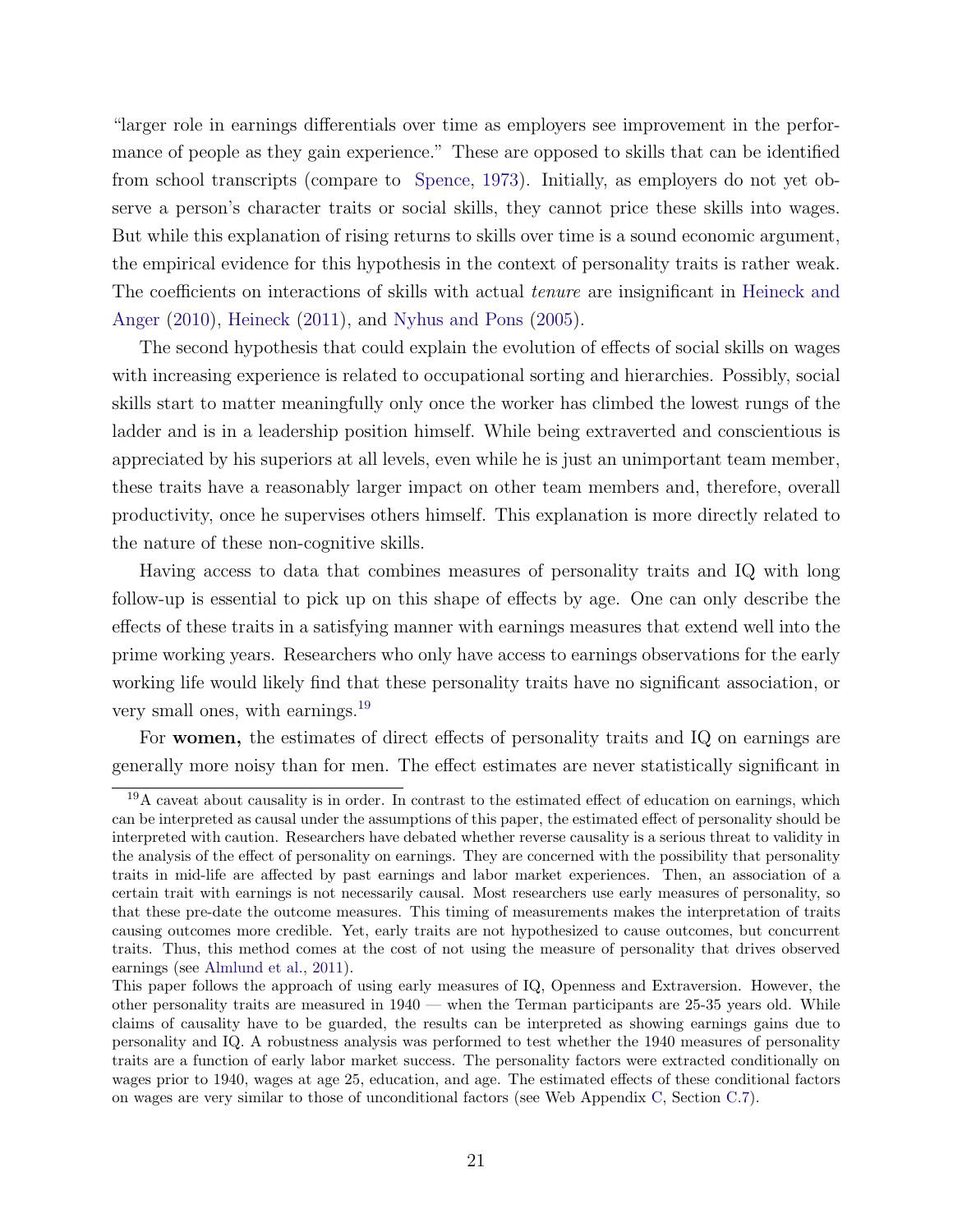the age-by-age version. The full set of figures for own and husband's earnings separately are therefore relegated to the Web Appendix, Section [C.1.](#page-9-1)

# <span id="page-24-0"></span>5 Educational Attainment as a Function of Psychological Traits

Academic achievement and educational attainment have long been linked to IQ, motivation, and personality traits. An emerging economic literature has also shown psychological traits to be linked to educational attainment [\(Heckman et al.,](#page-41-10) [2006\)](#page-41-10). A summary is provided by [Almlund et al.](#page-39-3) [\(2011\)](#page-39-3), who report on findings from representative datasets in the U.S., The Netherlands, and Germany. Conscientiousness is consistently found to have a strong association with years of education. Its effect is the strongest among the psychological traits, and its magnitude exceeds that of IQ. More conscientious individuals stay in school longer. Extraversion, Agreeableness, and Neuroticism have weaker associations with education. Openness exhibits a positive association, but is known to be moderately correlated with IQ. Hence this finding could reflect the role of IQ rather than an own independent relation to schooling if IQ is not controlled for.

Based on a generalized ordered logit model of education choice, presented in Table [3,](#page-25-0) psychological traits in Terman play roles similar to those in the literature, but the effects differ substantially by level of education, and by gender.

Conscientiousness is generally associated with higher schooling attainment, even controlling for all background factors and other psychological traits. It is often found to be the strongest predictor of academic achievement, as in the survey by [Noftle and Robins](#page-43-14) [\(2007\)](#page-43-14). Conscientiousness likely enhances education through lowering the psychic costs of education, lowering the discount rate, and helping to imagine the future better. The "hard working" element of Conscientiousness implies that a conscientious person perceives the effort needed to achieve a higher educational attainment as less costly. The "future planning" element of Conscientiousness can be associated with lower discount rates for deferred gains. A greater propensity to plan for the future could decrease the effort needed to imagine future outcomes and to correctly evaluate the costs and gains involved in the long-term investments of obtaining higher education.

Openness is also significantly associated with higher education levels in the Terman sample, even conditioning on IQ. The effects of other psychological traits differ by gender. IQ significantly increases the chances of obtaining at least some college for Terman men.

The associations between education and Extraversion, Agreeableness, and Neuroti-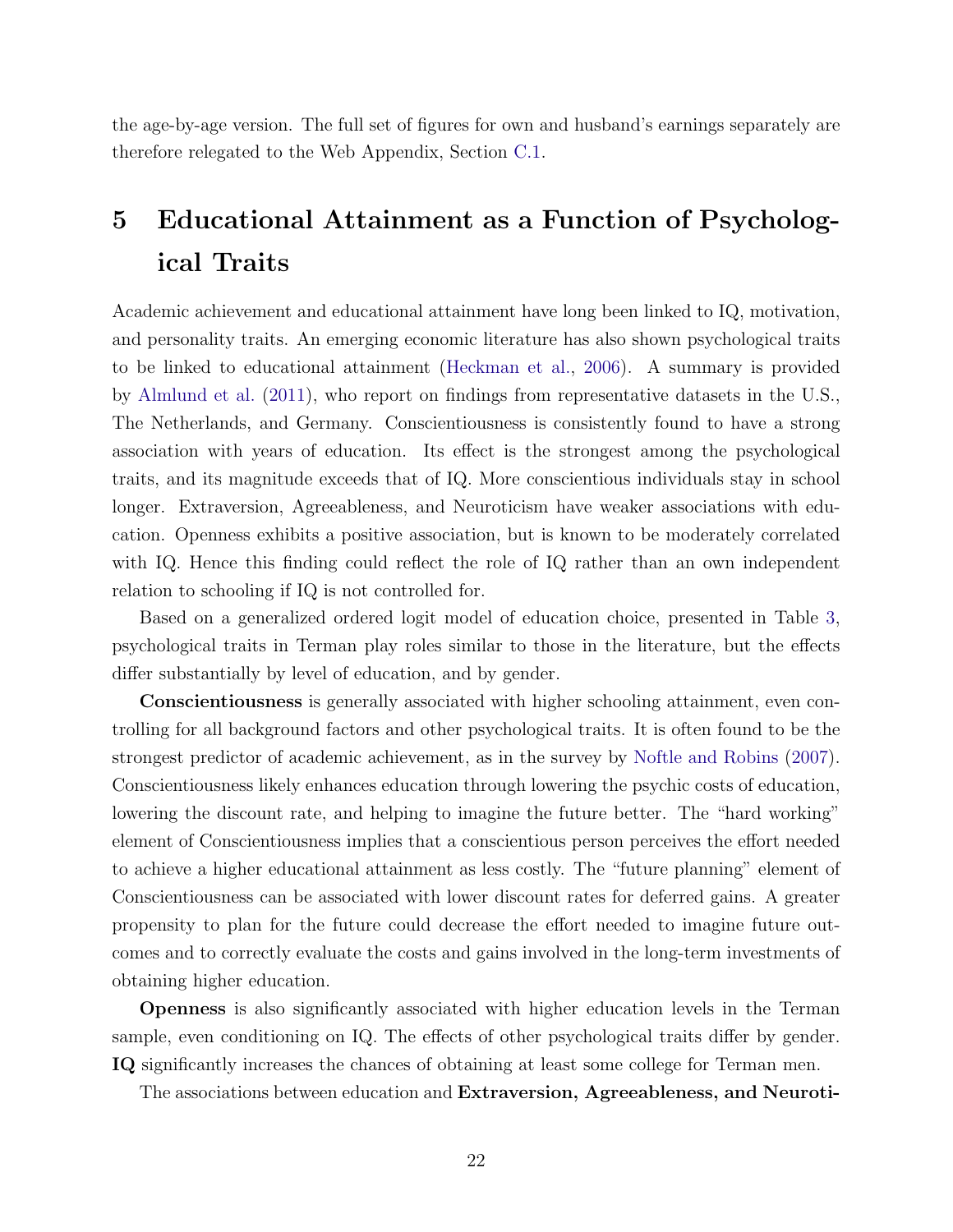<span id="page-25-0"></span>

| Marginal Effects of Generalized Ordered Logit |                       |           |                       |           |  |  |  |
|-----------------------------------------------|-----------------------|-----------|-----------------------|-----------|--|--|--|
|                                               |                       | Males     | Females               |           |  |  |  |
| HS                                            |                       |           |                       |           |  |  |  |
| IQ                                            | $-0.034$ **           | $(-3.13)$ | $-0.008$              | $(-1.16)$ |  |  |  |
| Openness                                      | 0.004                 | (0.46)    | $-0.000$              | $(-0.02)$ |  |  |  |
| Conscientiousness                             | $-0.018$ **           | $(-2.48)$ | $-0.003$              | $(-0.26)$ |  |  |  |
| Extraversion                                  | $-0.021$ <sup>*</sup> | $(-1.93)$ | $0.024$ **            | (2.30)    |  |  |  |
| Agreeableness                                 | $-0.005$              | $(-0.52)$ | $0.040$ <sup>**</sup> | (2.49)    |  |  |  |
| Neuroticism                                   | 0.005                 | (0.50)    | $0.050***$            | (2.81)    |  |  |  |
| <b>Some College</b>                           |                       |           |                       |           |  |  |  |
| IQ                                            | $-0.003$              | $(-0.16)$ | $-0.034$              | $(-1.38)$ |  |  |  |
| Openness                                      | $-0.051$ **           | $(-2.55)$ | $-0.011$              | $(-0.35)$ |  |  |  |
| Conscientiousness                             | $-0.062$ ***          | $(-3.65)$ | $-0.059$ <sup>*</sup> | $(-1.78)$ |  |  |  |
| Extraversion                                  | 0.017                 | (0.77)    | 0.022                 | (0.74)    |  |  |  |
| Agreeableness                                 | 0.031                 | (1.41)    | $-0.016$              | $(-0.41)$ |  |  |  |
| Neuroticism                                   | $-0.060$ **           | $(-2.44)$ | $-0.027$              | $(-0.64)$ |  |  |  |
| <b>BA</b>                                     |                       |           |                       |           |  |  |  |
| IQ                                            | 0.008                 | (0.36)    | 0.050                 | (1.41)    |  |  |  |
| Openness                                      | 0.014                 | (0.48)    | $-0.048$              | $(-1.17)$ |  |  |  |
| Conscientiousness                             | $-0.038$              | $(-1.42)$ | $-0.025$              | $(-0.59)$ |  |  |  |
| Extraversion                                  | $-0.007$              |           | $-0.046$              | $(-1.29)$ |  |  |  |
| Agreeableness                                 | $-0.042$              | $(-1.31)$ | $-0.009$              | $(-0.19)$ |  |  |  |
| Neuroticism                                   | 0.024                 | (0.64)    | $-0.011$              | $(-0.22)$ |  |  |  |
| MA                                            |                       |           |                       |           |  |  |  |
| IQ                                            | 0.016                 | (0.86)    | 0.005                 | (0.06)    |  |  |  |
| Openness                                      | $-0.009$              | $(-0.38)$ | 0.033                 | (0.19)    |  |  |  |
| Conscientiousness                             | 0.028                 | (1.05)    | 0.080                 | (1.42)    |  |  |  |
| Extraversion                                  | 0.003                 | (0.11)    | 0.020                 | (0.15)    |  |  |  |
| Agreeableness                                 | $-0.016$              | $(-0.54)$ | $-0.003$              | $(-0.03)$ |  |  |  |
| Neuroticism                                   | 0.046                 | (1.31)    | 0.005                 | (0.04)    |  |  |  |
| PhD                                           |                       |           |                       |           |  |  |  |
| IQ                                            | 0.012                 | (0.59)    | $-0.013$              | $(-0.15)$ |  |  |  |
| Openness                                      | 0.042                 | (1.62)    | 0.026                 | (0.15)    |  |  |  |
| Conscientiousness                             | $0.091***$            | (3.55)    | 0.007                 | (0.15)    |  |  |  |
| Extraversion                                  | 0.008                 | (0.28)    | $-0.020$              | $(-0.15)$ |  |  |  |
| Agreeableness                                 | 0.032                 | (1.05)    | $-0.012$              | $(-0.15)$ |  |  |  |
| Neuroticism                                   | $-0.016$              | $(-0.45)$ | $-0.017$              | $(-0.15)$ |  |  |  |

Table 3: The Role of Psychological Traits on Education

Notes: Marginal effects from a generalized ordered logit model, evaluated at means of all covariates (standard errors in parentheses). Estimated using [Williams](#page-46-3) [\(2006\)](#page-46-3) with standard controls in Table [1,](#page-7-0) of which a number are constrained to equal coefficients without rejecting  $H_0$  of proportional odds. Asterisks

denote statistical significance based on a two-sided asymptotic test;<sup>\*</sup>  $p < .1$ , \*\*  $p < .05$ , \*\*\*  $p < .01$ .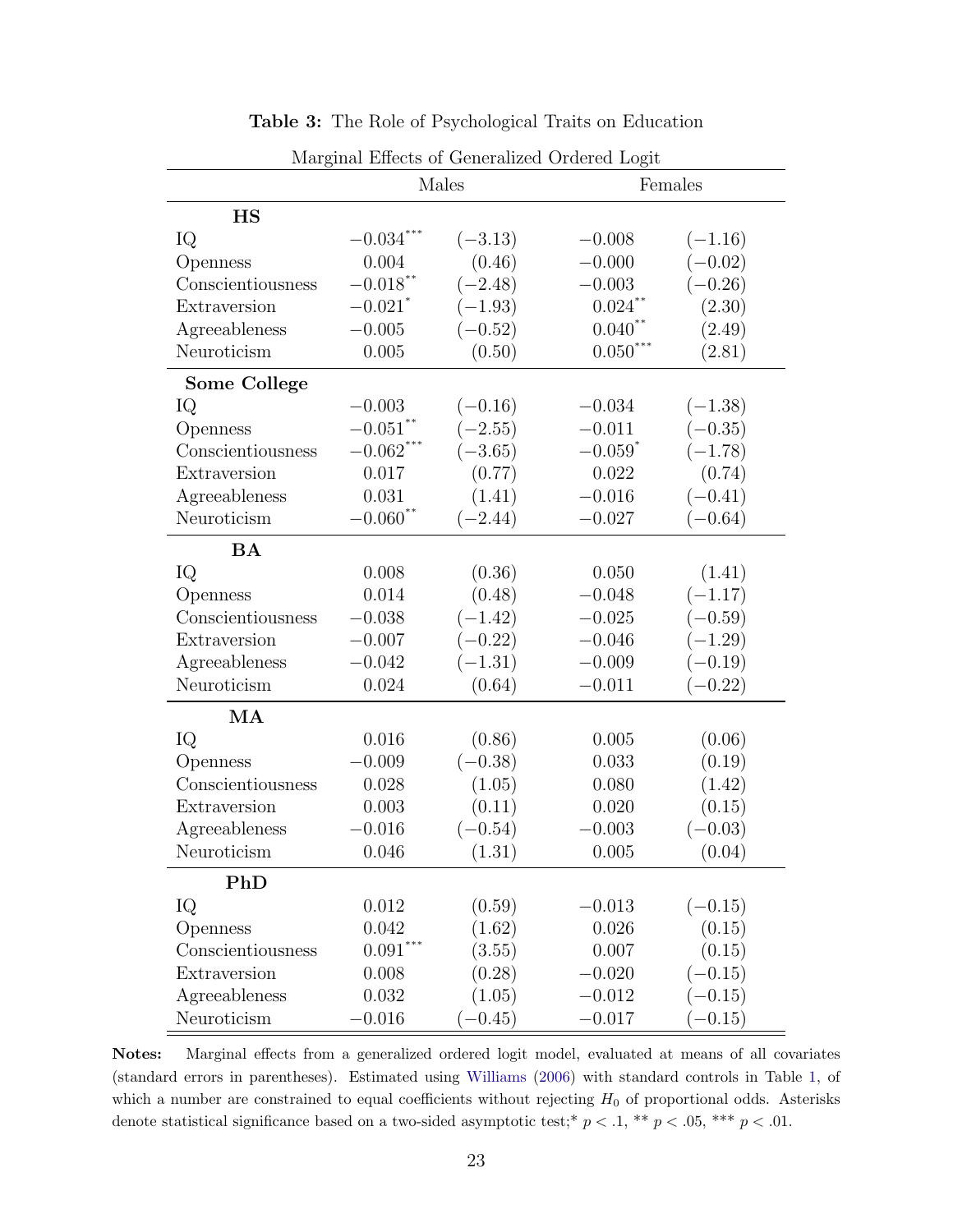cism for Terman females are similar to findings in previous studies, where representative samples of men and women were used. All effects are negative. One expects a negative effect from extraversion as socializing takes time away from studies. This has been found by [O'Connell and Sheikh](#page-44-8) [\(2011\)](#page-44-8), for example. The associations for Terman males diverge from previous studies, as they are now treated separately instead of pooling them with women. For Terman men, extraversion has no significant effect on educational attainment, and neuroticism even seems to have a positive impact on education. Both of these findings contradict established knowledge from representative pooled samples.

## <span id="page-26-0"></span>6 The Rate of Return to Schooling

Having established that psychological traits determine educational choice, we can ask how education translates into lifetime earnings. One common way of summarizing this informa-tion is through the internal rate of return (IRR).<sup>[20](#page--1-0)</sup> Standard procedures developed by [Becker](#page-39-11) [and Chiswick](#page-39-11) [\(1966\)](#page-39-11) and [Mincer](#page-43-2) [\(1974\)](#page-43-2) make strong assumptions to use cross sectional data to estimate life-cycle rates of return.<sup>[21](#page--1-0)</sup> Because the Terman data provides complete life-cycle earnings data, these assumptions are not necessary here. Also, instead of relying on years of schooling as the regressor, I contrast different levels of education in pairwise comparisons. This yields a richer picture of the different trade-offs that individuals face when choosing one education level over another. The Mincer specification performs poorly in comparison.

Furthermore, a drastic departure from the traditional rate-of-return analysis results from the interactions established in Section [4.](#page-13-0) The rate of return to education is significantly higher for men who are highly extroverted, conscientious, and emotionally stable.

#### 6.1 The Mincer Coefficient

Most rates of return in the literature are not actually estimates of the internal rate of return. It is common practice to estimate a Mincer equation and interpret the coefficient on years of schooling as the rate of return. Even though the Terman data are longitudinal, one can estimate the Mincer equation as if the data were cross-sectional. Regressing log wages on years of schooling, experience and its square, the Terman Mincer rate of return for males is 7.5%. For women, it is  $6.0\%$ , and for their family earnings it is only  $3.6\%$ <sup>[22](#page--1-0)</sup>

<sup>&</sup>lt;sup>20</sup>This is the discount rate that would make an individual indifferent between two options: obtaining more education or remaining at a baseline level (j vs. k). It is the  $\rho$  that solves the polynomial  $\sum_{t=18}^{75} \frac{(\kappa_{j,t}-\kappa_{k,t})}{(1+\rho)^t}$  $\frac{f_{j,t}-\kappa_{k,t}}{(1+\rho)^t} = 0.$ From Eq. [\(1\)](#page-10-0), we have the causal effects of education  $\kappa_{j,t}$  at all ages  $t = 18, ..., 75$ .

<sup>21</sup>[Heckman et al.](#page-41-4) [\(2006\)](#page-41-4) review the literature which is based on this approach.

 $22$ For this comparison, all observations in the treatment-estimation sample are used, ages 18-65, as if they were from a cross-section. Years of schooling are imputed from degrees and experience is approximated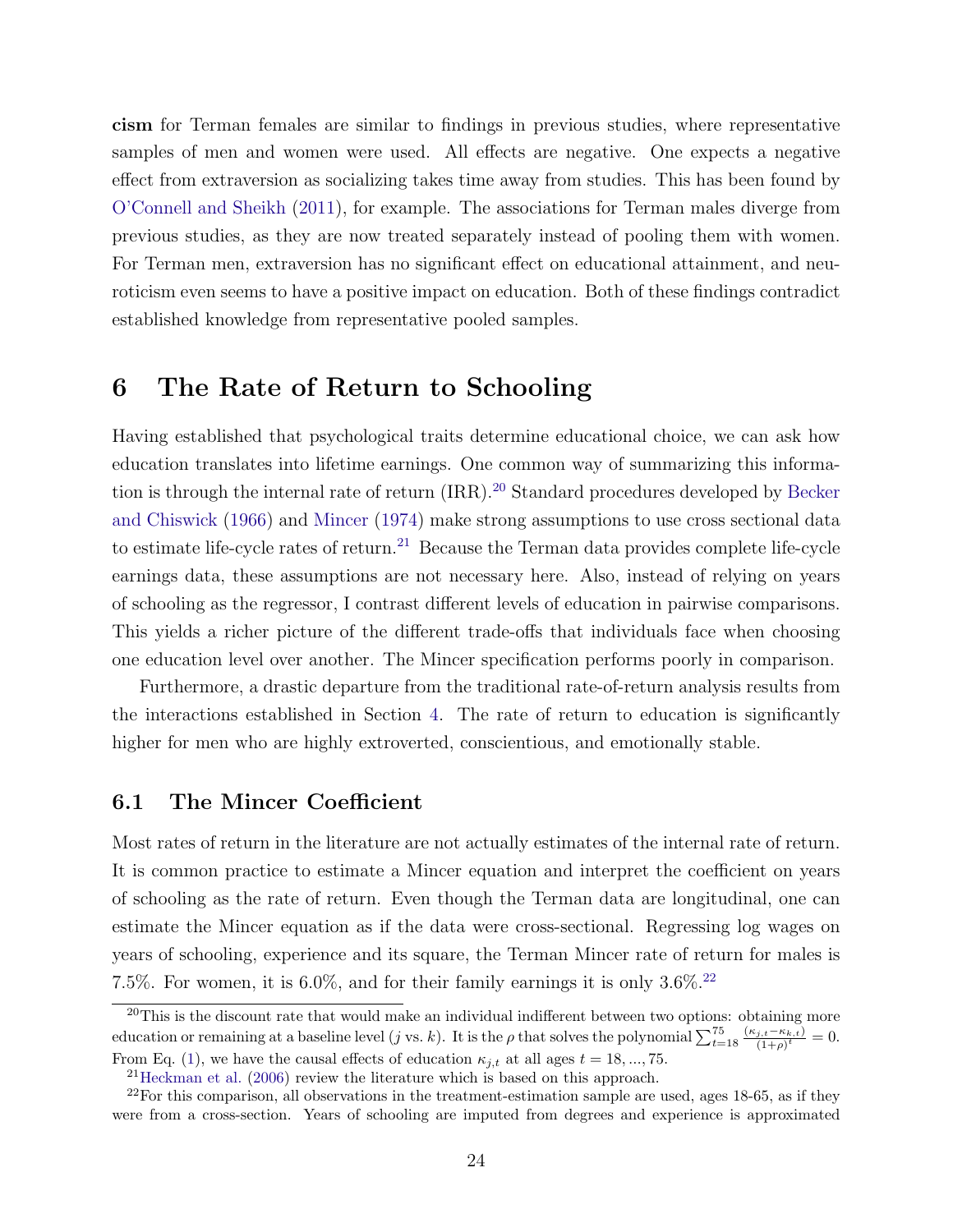The standard Mincer regression does not include other covariates, but if personality traits are included as regressors, the Mincer coefficient for men drops to 6.5%, and it drops further to 6.3% when IQ is controlled for. This decrease is commonly associated with "ability bias" [\(Griliches,](#page-41-13) [1977\)](#page-41-13) - even though most researchers have only cognitive ability or IQ in mind and not other aspects of ability. In comparison to [Blackburn and Neumark](#page-39-12) [\(1995\)](#page-39-12), the decrease in the Terman data from including IQ is much smaller than their 40%. In this sample with a restricted IQ range, omitting non-cognitive abilities or personality traits is of greater importance.

In comparison to the numbers one typically expects for Mincer coefficients, the 7.5% for men is at the OECD average during the 1990s [\(Psacharopoulos and Patrinos,](#page-44-12) [2004\)](#page-44-12), but lower than typical US figures [\(Card,](#page-39-13) [1999\)](#page-39-13). Of course, these well-known Mincer estimates are for more recent cohorts and a comparison with estimates from the  $1950 \text{ census}^{23}$  $1950 \text{ census}^{23}$  $1950 \text{ census}^{23}$  is more appropriate. The Mincer coefficient for synthetic cohorts from the 1950 census is 9%, which is still higher than the Terman estimate. In fact, if the Terman earnings were top-coded as in the census, the Mincer rate of return would only be 3.9%. These comparisons might lead us to conclude that returns to education at the very high end of IQ are low, that "geniuses" do not need formal training. This conclusion would be faulty, however, as the Mincer return does not correspond to the true pairwise rates of return, and masks a large variation in returns that can be observed for the different education levels.

#### 6.2 The IRR for Men

The average treatment effect of education level j vs. k at each age t corresponds to  $\kappa_{i,t} - \kappa_{k,t}$ from Eq. [\(1\)](#page-10-0). At the mean, factor scores are zero, therefore in these average effects, the impact of psychological traits drops out.[24](#page--1-0)

The pairwise estimates of average treatment effects are plotted in the top graphs of Table [4.](#page-28-0) Schooling always has a negative effect on annual earnings in the early years of a working life since individuals who are obtaining more education are still in school while their peers with less education are already out of school and working. The following positive effect of education is substantial during the prime working years, a standard result in the literature [\(Becker,](#page-39-1) [1964\)](#page-39-1).

by subtracting six and the number of years of schooling from the participant's current age. Log wages are regressed on years of schooling, experience, and its square. In a second estimation, the regressors are enriched by the set of psychological traits and background variables as in our standard estimation.

 $^{23}$ The IPUMS sample, described by [Ruggles et al.](#page-44-13) [\(2010\)](#page-44-13), was used.

<sup>&</sup>lt;sup>24</sup>This means that the second term,  $\theta(\delta_{j,t}-\delta_{k,t})$ , evaluates to zero at the mean, since the  $\theta$  have mean zero. In the limit, the average treatment effect of education as estimated from Eq. [\(1\)](#page-10-0) is equal to the estimates from Eq. [\(7\)](#page-20-1), as the personality traits and IQ are normalized to have mean zero.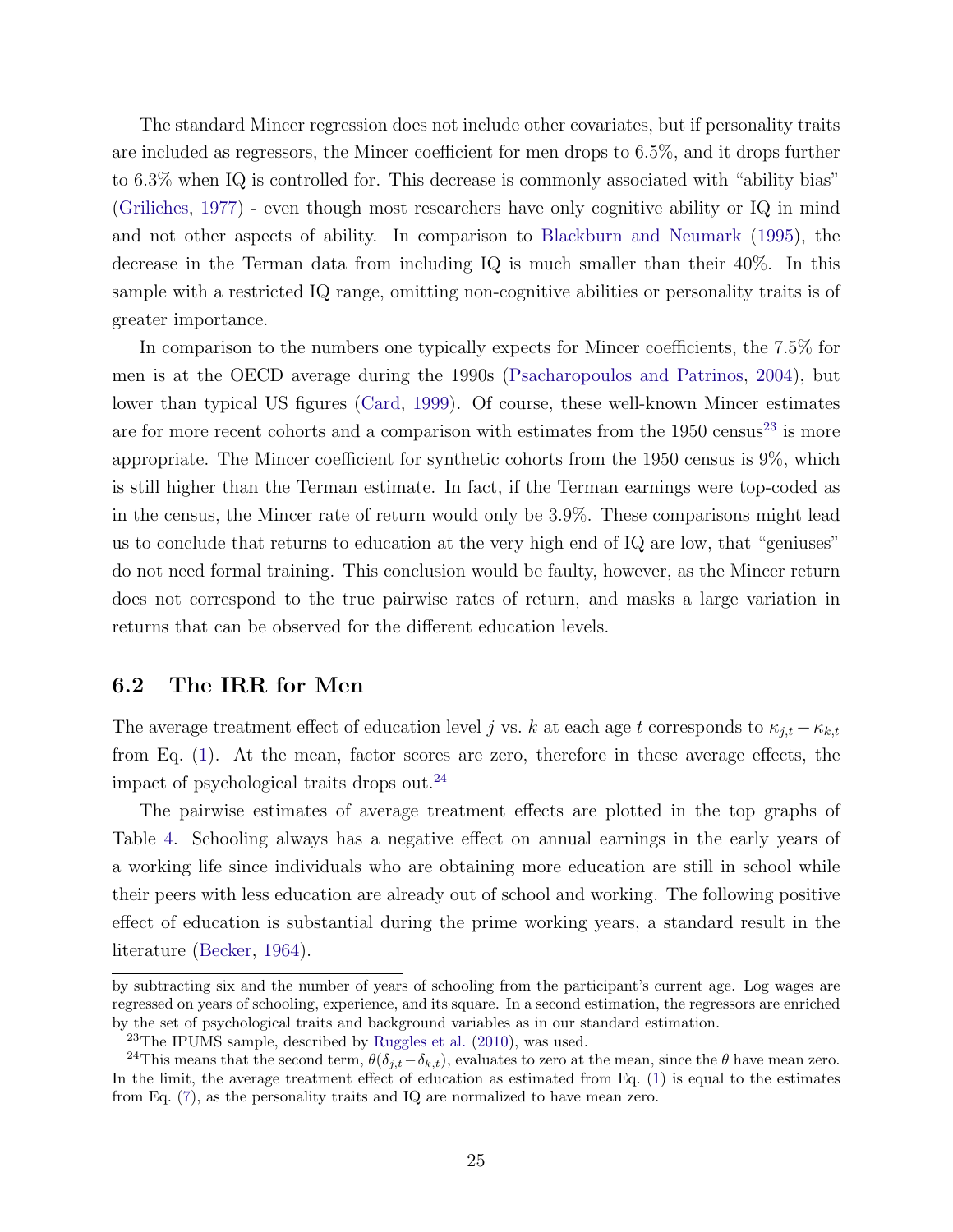<span id="page-28-0"></span>

Table 4: Select Pairwise Average Treatment Effects on Earnings, Males

|                    | <b>Internal Rate of Return</b> |                        |                           |                        |                        |                     | Net Present Value, discounted at 3% |                       |  |  |  |
|--------------------|--------------------------------|------------------------|---------------------------|------------------------|------------------------|---------------------|-------------------------------------|-----------------------|--|--|--|
|                    | Some Coll. Bachelor            |                        | Master                    | Doctorate              | Some Coll. Bachelor    |                     | Master                              | Doctorate             |  |  |  |
| <b>High School</b> | 11.3<br>$[-18.5, 27.1]$        | 12.5<br>[4.8, 18.7]    | 8.5<br>[3.8, 13.4]        | 9.3<br>[5.9, 12.7]     | 116.5<br>$[-165, 385]$ | 379.2<br>[113, 645] | 302.2<br>[20, 584]                  | 497.6<br>[233, 787]   |  |  |  |
| Some College       |                                | 13.4<br>$[-0.3, 21.4]$ | 7.5<br>[2.4, 13.7]        | 8.9<br>[5.4, 12.6]     |                        | 264.8<br>[39, 480]  | 187.8<br>$[-51, 431]$               | 383.2<br>[155, 644]   |  |  |  |
| <b>Bachelor</b>    |                                |                        | $-2.3$<br>$[-13.8, 63.8]$ | 5.9<br>[1.5, 11.6]     |                        |                     | $-75.0$<br>$[-286, 139]$            | 120.5<br>$[-90, 335]$ |  |  |  |
| Master             |                                |                        |                           | 13.0<br>$[-4.2, 23.7]$ |                        |                     |                                     | 197.4<br>$[-4, 413]$  |  |  |  |

Notes: The graphs show age-by-age treatment effects from Eq. [\(1\)](#page-10-0), with 95% confidence bands, and list the net (undiscounted) lifetime effect of education in "Sum," whereas the table lists the net present value discounted at 3%. The effects are evaluated for males with average personality traits, and confidence bands are from 1000 bootstrap draws. Earnings are annual earnings after tuition in 2010 U.S. Dollars, with the top 3% of values truncated. Covariates are IQ, factor scores for personality traits, parental background, family environment, childhood health, and controls for WWII and cohort. The full set of treatment effect curves are available in Web Appendix Section [C.1.](#page-9-1)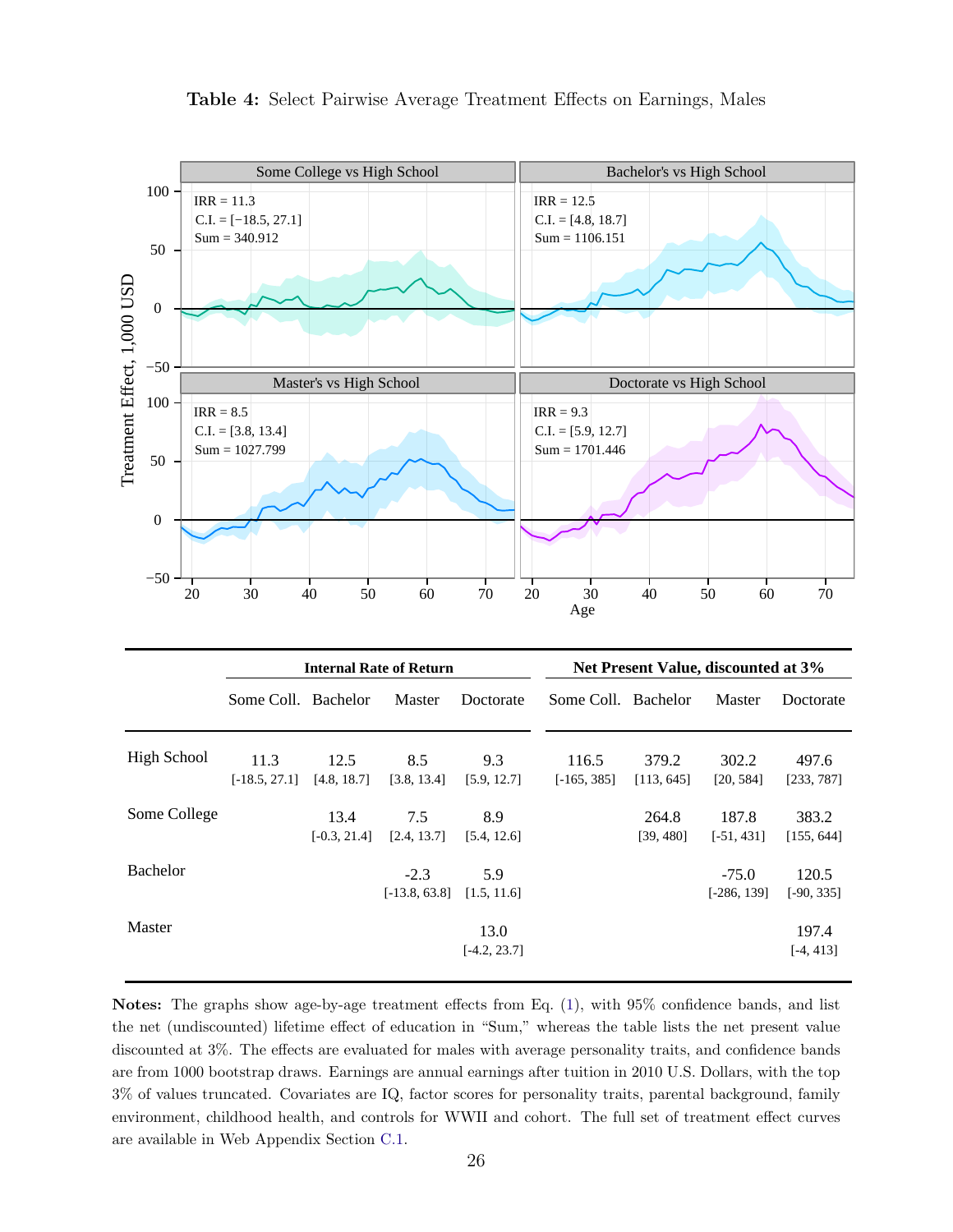Each graph lists the IRR corresponding to the estimated average effects, and the effect of schooling on the (undiscounted) sum of lifetime earnings. The complete set of IRRs and discounted net present values are then given in the bottom of Table [4.](#page-28-0) [25](#page--1-0)

The pairwise treatment effects are clearly different from each other and cannot be summarized in a single "rate of return" as one would obtain from the Mincer coefficient. In comparison to having a high school diploma, obtaining a bachelor's degree increases the Terman males' earnings by a total of \$1,106,151 over a lifetime, or \$379,200 if the difference in earnings is discounted at 3%. The corresponding IRR is 12.5%. This estimate implies that even for the highly talented Terman men with IQs above 140, going to school substantially contributed to increasing their lifetime earnings, and the rate of return to this investment exceeds that of the return on equity.<sup>[26](#page--1-0)</sup>

How does this compare to an estimate from the census? If we estimate the differences between schooling levels nonparametrically as in [Heckman et al.](#page-41-4) [\(2006\)](#page-41-4), and treat the Terman data as census data (including top-coding), we obtain Fig. [3.](#page-30-0) With this methodology, the average wage gain from a bachelor's degree in Terman is lower than from the matching methodology (where earnings are not top-coded, either). The Terman IRR is now smaller than the census return, despite the higher earnings of Terman men. The reason is that at both education levels, Terman earnings are higher - therefore, education makes a smaller relative difference. Since Terman men with a high school diploma earn substantially more than the average man from the census, the opportunity cost of schooling is much higher. If we had not top-coded the Terman earnings, the IRR from this methodology would have been closer to the census, at 11.4% Of course, in this exercise none of the rich background variables or human capital measures from the Terman survey are used.

Returning to the causal estimates from the matching procedure, Table [4](#page-28-0) shows that the average return to a doctoral degree in comparison to a bachelor's increases lifetime earnings, but has an IRR of only 5.9%. And for the person with average levels of all psychological traits, obtaining a master's degree over a bachelor's has a negative IRR at -2.3%..

Looking at IRRs only could lead us to the conclusion that post-graduate degrees are worse investments than a simple college degree, but the IRRs hide the net lifetime values which accurately reflect the large absolute gains that outweigh the long up front investments.

<sup>&</sup>lt;sup>25</sup>In principle, an IRR should be compared to the market interest rate to determine the optimality of schooling. IRRs are not suited to compare three alternative investments to each other [\(Ross et al.,](#page-44-14) [2001\)](#page-44-14). For example, the IRR of "some college" over high school is very similar to that of a bachelor's over high school— but this is a result only of the small up front costs, combined with small absolute gains later on. The net present value is better suited to compare several alternatives, and it shows that the bachelor's is an investment that is more attractive (net gains of \$379,200 rather than \$116,400).

<sup>&</sup>lt;sup>26</sup>The S&P 500 annualized return from 1928 to 1985 (when the Terman men were on average  $18$ –75 years old), is about 6%.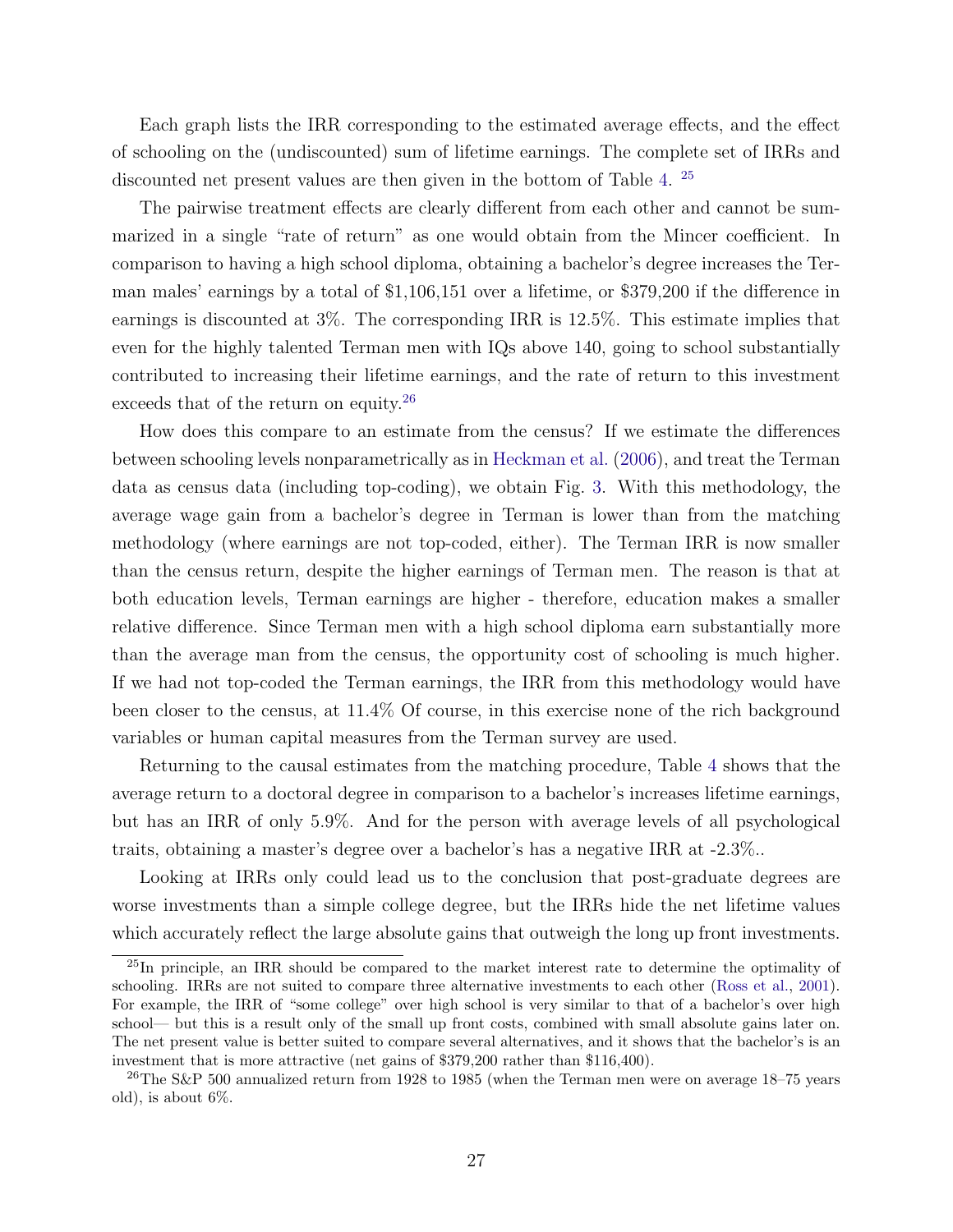<span id="page-30-0"></span>Figure 3: IRR and Mean Earnings by Education in Terman and Census, Males



Notes: Local linear regression estimates of earnings in Terman and 1950 census, as in [Heckman et al.](#page-41-4) [\(2006\)](#page-41-4), comparing census men with 12 and 16 years of schooling to Terman men with a high school diploma only (no college) and a bachelor's degree. Terman earnings are treated as census data, and are topcoded at the 1950 values. All earnings are set to zero during college. Net present values are discounted at 3%.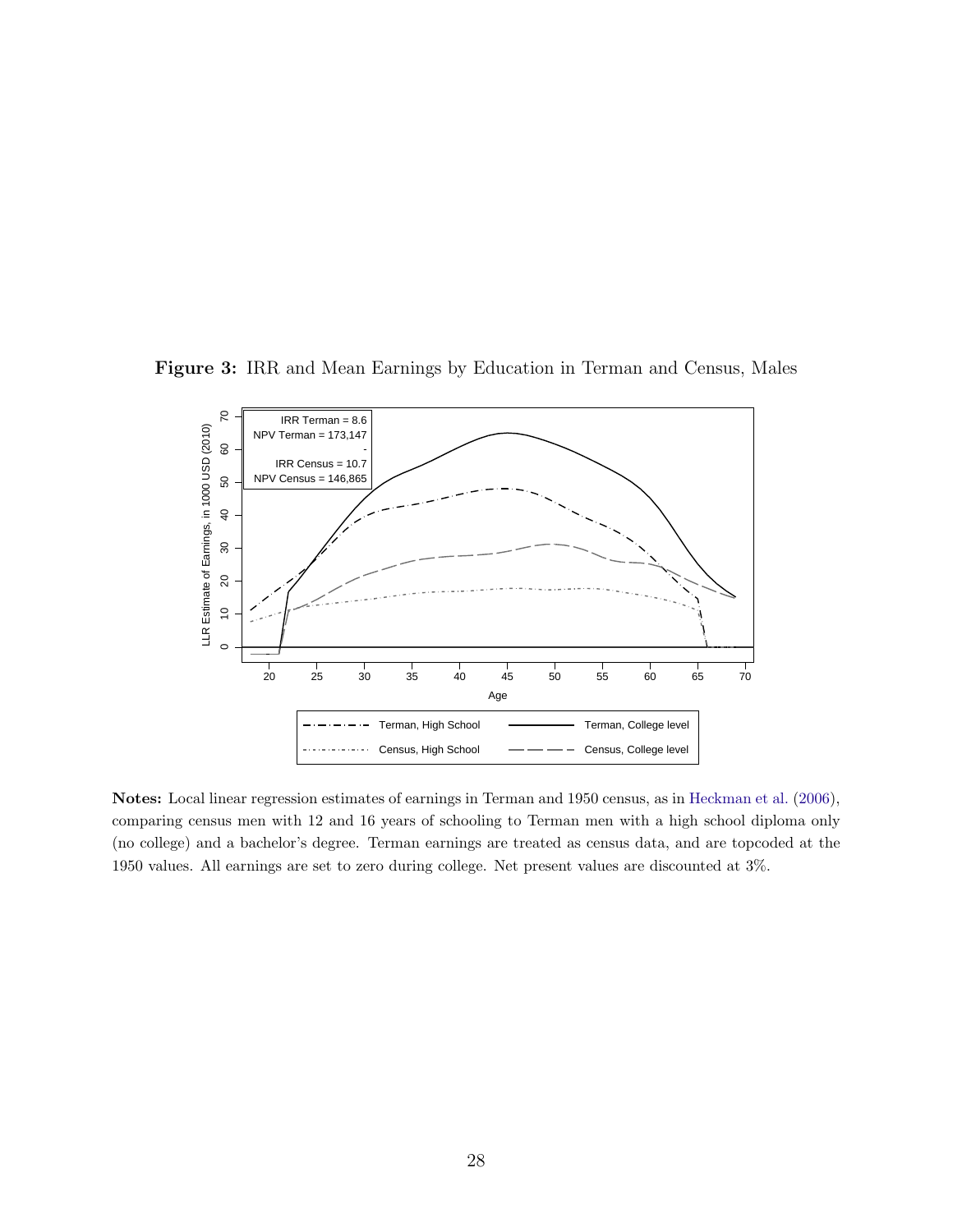At IRRs of 8.5% and 9.3%, the doctoral degree leads to even higher lifetime earnings gains than the master's degree (about \$1.7 million vs \$1.0 million ).

Furthermore, these are average effects in the sense that they are the effect of education on earnings evaluated at average levels of all psychological traits. The significant interaction between education and these traits means that a man with certain traits stands to gain substantially from obtaining a postgraduate degree, as it will enable him to reap the higher reward to his traits. For example, a man at the 80th percentile of Extraversion would expect a lifetime return from obtaining a master's degree (versus high school) of \$ 1.4 million, but someone at the 20th percentile only \$0.7 million.

Even in a high ability group, education adds skills that are valued on the marketplace. The returns to schooling are real, and ability bias cannot be responsible for the type of returns we find.

#### 6.3 The IRR for Women, Family Earnings Decomposed

The women in the Terman sample belonged to a generation in which the role of the woman was still mainly that of a homemaker, mother, and wife. Society defined very strictly what type of occupations were deemed "suitable" for a woman, and a woman's freedom to choose her career or define her own lifestyle was not what it is today. Thus, a high share of housewives should be expected among the Terman women. About half of the Terman women did not engage in paid work, despite their extraordinary abilities and talents. Many housewives did not earn a market wage, but these women could still benefit from education by finding a better match, a husband with higher educational achievement and earnings, and thus increase their potential family earnings. A Terman woman with postgraduate education was more likely to be in gainful employment and less likely to be married than her peers with at most a Bachelor's degree, as Fig. [4](#page-32-0) shows. Whether this relationship between education and labor supply or marital status is causal is far from clear. For example, a highly educated woman might have chosen to focus her energy on a career early on, and with own earnings would have been less dependent on finding a husband. Also, her high education and career aspirations may have made her less attractive as a marriage partner. It is also possible that causality moves in the other direction. For example, she might not have found a husband initially, and thus decided to obtain more schooling in order to support herself.

Women with post-graduate education greatly improved their **own earnings** (see Fig. [5\)](#page-33-0). The treatment effect of a master's degree is positive but remains small and is not statistically significant. For women with a doctorate degree, the returns to education are substantial, and even higher in terms of IRRs than men's.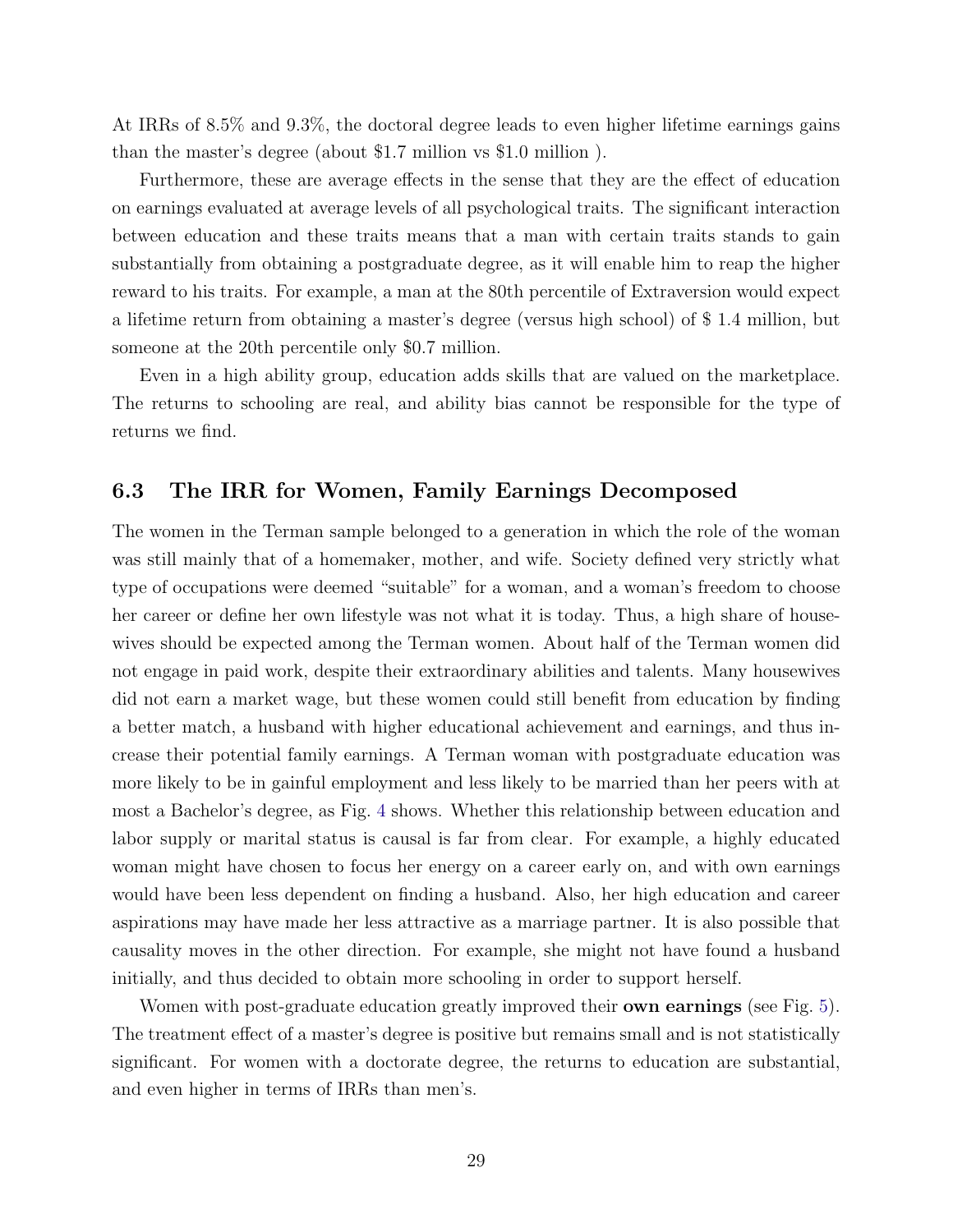<span id="page-32-0"></span>



(a) Labor Market Participation

Notes: Observation counts are given in parentheses. The indicator for employment is given by positive own earnings. The indicator for being married is given at each age, and excludes those who are currently married but separated. The education categories refer to the highest educational level the subjects attained in life. See the Web Appendix for other graphs, as well as information on building the earnings profiles, and the marriage history, from the raw data.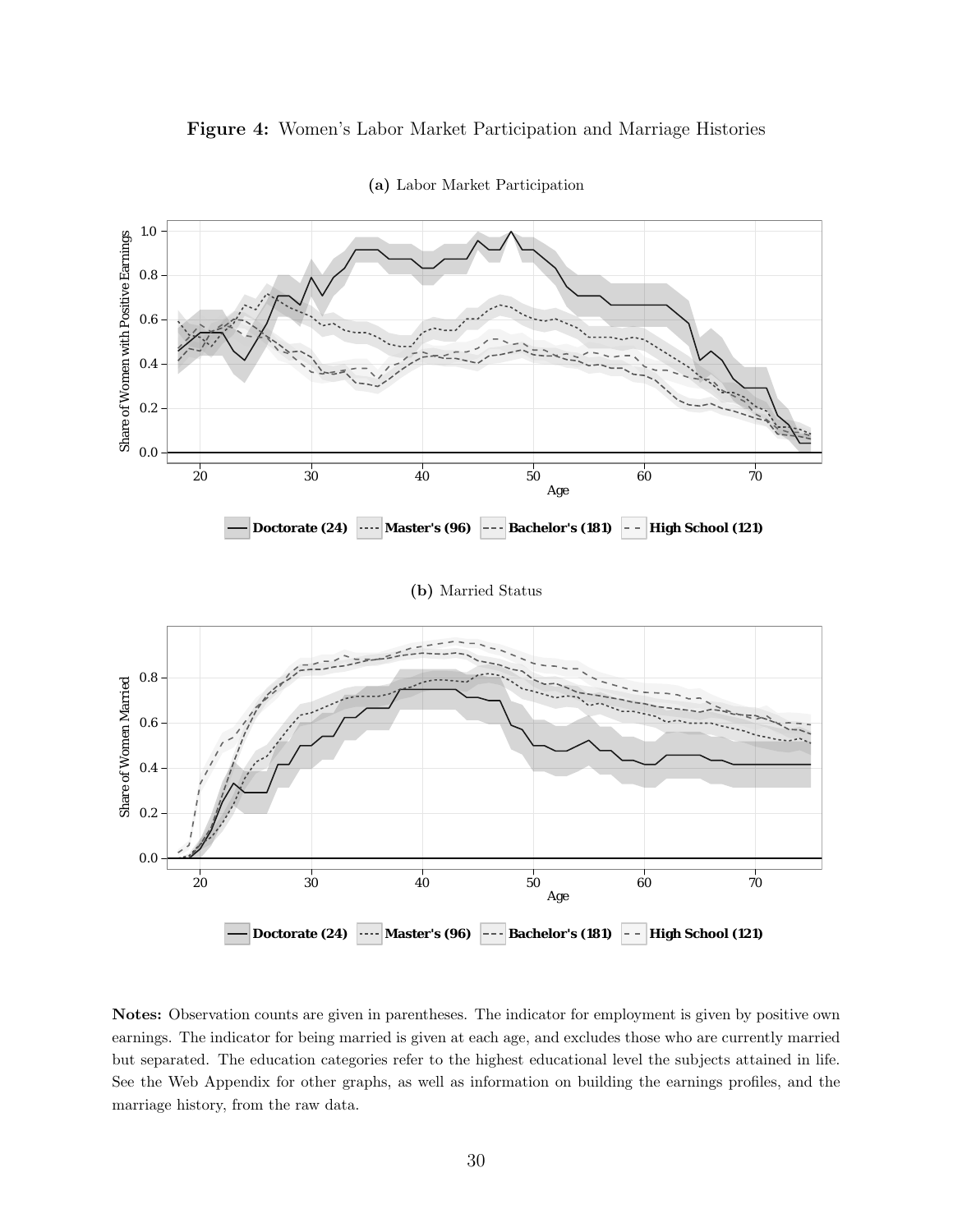<span id="page-33-0"></span>

Figure 5: Pairwise Treatment Effects on Own Earnings, Females

Notes: Average treatment effects of education on own earnings, from the estimation of Eq. [\(1\)](#page-10-0). Corresponding to these lifetime effects are the internal rate of return (IRR) with bootstrapped 95% confidence bands (1000 draws), and the net effect on total lifetime earnings (Sum). The effects are evaluated for females with average personality traits, earnings are annual earnings after tuition in 2010 U.S. Dollars, with the top 3% of values truncated. See the appendix for effects on discounted earnings (NPV).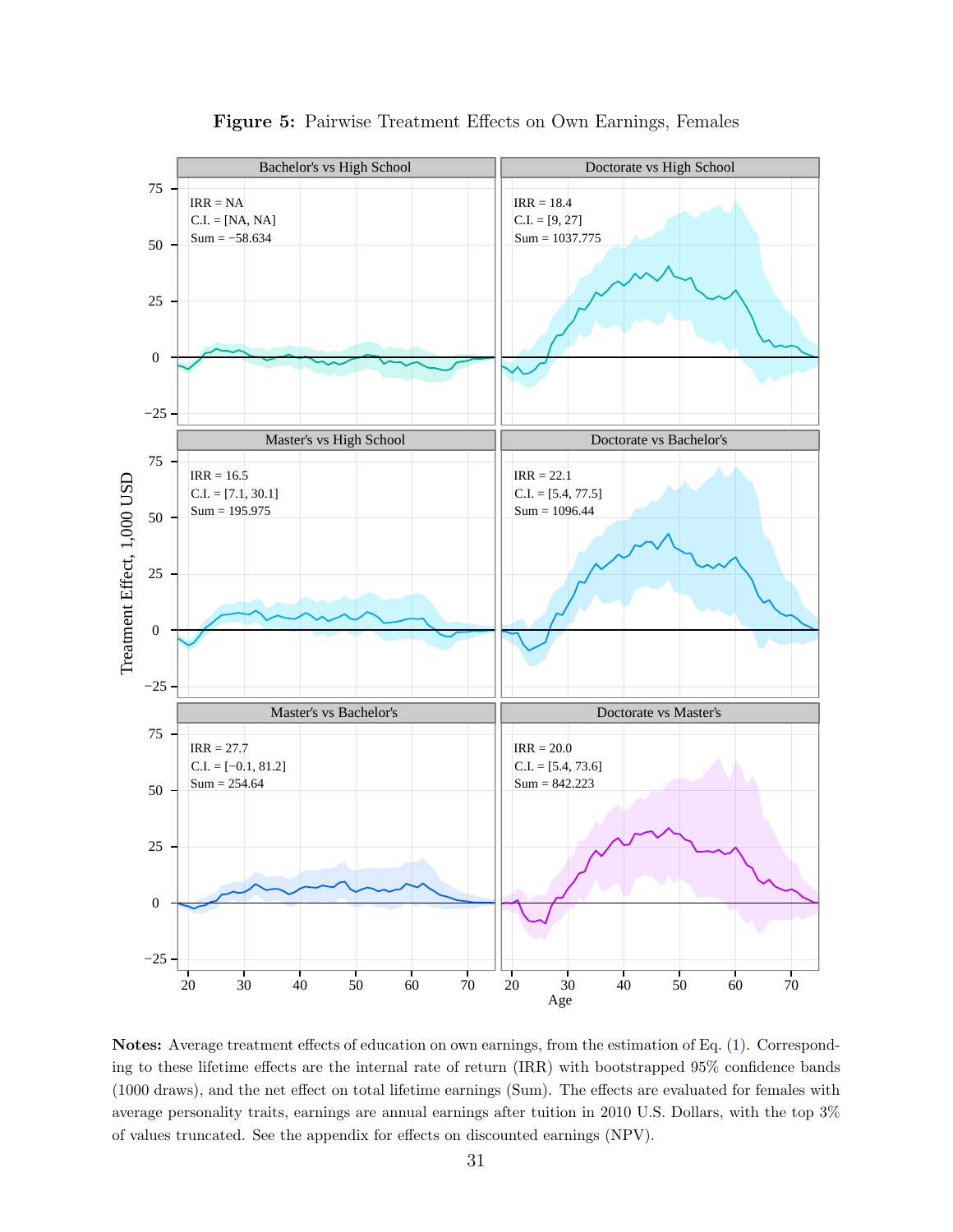Figure [6](#page-35-0) decomposes the effect of education on women's **family earnings** into its effect on their own earnings and on their husband's earnings (which is the effect through marriage). The combined effect of education on family earnings is shown in the solid black line, and the corresponding IRRs are shown in the box. The treatment effect on family earnings is dominated by the very large effect on their own earnings for women with a doctoral degree — it completely washes out the slightly negative effect that education has on husband's earnings. But these women were very special cases. They worked in high-ranking jobs, had high earnings, and did not rely on their husbands to provide their earnings.

The returns to education in terms of family earnings are also positive for women with a bachelor's degree, because they benefit from the marriage market. Again, the gains from education through marriage through husband's earnings can be decomposed into the effect of education on the probability of being married, and on conditional husband's earnings.

The gains from education are positive for women with a bachelor's degree over high school. Yet for education levels beyond the bachelor's, higher education is associated with slightly lower earnings through marriage. The more highly educated women are less likely to be married, and thus lose the opportunity to bolster their own earnings with their husband's. Thus, the rate of return is negative because the return through own earnings is not enough to offset the losses in the marriage market.<sup>[27](#page--1-0)</sup>

Figure [7](#page-36-0) explores these different effects: It shows two counterfactual treatment effects of education on the women's gains through marriage. The first counterfactual describes the case when the propensity to be married did not differ by education. Say, it is one for all education groups. The solid line represents this case where education only affects the quality of matches. For women with a bachelor's or doctorate degree, education improves match quality. Women with a master's were not able to find higher-earning husbands than less-educated women, leading to a negative return through match quality.

The second counterfactual describes the environment where the propensity to be married is influenced by education, but the match quality is not. In that case, husbands' earnings were the same regardless of the woman's education.

The dashed line corresponding to this second counterfactual shows that marriage prospects clearly declined increasingly with education past a bachelor's degree. The lower marriage propensity outweighs the effect of education on match quality, leading to negative returns to education through husbands.

<sup>&</sup>lt;sup>27</sup>The rate of return of a master's degree over the high school diploma cannot be computed because there are multiple crossings with the zero line, and there might simply not exist a rate of return that would set the net present value of this investment to zero.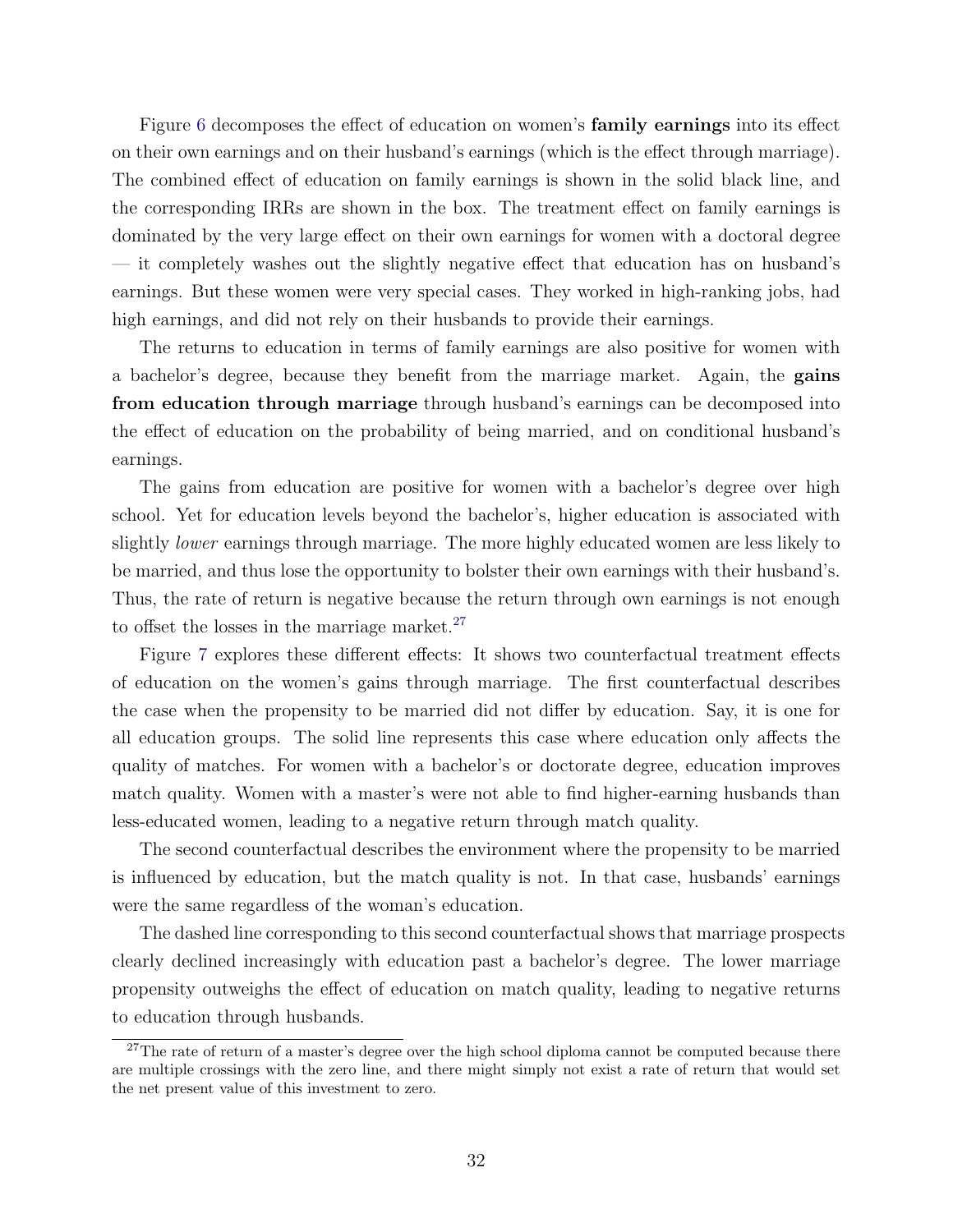<span id="page-35-0"></span>

Figure 6: Pairwise Treatment Effects on Earnings and Decomposition, Females

Notes: Average treatment effects from estimation Eq. [\(1\)](#page-10-0), on three measures of annual earnings in 2010 U.S. Dollars: Terman female's earnings, their husband's earnings, and the combined family earnings (solid black line, light grey area is the 95% confidence band from 1000 bootstrap draws). Corresponding to these lifetime effects are the internal rate of return (IRR) with bootstrapped 95% confidence bands, and net present value (NPV) at a 3% discount rate.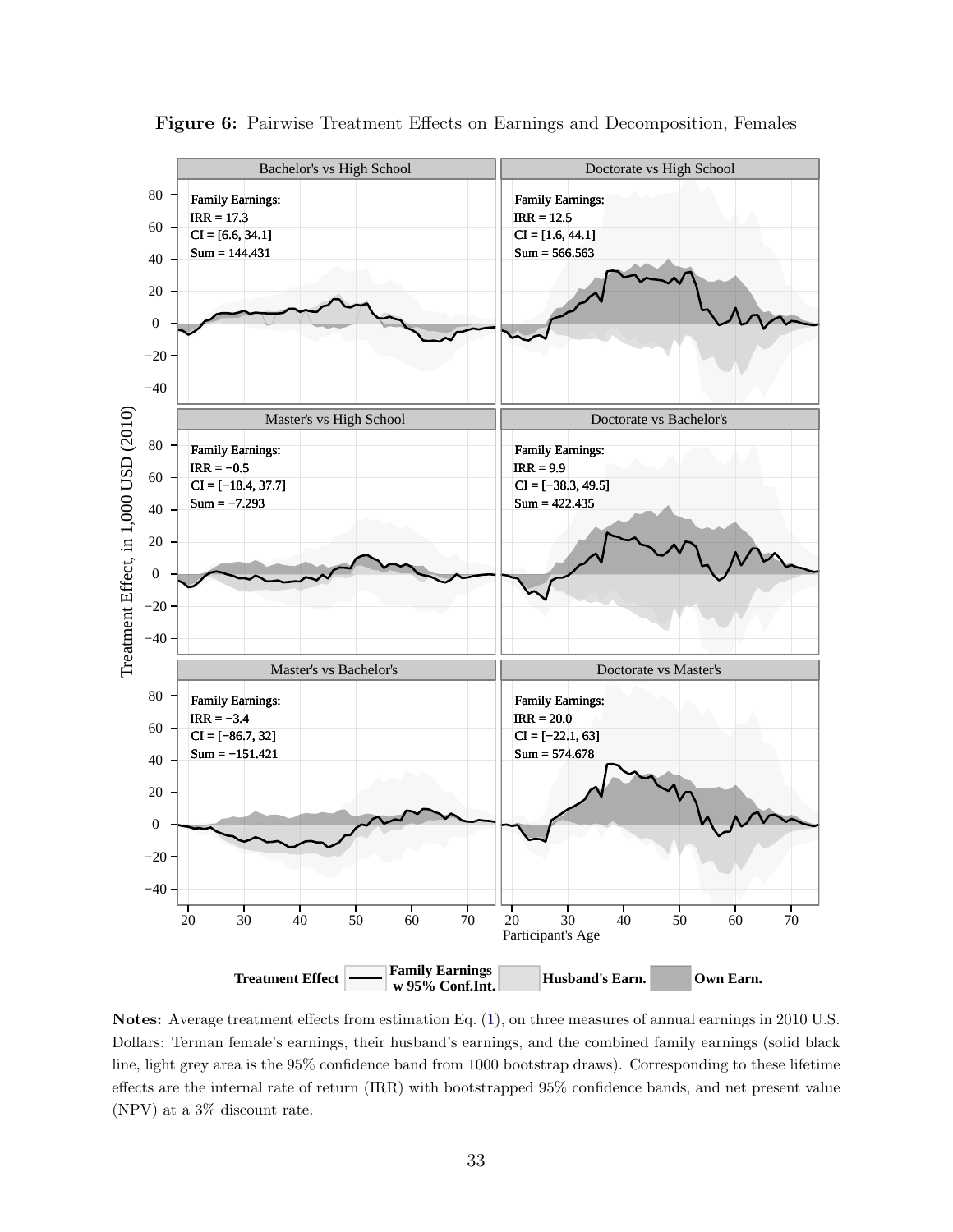<span id="page-36-0"></span>

Figure 7: Counterfactual Effects of Education on Earnings through Husbands

Notes: Counterfactual average treatment effects from estimation Eq. [\(1\)](#page-10-0) on husband's earnings. "Holding marriage propensity constant" shows how education affects the husband's earnings, assuming all women are married. "Holding husband's earnings when married constant" assumes all husbands earn the same, and education affects only the probability of being married.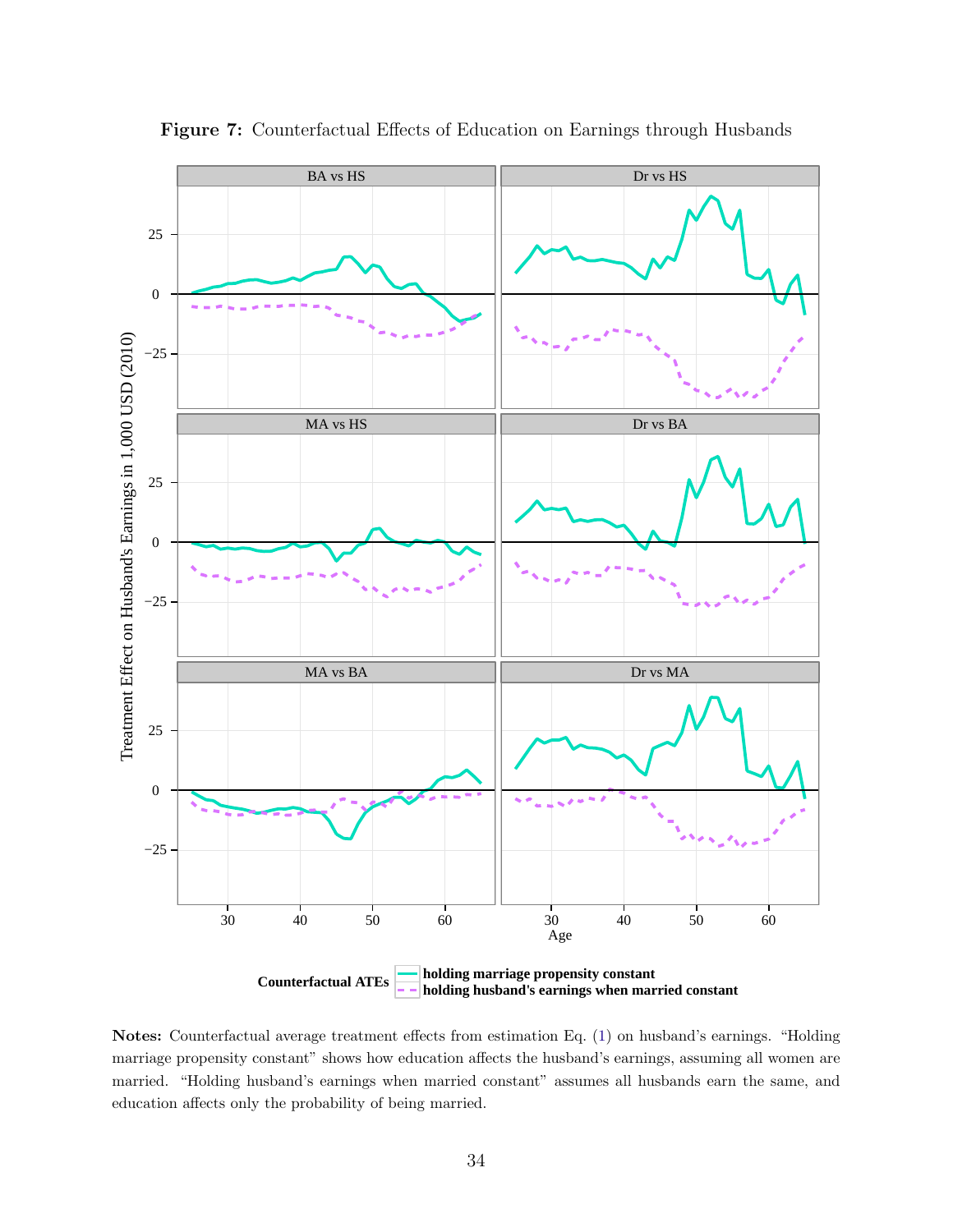Most interestingly, the exceptional women who obtained a doctorate degree did not suffer significantly in the marriage market, as one might have anticipated. Even though they were significantly less likely to be married, conditional on being married, their husbands had higher-than-average earnings, so the overall impact of their high education on the returns to marriage are not statistically different from zero.

In the lifetimes of the Terman cohort, women's opportunities to increase their earnings through education were more limited for women than they were for men. Women's own earnings mostly fell short of the earnings of men with the same level of education and ability; not only due to the choice of occupation, but also within occupation. At the same time, marriage prospects were not always boosted by higher education, and only increased earnings sufficiently for women with a college education to offset their smaller market returns. For them, the rates of return to education were similar to those of Terman men.

## <span id="page-37-0"></span>7 Conclusion

This paper estimates the effects of personality traits and IQ on lifetime earnings of the highachieving men and women of the Terman study. Personality traits and IQ affect the levels of earnings, especially in the prime working years. They also affect educational sorting and thus command an indirect effect on lifetime earnings. Furthermore, there is a significant interaction between education and traits in producing earnings. Therefore, the treatment effect of schooling is a function of personality traits. By the unique access to the full lifetime earnings histories, these heterogeneous effects can be disentangled, whereas in an age-by-age estimation, they fail to be statistically significant.

Psychological traits are rewarded directly in the marketplace for men, but not for women of this cohort. Men gain from traits such as Conscientiousness, Extraversion, and IQ. Women with up to a Bachelor's degree are able to gain from Extraversion by matching to higherearning partners.

The presented estimates of the internal rate of return to education do not rely on the strong assumptions that are standard in the literature to estimate the "rates of return." Instead, the returns are based on causal effects, obtained by matching on an unusually extensive list of covariates, including IQ and personality. The analysis of the returns to education for persons at the high end of the IQ distribution is unique.

The returns for the Terman men are sizeable. For women at education levels below the doctoral level, the rates of return are low. But there are gains through sorting in the marriage market for women with a college education. Women with a doctorate degree have very high earnings on their own, and their rates of return are even higher than those of men.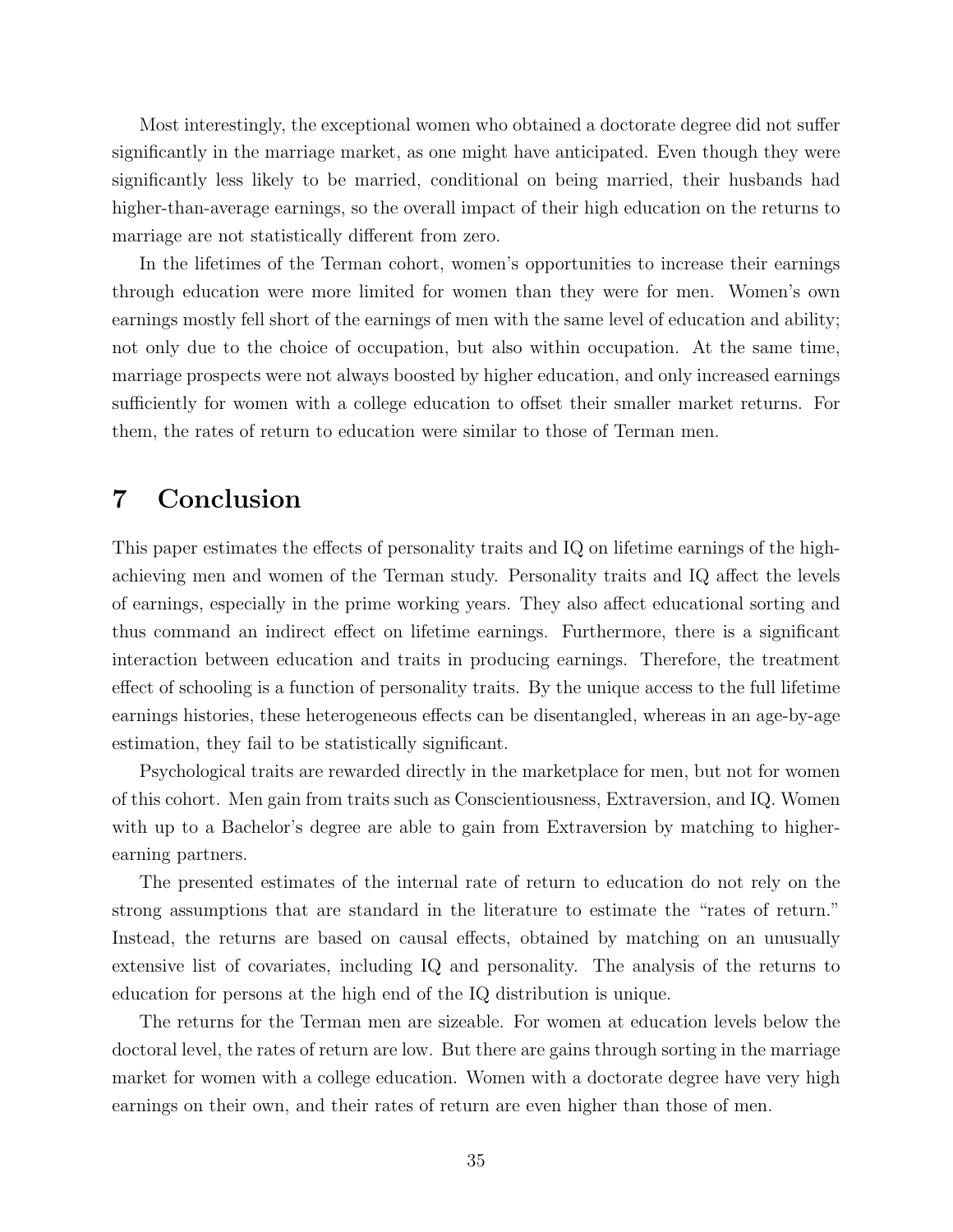The findings presented here contribute to the literature on childhood interventions that focus on social skills. Social skills or personality traits have profound influences on life outcomes and they are more malleable past early childhood than, for example, IQ. Therefore, they point to a promising avenue of reducing inequality and providing development opportunities, which actually circumvent the traditional efficiency-equity tradeoff due to their positive rates of return. The literature has not yet analyzed whether personality traits play a similarly important role for children at the other end of the spectrum (i.e., high-ability children). This paper shows that indeed, men earn substantially more if they possess strong social skills. The increase in discounted lifetime earnings corresponds to about half of the effect of obtaining a bachelor's degree over high school only. Highly-able individuals are therefore also likely to benefit from interventions targeted at improving their social skills.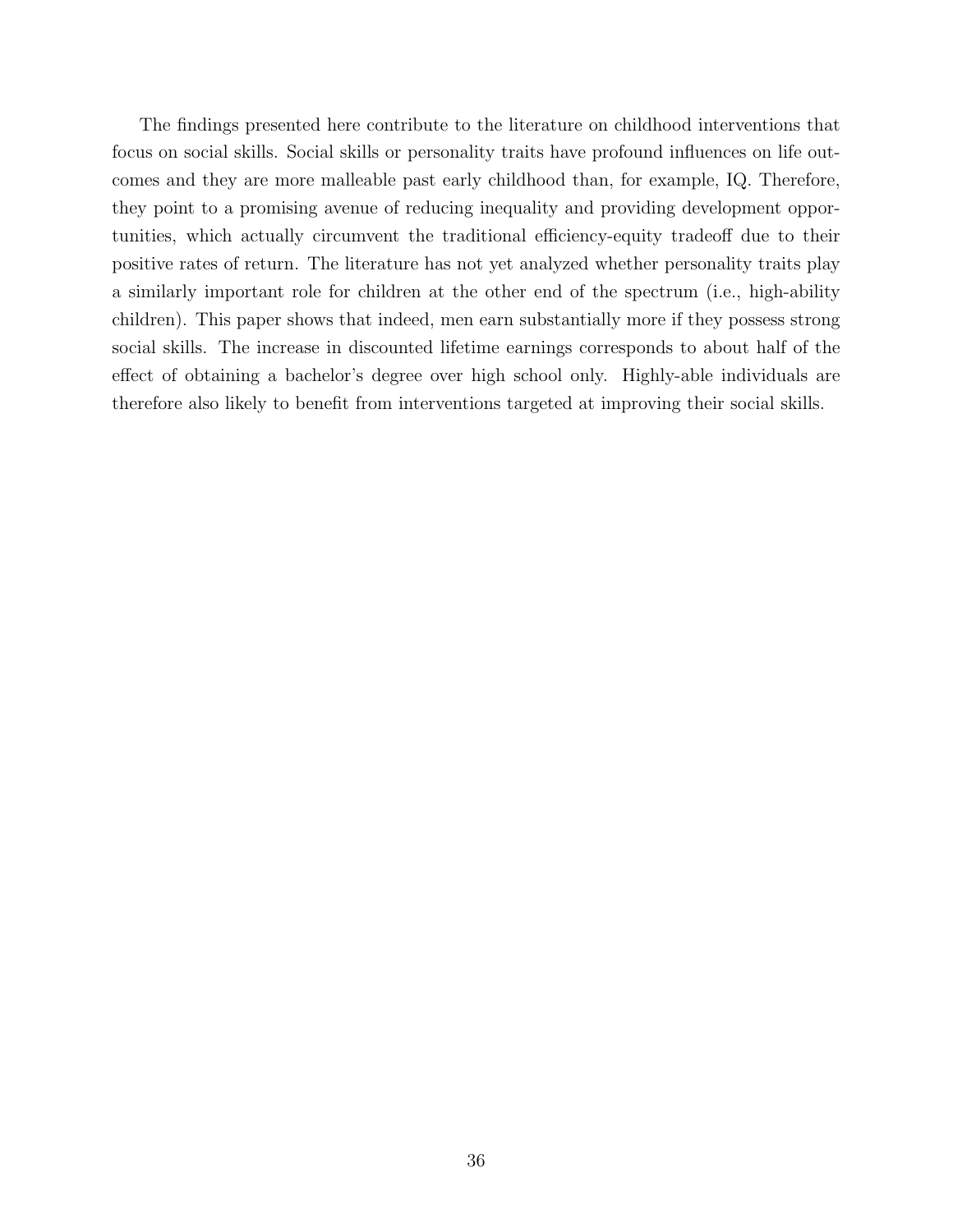## References

- <span id="page-39-3"></span>Almlund, M., A. L. Duckworth, J. J. Heckman, and T. Kautz (2011). Personality Psychology and Economics. In E. A. Hanushek, S. Machin, and L. Woessmann (Eds.), Handbook of the Economics of Education, Vol. 4, Volume 4, Chapter 1, pp. 1–181. Elsevier B.V.
- <span id="page-39-9"></span>Altonji, J. G. and C. R. Pierret (1996). Employer Learning and the Signaling Value of Education. NBER Working Paper Series (5438).
- <span id="page-39-10"></span>Altonji, J. G. and C. R. Pierret (2001). Employer Learning and Statistical Discrimination. The Quarterly Journal of Economics 116 (1), 313–350.
- <span id="page-39-6"></span>Barrick, M. R. and M. K. Mount (1991). The Big Five Personality Dimensions and Job Performance: A Meta-Analysis. Personnel Psychology 44 (1), 1–26.
- <span id="page-39-2"></span>Bartlett, M. (1937). The Statistical Conception of Mental Factors. *British Journal of Psy*chology  $1(28)$ , 97-104.
- <span id="page-39-1"></span>Becker, G. S. (1964). Human Capital: A Theoretical and Empirical Analysis, With Special Reference to Education. New York: National Bureau of Economic Research.
- <span id="page-39-11"></span>Becker, G. S. and B. R. Chiswick (1966). Education and the Distribution of Earnings. The American Economic Review 56 (1/2), 358–369.
- <span id="page-39-0"></span>Becker, G. S., E. M. Landes, and R. T. Michael (1977). An Economic Analysis of Marital Instability. Journal of Political Economy 85 (6), 1141–1187.
- <span id="page-39-12"></span>Blackburn, M. L. and D. Neumark (1995). Are OLS Estimates of the Return to Schooling Biased Downward? Another Look. The Review of Economics and Statistics 77(2), 217– 230.
- <span id="page-39-4"></span>Bolck, A., M. Croon, and J. Hagenaars (2004). Estimating Latent Structure Models with Categorical Variables: One-Step Versus Three-Step Estimators. Political Analysis 12 (1), 3–27.
- <span id="page-39-8"></span>Boudreau, J. W., W. R. Boswell, and T. A. Judge (2001). Effects of Personality on Executive Career Success in the United States and Europe. Journal of Vocational Behavior  $58(1)$ , 53–81.
- <span id="page-39-7"></span>Bowles, S., H. Gintis, and M. Osborne (2001). Incentive-Enhancing Preferences: Personality, Behavior, and Earnings. The American Economic Review 91(2), 155–158.
- <span id="page-39-13"></span>Card, D. (1999). The Causal Effect of Education on Earnings. In O. Ashenfelter and D. Card (Eds.), *Handbook of Labor Economics, Vol. 3*, Volume 3, Chapter 30, pp. 1801– 1863. Elsevier Science B.V.
- <span id="page-39-5"></span>Costa, P. T. J. and R. R. McCrae (1994). Set like Plaster? Evidence for the Stability of Adult Personality. In T. F. Heatherton and J. L. Weinberger (Eds.), Can personality change?, pp. 21–40. Washington, D.C., U.S.A.: American Psychological Association.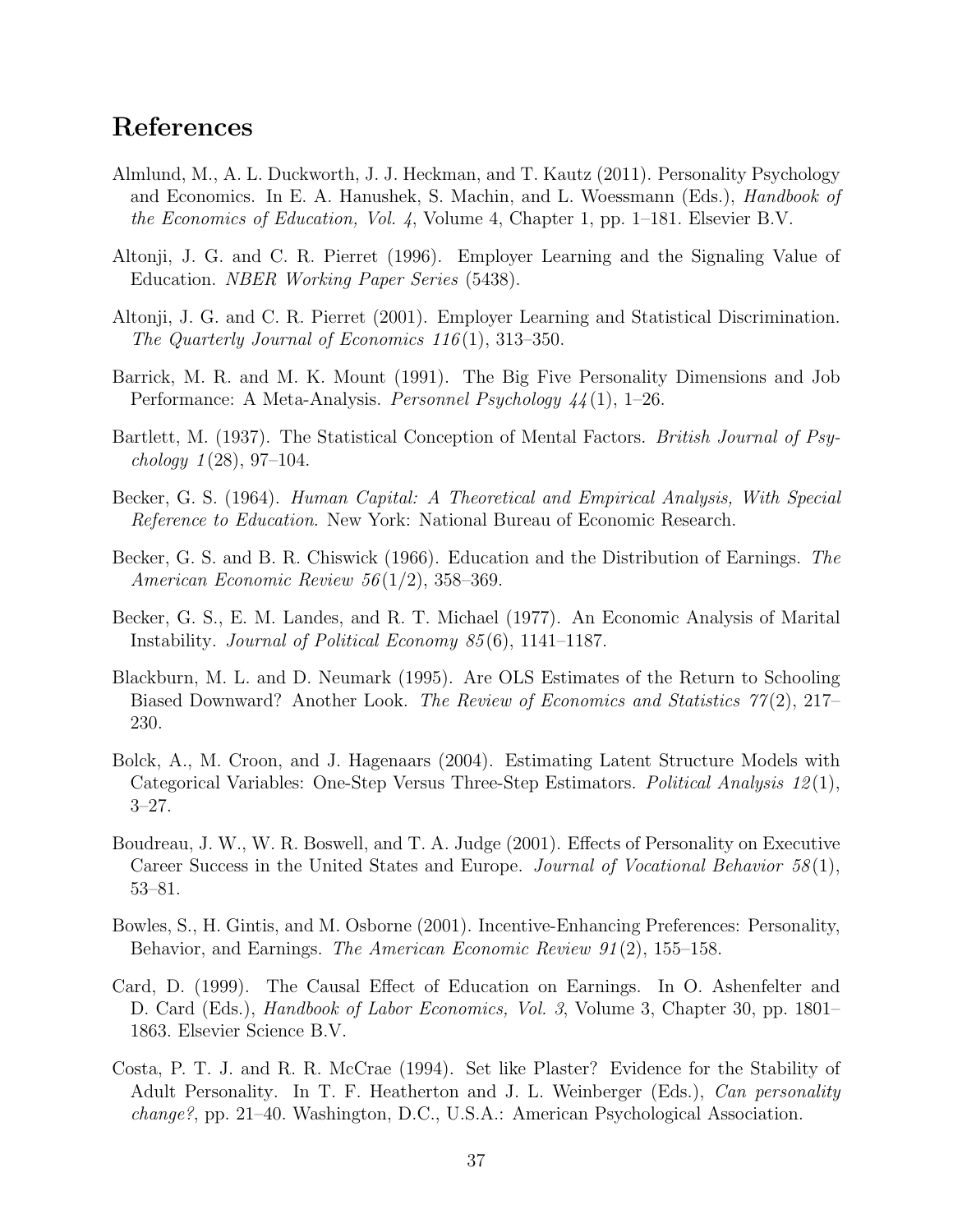- <span id="page-40-10"></span>Croon, M. (2002). Using Predicted Latent Scores in General Latent Structure Models. In G. A. Marcoulides and I. Moustaki (Eds.), Latent Variable and Latent Structure Models, Chapter 10, pp. 195–223. Lawrence Erlbaum Associates, Inc.
- <span id="page-40-7"></span>Dauber, S. L. and C. P. Benbow (1990). Aspects of Personality and Peer Relations of Extremely Talented Adolescents. Gifted Child Quarterly 34 (1), 10–14.
- <span id="page-40-8"></span>Eysenck, H. J. (1993). The Relationship between IQ and Personality. In G. L. Van Heck, P. Bonaiuto, I. J. Deary, and W. Nowack (Eds.), Personality psychology in Europe (Vol. 4). Tilburg, The Netherlands: Tilburg University Press.
- <span id="page-40-12"></span>Farber, H. S. and R. Gibbons (1996). Learning and Wage Dynamics. Quarterly Journal of Economics (November), 1007–1047.
- <span id="page-40-3"></span>Friedman, H. S. (2000). Long-Term Relations of Personality and Health: Dynamisms, Mechanisms, Tropisms. Journal of Personality 68 (6), 1089–107.
- <span id="page-40-4"></span>Friedman, H. S. (2008). The multiple linkages of personality and disease. Brain, Behavior, and Immunity  $22(5)$ , 668–675.
- <span id="page-40-5"></span>Friedman, H. S. and L. R. Martin (2011). The Longevity Project: Surprising Discoveries for Health and Long Life from the Landmark Eight-Decade Study (1 ed.). Hudson Street Press.
- <span id="page-40-0"></span>Friedman, H. S., J. S. Tucker, J. E. Schwartz, L. R. Martin, C. Tomlinson-Keasey, D. L. Wingard, and M. H. Criqui (1995a). Childhood Conscientiousness and Longevity: Health Behaviors and Cause of Death. *Journal of Personality and Social Psychology 68* (4), 696– 703.
- <span id="page-40-6"></span>Friedman, H. S., J. S. Tucker, J. E. Schwartz, L. R. Martin, C. Tomlinson-Keasey, D. L. Wingard, and M. H. Criqui (1995b). Childhood Conscientiousness and Longevity: Health Behaviors and Cause of Death. Journal of Personality and Social Psychology 68(4), 696– 703.
- <span id="page-40-2"></span>Friedman, H. S., J. S. Tucker, C. Tomlinson-Keasey, J. E. Schwartz, D. L. Wingard, and M. H. Criqui (1993). Does Childhood Personality Predict Longevity? Journal of Personality and Social Psychology  $65(1)$ , 176–85.
- <span id="page-40-11"></span>Gladwell, M. (2008, November). Outliers: The Story of Success. New York, NY: Little, Brown and Company.
- <span id="page-40-9"></span>Goldberg, L. R. (1993). The Structure of Phenotypic Personality Traits. American Psychologist  $48(1)$ , 26-34.
- <span id="page-40-1"></span>Goldin, C. (1992). Understanding the Gender Gap: An Economic History of American Women. NBER Series on Long-Term Factors in Economic Development, Oxford University Press.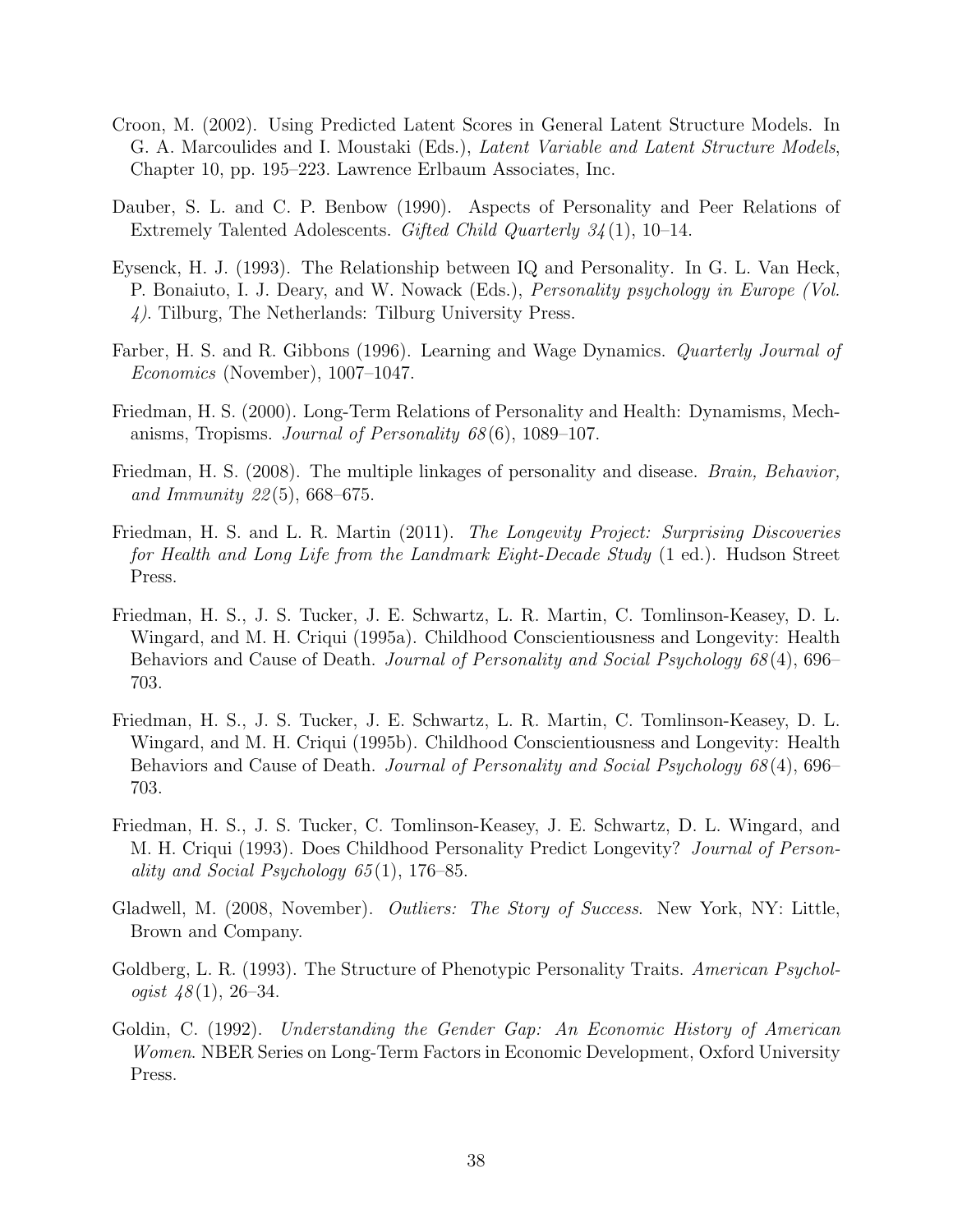- <span id="page-41-9"></span>Goldsmith, A. H., J. R. Veum, and W. J. Darity (1997). The Impact of Psychological and Human Capital on Wages. Economic Inquiry XXXV (October), 815–829.
- <span id="page-41-12"></span>Goodwin, R. D. and H. S. Friedman (2006). Health Status and the Five-factor Personality Traits in a Nationally Representative Sample. Journal of Health Psychology 11 (5), 643–54.
- <span id="page-41-13"></span>Griliches, Z. (1977). Estimating the Returns to Schooling: Some Econometric Problems. Econometrica  $\frac{45}{1}$ , 1–22.
- <span id="page-41-0"></span>Grossman, J. B. and J. P. Tierney (1998). Does Mentoring Work? An Impact Study of the Big Brothers Big Sisters Program. Evaluation Review 22 (3), 403–426.
- <span id="page-41-3"></span>Hamermesh, D. S. (1984). Life-Cycle Effects on Consumption and Retirement. Journal of Labor Economics  $2(3)$ , 353-370.
- <span id="page-41-11"></span>Hause, J. C. (1972). Earnings Profile: Ability and Schooling. *Journal of Political Econ* $omy$  80(3, Part 2: Investment in Education: The Equity-Efficiency Quandary), S108– S138.
- <span id="page-41-4"></span>Heckman, J. J., L. J. Lochner, and P. E. Todd (2006). Earnings Functions, Rates of Return and Treatment Effects: The Mincer Equation and Beyond. In E. A. Hanushek and F. Welsh (Eds.), Handbook of the Economics of Education, Vol. 1, Volume 1, Chapter 7, pp. 307– 458. Elsevier B.V.
- <span id="page-41-1"></span>Heckman, J. J., S. H. Moon, R. Pinto, P. A. Savelyev, and A. Yavitz (2010). The rate of return to the HighScope Perry Preschool Program. Journal of Public Economics  $94(1-2)$ , 114–128.
- <span id="page-41-2"></span>Heckman, J. J., R. Pinto, and P. A. Savelyev (2013). Understanding the Mechanisms Through Which an Influential Early Childhood Program Boosted Adult Outcomes. The American Economic Review 103 (6), 2052–2086.
- <span id="page-41-6"></span>Heckman, J. J. and R. Robb (1985). Using longitudinal data to estimate age, period and cohort effects in earnings equations. In W. M. Mason and S. E. Fienberg (Eds.), Cohort Analysis in Social Research: Beyond the Identification Problem. New York: Springer-Verlag.
- <span id="page-41-10"></span>Heckman, J. J., J. Stixrud, and S. Urzua (2006). The Effects of Cognitive and Noncognitive Abilities on Labor Market Outcomes and Social Behavior. Journal of Labor Economics 24(3), 411-482.
- <span id="page-41-8"></span>Heineck, G. (2011). Does it Pay to be Nice? Personality and Earnings in the United Kingdom. *Industrial and Labor Relations Review 64* (5), 1020–1038.
- <span id="page-41-7"></span>Heineck, G. and S. Anger (2010). The returns to cognitive abilities and personality traits in Germany. Labour Economics  $17(3)$ , 535–546.
- <span id="page-41-5"></span>Hogan, R. and J. Hogan (2007). Hogan Personality Inventory Manual (3rd ed.). Tulsa, OK: Hogan Assessment Systems.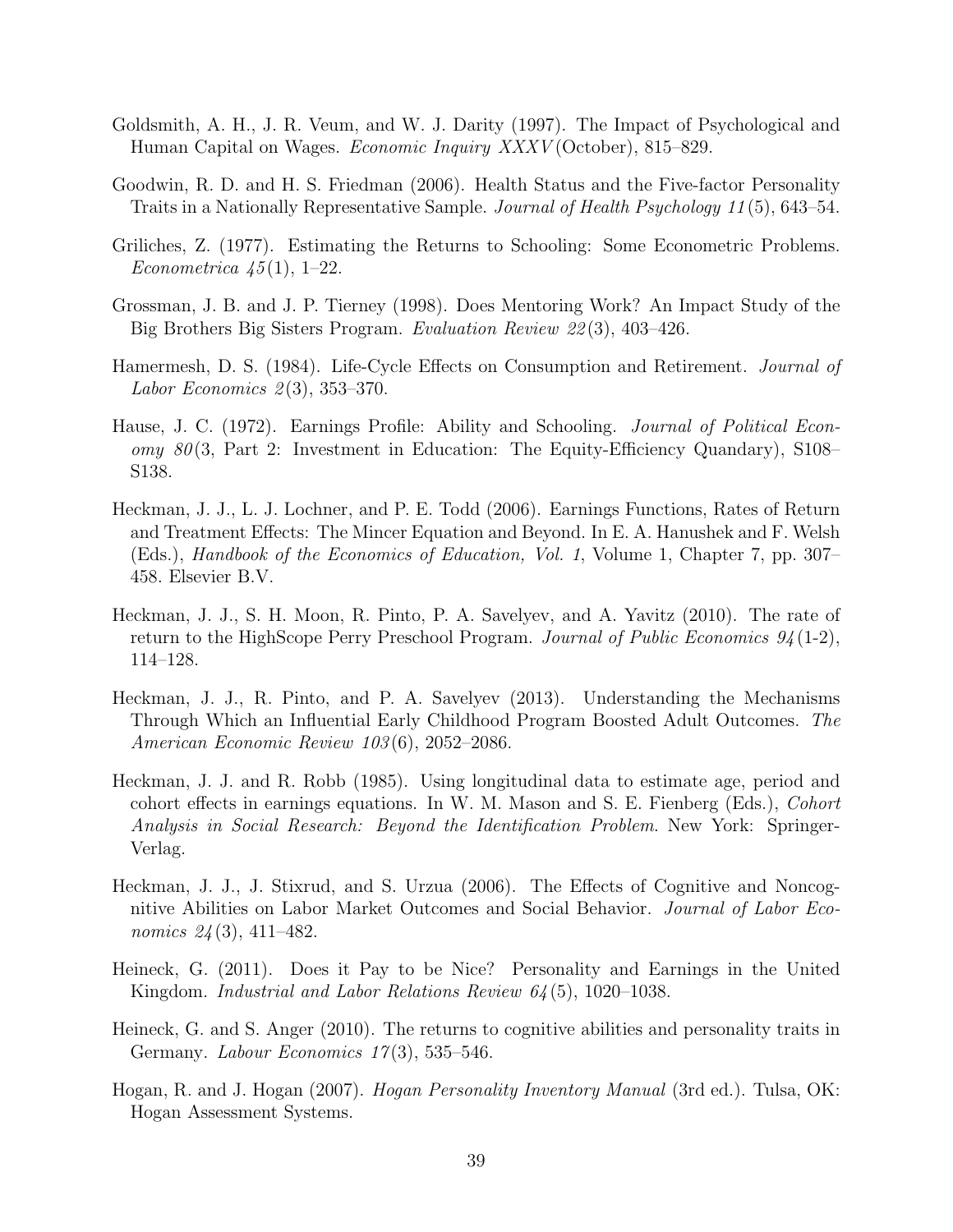- <span id="page-42-9"></span>Holland, J. L., J. A. Johnston, N. F. Asama, and S. M. Polys (1993). Validating and Using the Career Beliefs Inventory. *Journal of Career Development 19*(4), 233–244.
- <span id="page-42-0"></span>Hughes, J. (1986). The Vital Few. Oxford University Press, USA.
- <span id="page-42-1"></span>Jones, G. (2011). IQ and National Productivity. In S. N. D. Blume and L. E. (Eds.), The New Palgrave Dictionary of Economics (Online ed.)., pp. 1–6. Palgrave Macmillan.
- <span id="page-42-4"></span>Jöreskog, K. and D. Sörbom (1979). Advances in Factor Analysis and Structural Equation Models. Cambridge, Massachusetts: Abt Books.
- <span id="page-42-14"></span>Jovanovic, B. (1979). Job Matching and the Theory of Turnover. The Journal of Political Economy  $87(5)$ , 972–990.
- <span id="page-42-10"></span>Judge, T. A., J. E. Bono, R. Ilies, and M. W. Gerhardt (2002). Personality and Leadership: A Qualitative and Quantitative Review. Journal of Applied Psychology 87 (4), 765–780.
- <span id="page-42-6"></span>Judge, T. A., C. A. Higgins, C. J. Thoresen, and M. R. Barrick (1999). The Big Five Personality Traits, General Mental Ability, and Career Success Across the Life Span. Personnel Psychology 52 (3), 621–652.
- <span id="page-42-8"></span>Judge, T. A., E. A. Locke, C. C. Durham, and A. N. Kluger (1998). Dispositional Effects on Job and Life Satisfaction: The Role of Core Evaluations. Journal of Applied Psychol $ogy 83(1), 17-34.$
- <span id="page-42-11"></span>Kuhn, P. and C. Weinberger (2002). Leadership Skills and Wages. IZA Discussion Paper Series (482).
- <span id="page-42-3"></span>Leibowitz, A. (1974). Home Investments in Children. Journal of Political Economy  $82(2,$ Part 2: Marriage, Family Human Capital and Fertility (Mar.-Apr.)), S111–S131.
- <span id="page-42-7"></span>Leon, G. R., B. Gillum, R. Gillum, and M. Gouze (1979). Personality Stability and Change Over a 30-Year Period—Middle Age to Old Age. Journal of consulting and clinical psychology  $47(3)$ , 517–24.
- <span id="page-42-12"></span>Lodi-Smith, J., J. Jackson, T. Bogg, K. Walton, D. Wood, P. Harms, and B. W. Roberts (2010). Mechanisms of health: Education and health-related behaviours partially mediate the relationship between conscientiousness and self-reported physical health. Psychological *Health*  $25(3)$ , 305–319.
- <span id="page-42-2"></span>Mare, R. D. (1991). Five Decades of Educational Assortative Mating. American Sociological *Review*  $56(1)$ , 15–32.
- <span id="page-42-13"></span>Marks, G. R. and S. K. Lutgendorf (1999). Perceived Health Competence and Personality Factors Differentially Predict Health Behaviors in Older Adults. Journal of Aging and *Health*  $11(2)$ ,  $221-239$ .
- <span id="page-42-5"></span>Martin, L. R. and H. S. Friedman (2000). Comparing Personality Scales Across Time: An Illustrative Study of Validity and Consistency in Life-Span Archival Data. Journal of *Personality*  $68(1)$ , 85–110.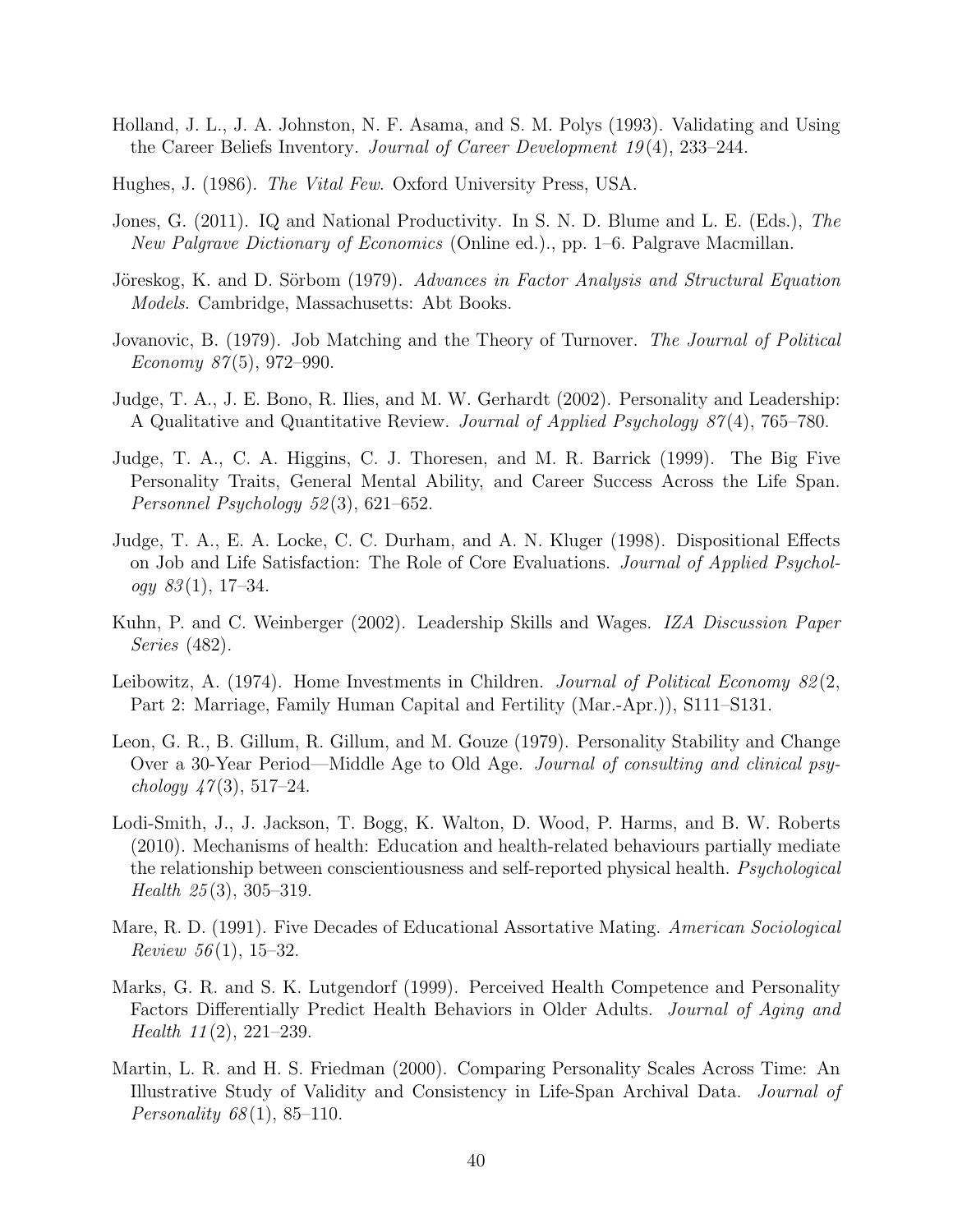- <span id="page-43-6"></span>Martin, L. R., H. S. Friedman, K. M. Clark, and J. S. Tucker (2005). Longevity following the experience of parental divorce. Social Science and Medicine 61 (10), 2177–2189.
- <span id="page-43-4"></span>Martin, L. R., H. S. Friedman, and J. E. Schwartz (2007). Personality and mortality risk across the life span: The importance of conscientiousness as a biopsychosocial attribute. *Health Psychology 26*(4), 428–436.
- <span id="page-43-5"></span>Martin, L. R., H. S. Friedman, J. S. Tucker, C. Tomlinson-Keasey, M. H. Criqui, and J. E. Schwartz (2002). A Life Course Perspective on Childhood Cheerfulness and its Relation to Mortality Risk. Personality and Social Psychology Bulletin 28 (9), 1155–1165.
- <span id="page-43-1"></span>McCrae, R. R. and O. P. John (1992). An Introduction to the Five-Factor Model and Its Applications. Journal of Personality  $60(2)$ , 175–215.
- <span id="page-43-3"></span>Michael, R. T. (1976). Factors Affecting Divorce: A Study of the Terman Sample. *NBER* Working Paper Series (147).
- <span id="page-43-13"></span>Miller, R. A. (1984). Job Matching and Occupational Choice. *Journal of Political Econ* $omy \; 92(6)$ , 1086.
- <span id="page-43-2"></span>Mincer, J. (1974). Schooling, Experience and Earnings. New York: Columbia University Press for National Bureau of Economic Research.
- <span id="page-43-12"></span>Mokdad, A. H., J. S. Marks, D. F. Stroup, and J. L. Gerberding (2004). Actual Causes of Death in the United States, 2000. JAMA : The Journal of the American Medical Association 291 (10), 1238–45.
- <span id="page-43-9"></span>Mount, M. K., M. R. Barrick, and L. Stewart (1998). Five-Factor Model of Personality and Performance in Jobs Involving Interpersonal Interactions. Human Performance 11(2-3), 37–41.
- <span id="page-43-7"></span>Mulaik, S. A. (2010). Foundations of Factor Analysis (2nd ed.). Boca Raton, FL: Chapman & Hall/ CRC.
- <span id="page-43-10"></span>Müller, G. and E. Plug (2006). Estimating the Effect of Personality on Male and Female Earnings. Industrial and Labor Relations Review  $60(1)$ , 3-22.
- <span id="page-43-11"></span>Murnane, R. J., J. B. Willett, M. J. Braatz, and Y. Duhaldeborde (2001). Do different dimensions of male high school students' skills predict labor market success a decade later? Evidence from the NLSY. *Economics of Education Review 20*(4), 311–320.
- <span id="page-43-0"></span>Murphy, K. M., A. Shleifer, and R. W. Vishny (1991). The Allocation of Talent: Implications for Growth. The Quarterly Journal of Economics  $106(2)$ , 503–530.
- <span id="page-43-14"></span>Noftle, E. E. and R. W. Robins (2007). Personality Predictors of Academic Outcomes: Big Five Correlates of GPA and SAT Scores. Journal of Personality and Social Psychol $ogy \, 93(1), 116-30.$
- <span id="page-43-8"></span>Nyhus, E. K. and E. Pons (2005). The effects of personality on earnings. Journal of Economic Psychology 26 (3), 363–384.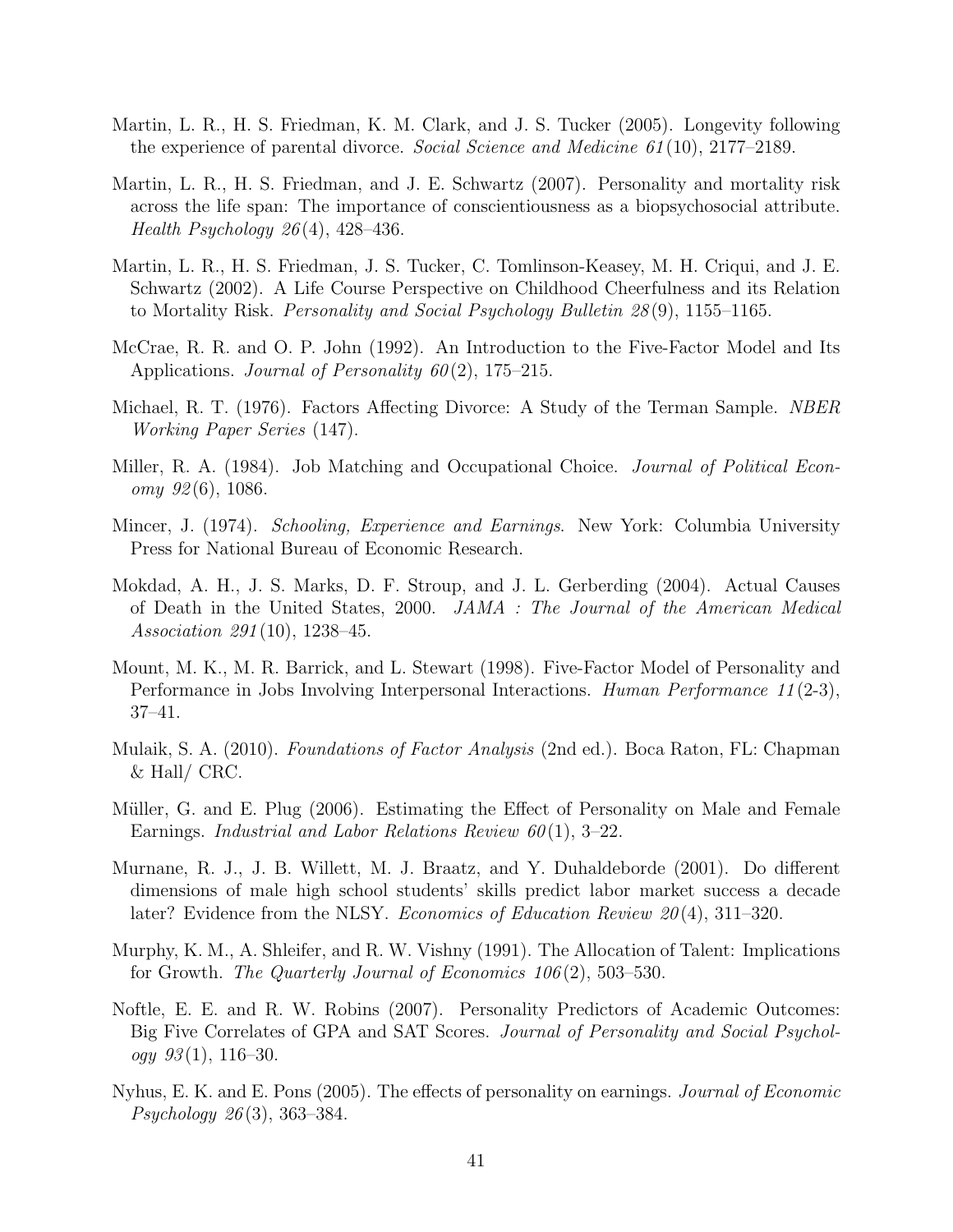- <span id="page-44-8"></span>O'Connell, M. and H. Sheikh (2011). Big Five personality dimensions and social attainment: Evidence from beyond the campus. *Personality and Individual Differences*  $50(6)$ , 828–833.
- <span id="page-44-1"></span>Pencavel, J. (1998). Assortative Mating by Schooling and the Work Behavior of Wives and Husbands. The American Economic Review: Papers and Proceedings 88 (2), 326–329.
- <span id="page-44-12"></span>Psacharopoulos, G. and H. A. Patrinos (2004). Returns to investment in education: a further update. *Education Economics* 12(2), 111–134.
- <span id="page-44-4"></span>Roberts, B. W., A. Caspi, and T. E. Moffitt (2001). The Kids Are Alright: Growth and Stability in Personality Development From Adolescence to Adulthood. *Journal of Personality* and Social Psychology 81 (4), 670–683.
- <span id="page-44-5"></span>Roberts, B. W. and W. F. DelVecchio (2000). The Rank-Order Consistency of Personality Traits From Childhood to Old Age: A Quantitative Review of Longitudinal Studies. Psychological Bulletin 126 (1), 3–25.
- <span id="page-44-10"></span>Roberts, B. W., K. E. Walton, and T. Bogg (2005). Conscientiousness and Health Across the Life Course. Review of General Psychology  $9(2)$ , 156–168.
- <span id="page-44-6"></span>Roberts, B. W., K. E. Walton, and W. Viechtbauer (2006). Patterns of Mean-Level Change in Personality Traits across the Life Course: A Meta-Analysis of Longitudinal Studies. Psychological Bulletin 132 (1-25).
- <span id="page-44-7"></span>Robins, R. W., R. C. Fraley, B. W. Roberts, and K. H. Trzesniewski (2001). A Longitudinal Study of Personality Change in Young Adulthood. Journal of Personality 69(4), 617–40.
- <span id="page-44-14"></span>Ross, S. A., R. W. Westerfield, and J. Jaffe (2001). Corporate Finance (6th ed.). McGraw-Hill College.
- <span id="page-44-13"></span>Ruggles, S., J. T. Alexander, K. Genadek, R. Goeken, M. B. Schroeder, and M. Sobek (2010). Integrated Public Use Microdata Series: Version 5.0 [Machine-readable database]. Minneapolis: University of Minnesota.
- <span id="page-44-9"></span>Salgado, J. F. (1997). The Five Factor Model of Personality and Job Performance in the European Community. The Journal of Applied Psychology 82 (1), 30–43.
- <span id="page-44-2"></span>Savelyev, P. A. (2012). Conscientiousness, Education, and Longevity of High-Ability Individuals. Unpublished manuscript, Vanderbilt University.
- <span id="page-44-3"></span>Sears, R. R. (1984). The terman gifted children study. In S. Mednick, M. Harway, and K. Finello (Eds.), *Handbook of Longitudinal Research*, Volume 1, pp. 398–414. New York: Praeger.
- <span id="page-44-11"></span>Spence, M. (1973). Job Market Signaling. The Quarterly Journal of Economics  $87(3)$ , 355–374.
- <span id="page-44-0"></span>Terman, L. M. (Ed.) (1925). Genetic Studies of Genius, Vol I: Mental and Physical Traits of a Thousand Gifted Children. Stanford University Press.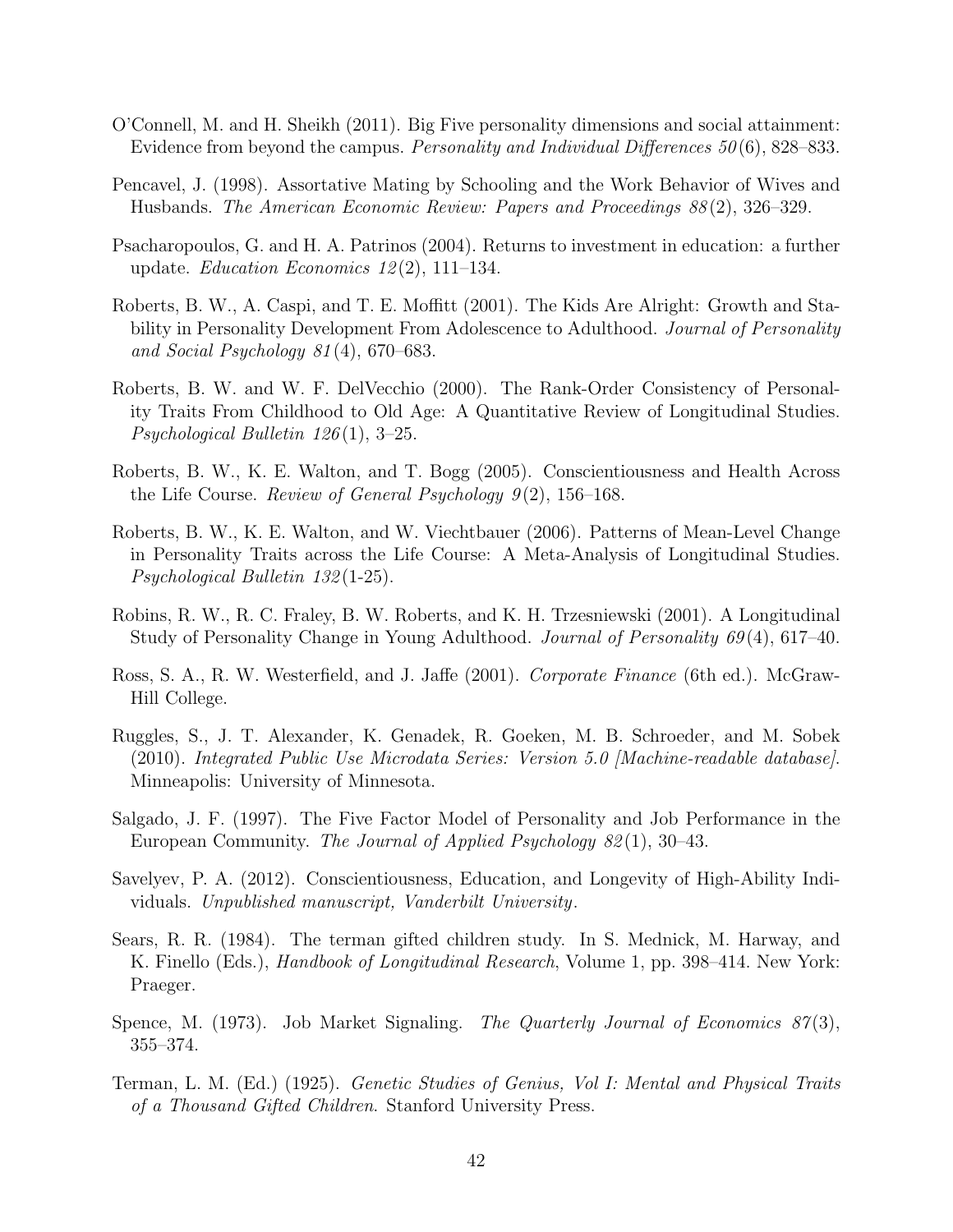- <span id="page-45-0"></span>Terman, L. M. (Ed.) (1926). Genetic Studies of Genius, Vol II: The Early Mental Traits of Three Hundred Geniuses. Stanford University Press.
- <span id="page-45-1"></span>Terman, L. M. (Ed.) (1930). Genetic Studies of Genius, Vol III: The Promise of Youth: Follow-Up Studies of a Thousand Gifted Children. Stanford University Press.
- <span id="page-45-2"></span>Terman, L. M. (Ed.) (1947). Genetic Studies of Genius, Vol. IV: The Gifted Child Grows Up, Twenty-Five Years' Follow-Up of a Superior Group. Stanford University Press.
- <span id="page-45-3"></span>Terman, L. M. (Ed.) (1959). Genetic Studies of Genius, Vol V: The Gifted Group at Mid-Life, Thirty-Five Years' Follow-Up of the Superior Child. Stanford University Press.
- <span id="page-45-5"></span>Terman, L. M. and R. R. Sears (2002a). The Terman Life-Cycle Study of Children with High Ability, 1922-1986, Volume 1, 1922-1928. Ann Arbor, MI: Inter-University Consortium for Political and Social Research.
- <span id="page-45-7"></span>Terman, L. M. and R. R. Sears (2002b). The Terman Life-Cycle Study of Children with High Ability, 1922-1986, Volume 3, 1950-1986. Ann Arbor, MI: Inter-University Consortium for Political and Social Research.
- <span id="page-45-6"></span>Terman, L. M., R. R. Sears, L. J. Cronbach, and P. S. Sears (2002a). The Terman Life-Cycle Study of Children with High Ability, 1922-1986, Volume 2, 1936-1945. Ann Arbor, MI: Inter-University Consortium for Political and Social Research.
- <span id="page-45-8"></span>Terman, L. M., R. R. Sears, L. J. Cronbach, and P. S. Sears (2002b). The Terman Life-Cycle Study of Children with High Ability, 1922-1986, Volume 4, 1991, Parts 69 and 70. Ann Arbor, MI: Inter-University Consortium for Political and Social Research.
- <span id="page-45-14"></span>Tett, R. P., D. N. Jackson, and M. Rothstein (1991). Personality Measures as Predictors of Job Performance: A Meta-Analytic Review. Personnel Psychology 44 (4), 703–742.
- <span id="page-45-13"></span>Thomson, G. H. (1938). Methods of Estimating Mental Factors. Nature 141 (Feb. 5), 246.
- <span id="page-45-12"></span>Thurstone, L. (1935). The Vectors of Mind. Chicago, IL: University of Chicago Press.
- <span id="page-45-4"></span>Tomes, N. (1981). A Model of Fertility and Children's Schooling. *Economic Inquiry 19(2)*, 209.
- <span id="page-45-9"></span>Tucker, J. S., H. S. Friedman, J. E. Schwartz, M. H. Criqui, C. Tomlinson-Keasey, D. L. Wingard, and L. R. Martin (1997). Parental Divorce: Effects on Individual Behavior and Longevity. Journal of Personality and Social Psychology 73(2), 381–391.
- <span id="page-45-10"></span>Tucker, J. S., H. S. Friedman, D. L. Wingard, and J. E. Schwartz (1996). Marital History at Midlife as a Predictor of Longevity: Alternative Explanations to the Protective Effect of Marriage. Health Psychology  $15(2)$ , 94-101.
- <span id="page-45-11"></span>Tucker, J. S., J. E. Schwartz, K. M. Clark, and H. S. Friedman (1999). Age-related changes in the associations of social network ties with mortality risk. Psychology and Aging  $14(4)$ , 564–571.